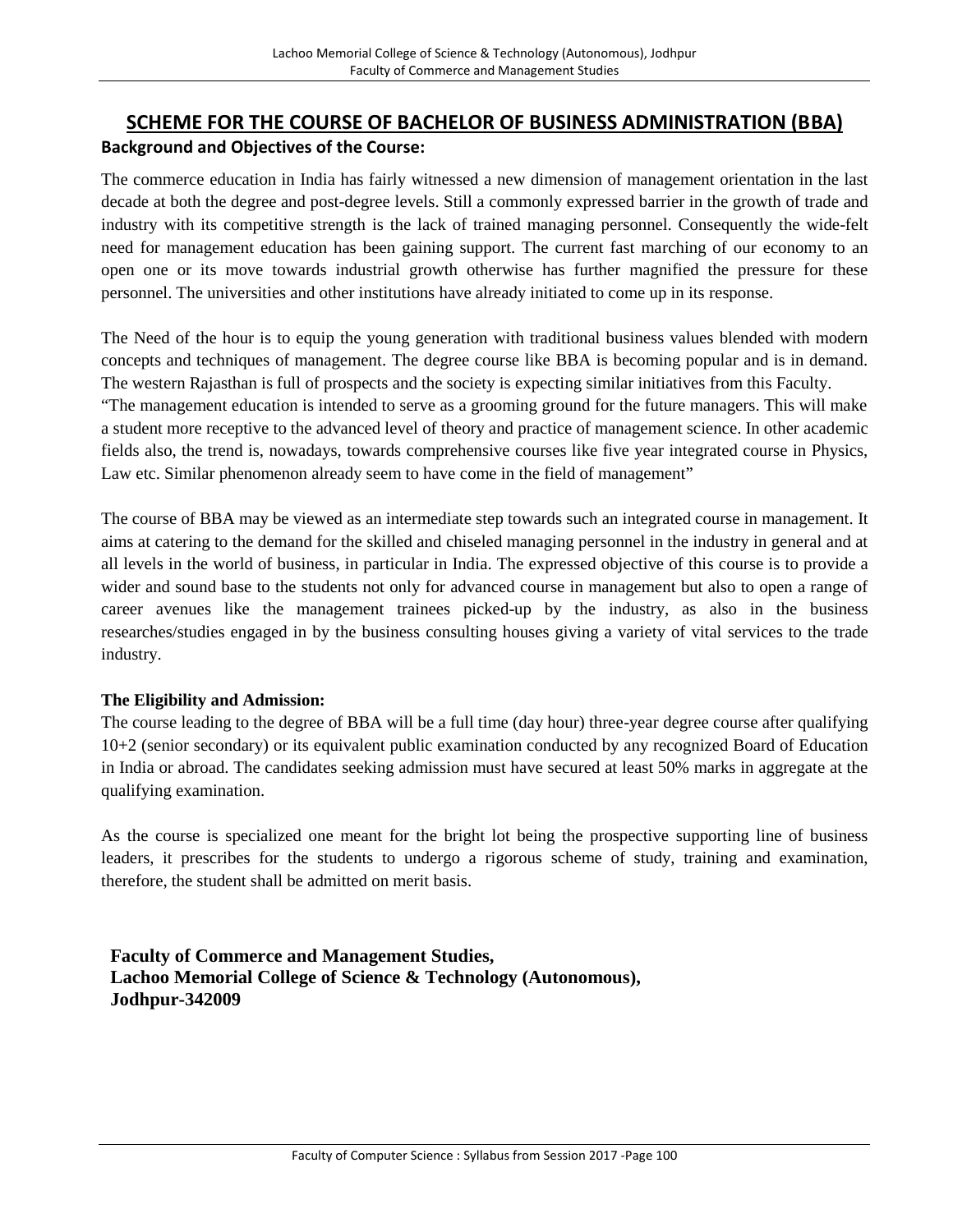#### **COURSE/EXAMINATION STRUCTURE FOR BBA PROGRAM EFFECTIVE FROM ACADEMIC SESSION 2016-17**

#### **BBA Semester I**

|                                     | <b>Name of Subject</b>                         |                                          | <b>Marks</b>                                                |                                                             |                            |
|-------------------------------------|------------------------------------------------|------------------------------------------|-------------------------------------------------------------|-------------------------------------------------------------|----------------------------|
| I Semester<br><b>BBACode</b><br>No. |                                                | <b>Number</b><br>of hours<br>per<br>week | <b>CIA</b><br>(Continuous<br><b>Internal</b><br>Assessment) | <b>ESE</b><br><b>(End Semester)</b><br><b>Examination</b> ) | Maximum/<br><b>Minimum</b> |
|                                     |                                                |                                          | 1 hour<br><b>Examination</b>                                | 3 hours<br><b>Examination</b>                               |                            |
| <b>BBA111</b>                       | <b>Business Communication</b><br><b>Skills</b> | 4                                        | 20                                                          | 80                                                          | 100/40                     |
| <b>BBA112</b>                       | Organization and<br>Management                 | 4                                        | 20                                                          | 80                                                          | 100/40                     |
| <b>BBA113</b>                       | <b>Business Laws</b>                           | 4                                        | 20                                                          | 80                                                          | 100/40                     |
| <b>BBA114</b>                       | Fundamentals of<br>Accounting                  | 4                                        | 20                                                          | 80                                                          | 100/40                     |
| <b>BBA115</b>                       | <b>Fundamentals of Statistics</b>              | 4                                        | 20                                                          | 80                                                          | 100/40                     |
| <b>BBA116</b>                       | Micro Economics                                | 4                                        | 20                                                          | 80                                                          | 100/40                     |
| <b>BBA121</b>                       | Seminar on Contemporary<br><i>Issues</i>       | 4                                        | 20                                                          | 80                                                          | 100/40                     |
|                                     | <b>Total</b>                                   | 28                                       | 140                                                         | 560                                                         | 700/280                    |

 **\*The BOS approved paper number BBA121 i.e. the paper on seminar on Contemporary issues. Here the faculty members will assign contemporary issues concerning with Corporate sector like, merger & acquisition, current economic issues, stock market developments, new HR initiatives, recent trends in marketing etc.to the students. Students will prepare seminar report under the guidance of assigned faculty members and will submit and present the report in the Continuous Internal Assessment Examinations (CIA) of 20 marks will be evaluated by the internal and End Semester Examinations(ESE) of 80 marks will be jointly evaluated by internal and external examiner.**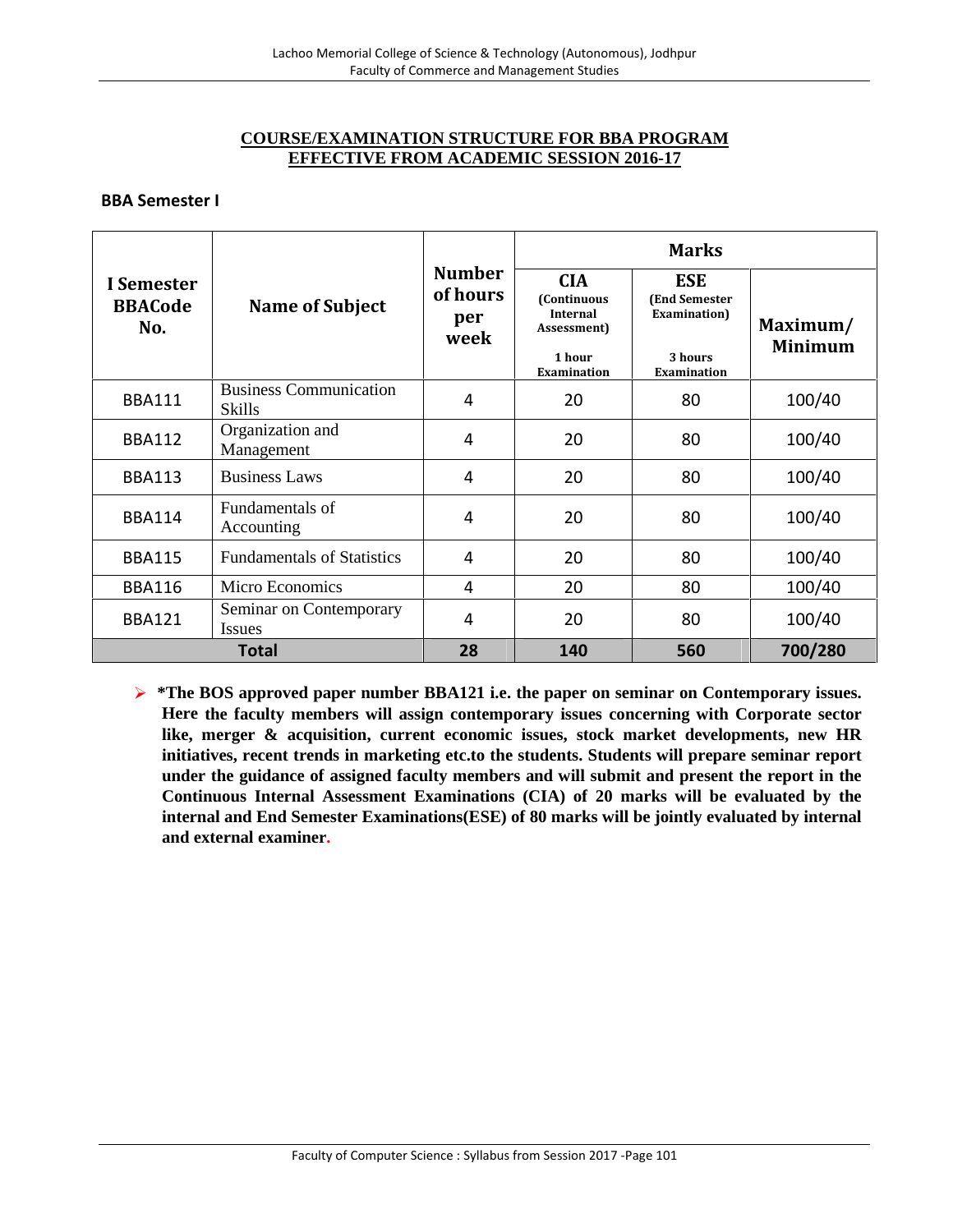|                                             |                                                 |                                       | <b>Marks</b>                                                                                |                                                                                     |                            |  |  |
|---------------------------------------------|-------------------------------------------------|---------------------------------------|---------------------------------------------------------------------------------------------|-------------------------------------------------------------------------------------|----------------------------|--|--|
| <b>II</b> Semester<br><b>BBACode</b><br>No. | <b>Name of Subject</b>                          | <b>Number</b><br>of hours<br>per week | <b>CIA</b><br>(Continuous<br><b>Internal</b><br>Assessment)<br>1 hour<br><b>Examination</b> | <b>ESE</b><br><b>(End Semester</b><br>Examination)<br>3 hours<br><b>Examination</b> | Maximum/<br><b>Minimum</b> |  |  |
| <b>BBA211</b>                               | Company Law and<br><b>Secretarial Practices</b> | $\overline{4}$                        | 20                                                                                          | 80                                                                                  | 100/40                     |  |  |
| <b>BBA212</b>                               | Human Resource<br>Management                    | $\overline{4}$                        | 20                                                                                          | 80                                                                                  | 100/40                     |  |  |
| <b>BBA213</b>                               | <b>Business</b><br>Mathematics                  | $\overline{4}$                        | 20                                                                                          | 80                                                                                  | 100/40                     |  |  |
| <b>BBA214</b>                               | Macro<br>Economics                              | $\overline{4}$                        | 20                                                                                          | 80                                                                                  | 100/40                     |  |  |
| <b>BBA215</b>                               | <b>Financial Accounting</b>                     | 4                                     | 20                                                                                          | 80                                                                                  | 100/40                     |  |  |
| <b>BBA216</b>                               | <b>Cost Accounting</b>                          | $\overline{4}$                        | 20                                                                                          | 80                                                                                  | 100/40                     |  |  |
| <b>BBA217</b>                               | Fundamentals of<br>Computer<br>Applications     | $\overline{4}$                        | 20                                                                                          | 80                                                                                  | 100/40                     |  |  |
| <b>BBA218</b>                               | Environmental<br><b>Studies</b>                 | $\overline{2}$                        | 20                                                                                          | 80                                                                                  | 100/40                     |  |  |
| <b>Total</b>                                |                                                 | 30                                    | 140                                                                                         | 560                                                                                 | 700/280                    |  |  |

# **BBA Semester II**

**\*The BOS approved paper number BBA218 i.e. the paper on Environmental Studies; Grade PP shall be awarded for a pass and NP for a failure.**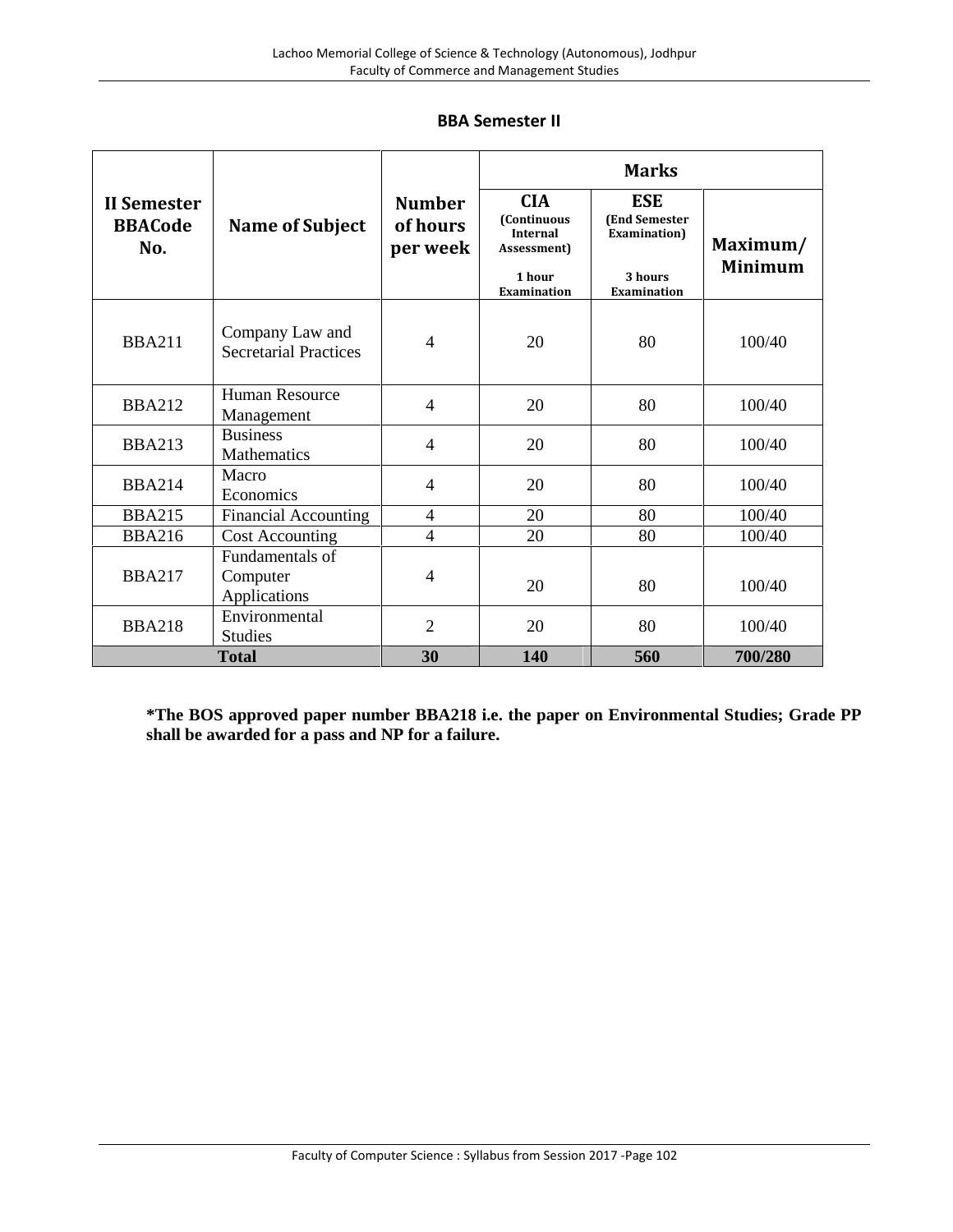|                                           |                                            |                                          | <b>Marks</b>                                                                                |                                                                                             |                            |
|-------------------------------------------|--------------------------------------------|------------------------------------------|---------------------------------------------------------------------------------------------|---------------------------------------------------------------------------------------------|----------------------------|
| <b>III Semester</b><br><b>BBACode No.</b> | <b>Name of Subject</b>                     | <b>Number</b><br>of hours<br>per<br>week | <b>CIA</b><br>(Continuous<br><b>Internal</b><br>Assessment)<br>1 hour<br><b>Examination</b> | <b>ESE</b><br><b>(End Semester</b><br><b>Examination</b> )<br>3 hours<br><b>Examination</b> | Maximum/<br><b>Minimum</b> |
| <b>BBA311</b>                             | Personality<br>Development                 | $\overline{4}$                           | 20                                                                                          | 80                                                                                          | 100/40                     |
| <b>BBA312</b>                             | Marketing<br>Management                    | 4                                        | 20                                                                                          | 80                                                                                          | 100/40                     |
| <b>BBA313</b>                             | Production and<br>Operations<br>Management | 4                                        | 20                                                                                          | 80                                                                                          | 100/40                     |
| <b>BBA314</b>                             | Organizational<br>Behavior                 | 4                                        | 20                                                                                          | 80                                                                                          | 100/40                     |
| <b>BBA315</b>                             | Corporate<br>Accounting                    | 4                                        | 20                                                                                          | 80                                                                                          | 100/40                     |
| <b>BBA316</b>                             | Applied Information<br>Technology          | 4                                        | 20                                                                                          | 80                                                                                          | 100/40                     |
| <b>BBA321</b>                             | Seminar on<br><b>Contemporary Issues</b>   | 4                                        | 20                                                                                          | 80                                                                                          | 100/40                     |
| <b>Total</b>                              |                                            | 28                                       | 140                                                                                         | 560                                                                                         | 700/280                    |

# **BBA Semester III**

**\*The teaching-learning mode and examination paper of BBA 311 i.e. Personality Development and Counseling Skills will be in English language only.**

 **\*The BOS approved paper number BBA321 i.e. the paper on seminar on Contemporary issues. Here the faculty members will assign contemporary issues concerning with corporate sector like, merger &acquisition, current economic issues, stock market developments, new HR initiatives, recent trends in marketing etc.to the students. Students will prepare seminar report under the guidance of assigned faculty members and will submit and present the report in the Continuous Internal Assessment Examinations (CIA) of 20 marks will be evaluated by the internal and End Semester Examinations(ESE) of 80 marks will be jointly evaluated by internal and external examiner.**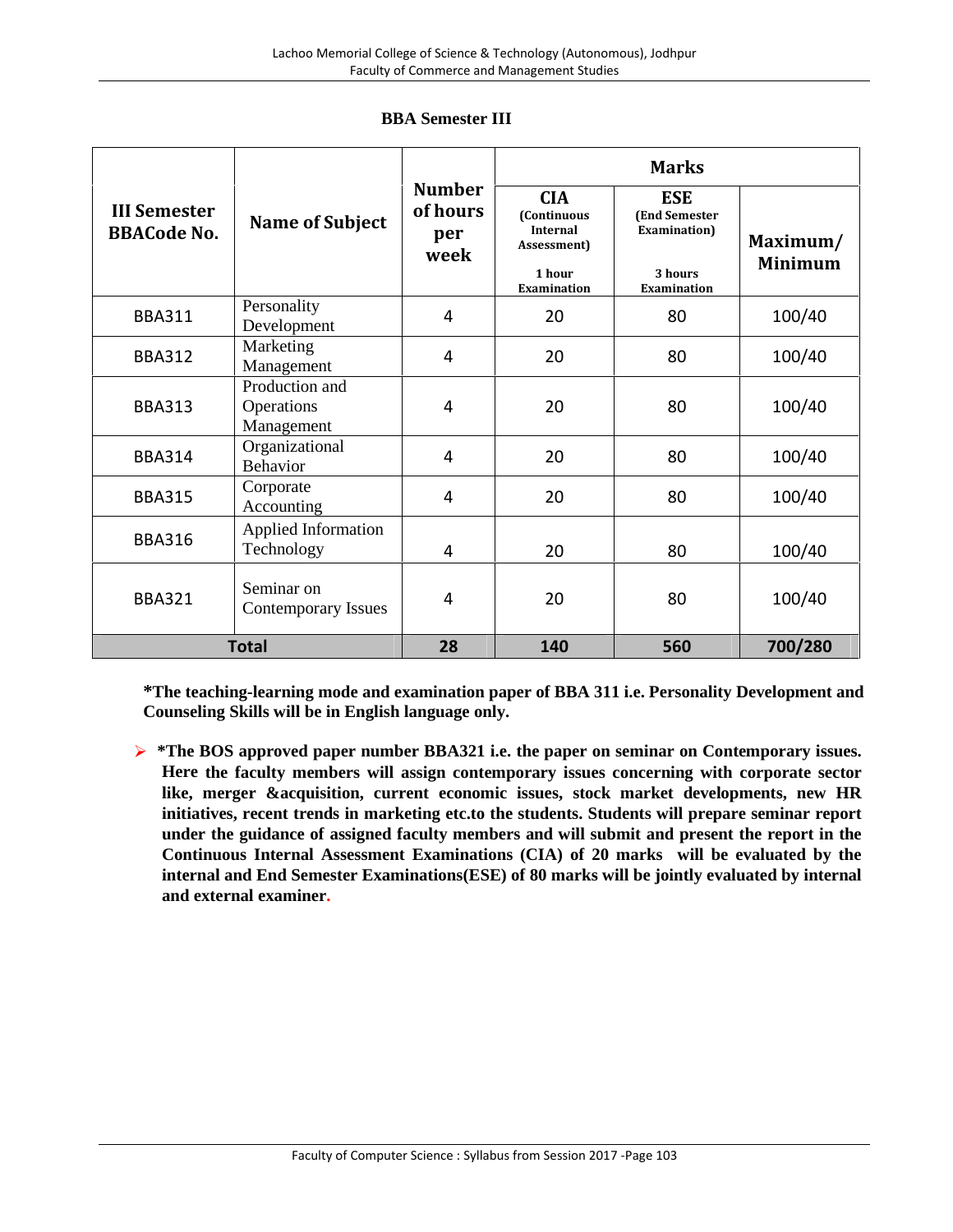|                                             |                                           |                                          | <b>Marks</b>                                                                         |                                                                       |                            |  |
|---------------------------------------------|-------------------------------------------|------------------------------------------|--------------------------------------------------------------------------------------|-----------------------------------------------------------------------|----------------------------|--|
| <b>IV Semester</b><br><b>BBACode</b><br>No. | <b>Nameof Subject</b>                     | <b>Number</b><br>of hours<br>per<br>week | <b>CIA</b><br>(Continuous<br><b>Internal</b><br>Assessment)<br>1 hour<br>Examination | <b>ESE</b><br>(End Semester<br>Examination)<br>3 hours<br>Examination | Maximum/<br><b>Minimum</b> |  |
| <b>BBA411</b>                               | <b>Research Methodology</b>               | 4                                        | 20                                                                                   | 80                                                                    | 100/40                     |  |
| <b>BBA412</b>                               | Management<br>Accounting                  | 4                                        | 20                                                                                   | 80                                                                    | 100/40                     |  |
| <b>BBA413</b>                               | <b>Business Environment</b>               | 4                                        | 20                                                                                   | 80                                                                    | 100/40                     |  |
| <b>BBA414</b>                               | Money, Banking &<br>Insurance             | 4                                        | 20                                                                                   | 80                                                                    | 100/40                     |  |
| <b>BBA415</b>                               | <b>Business Entrepreneur</b><br>$-ship$   | 4                                        | 20                                                                                   | 80                                                                    | 100/40                     |  |
| <b>BBA416</b>                               | Income Tax: Law and<br>Practice           | 4                                        | 20                                                                                   | 80                                                                    | 100/40                     |  |
| <b>BBA421</b>                               | <b>Office Automation II</b><br>(COMP.LAB) | 4                                        | 20                                                                                   | 80                                                                    | 100/40                     |  |
|                                             | <b>Total</b>                              | 28                                       | 140                                                                                  | 560                                                                   | 700/280                    |  |

# **BBA Semester IV**

**\* The BOS approved paper number BBA421 i.e. the Practical paper on Office Automation II (COMP.LAB). As required for office automation purpose various office productivity exercises will be performed in the Computer practical lab by the students under the guidance of concerned faculty members and a file of the same is also submitted. Students are evaluated in Continuous Internal Examination (CIA) and End Semester Examination (ESE) on the basis of the submitted file in the Lab and on the basis of practical performance of the students in the lab.**

**\* \*In order to gain practical exposure of real life corporate/industrial world students are required to take Corporate/Industrial training of four weeks after completion of their fourth semester examination in any of the industrial unit or business houses approved by the Director. Students are also required to prepare and submit a training report on their training/field experience at the time of examinations.**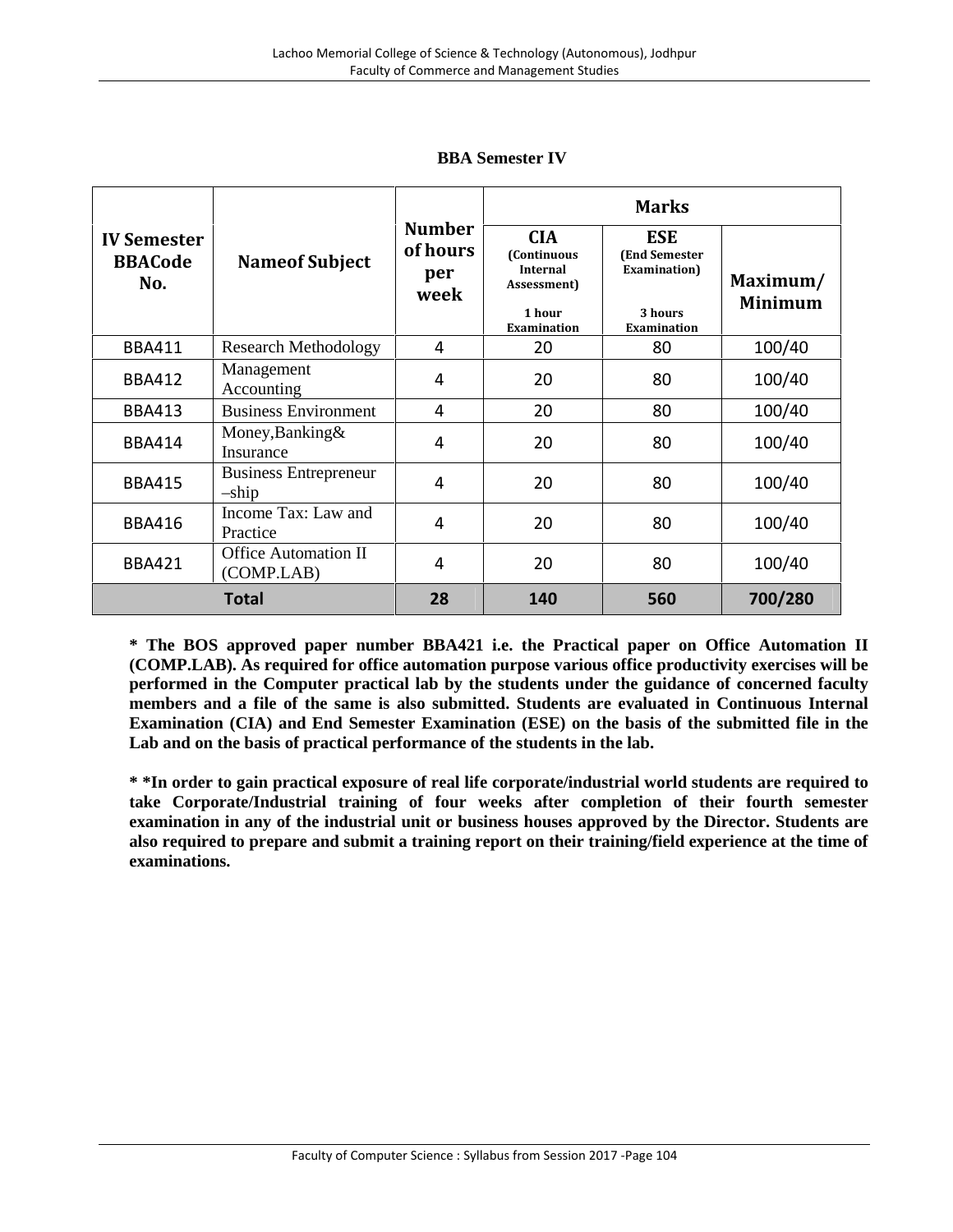| <b>BBA Semester V</b> |  |
|-----------------------|--|
|-----------------------|--|

|                                            |                                                                     |                                | <b>Marks</b>                                                                                |                                                                               |                            |  |
|--------------------------------------------|---------------------------------------------------------------------|--------------------------------|---------------------------------------------------------------------------------------------|-------------------------------------------------------------------------------|----------------------------|--|
| <b>V</b> Semester<br><b>BBACode</b><br>No. | Name of<br><b>Subject</b>                                           | Number of<br>hours per<br>week | <b>CIA</b><br><b>(Continuous</b><br><b>Internal</b><br>Assessment)<br>1 hour<br>Examination | <b>ESE</b><br>(End Semester<br><b>Examination</b> )<br>3 hours<br>Examination | Maximum/<br><b>Minimum</b> |  |
| <b>BBA511</b>                              | Financial<br>Management                                             | $\overline{4}$                 | 20                                                                                          | 80                                                                            | 100/40                     |  |
| <b>BBA512</b>                              | Quantitative<br>Methods                                             | $\overline{4}$                 | 20                                                                                          | 80                                                                            | 100/40                     |  |
| <b>BBA513</b>                              | <b>Indirect Taxation</b>                                            | $\overline{4}$                 | 20                                                                                          | 80                                                                            | 100/40                     |  |
| <b>BBA514</b>                              | Auditing                                                            | $\overline{\mathcal{A}}$       | 20                                                                                          | 80                                                                            | 100/40                     |  |
| <b>BBA515</b>                              | <b>Business Ethics</b><br>& Ethos                                   | $\overline{4}$                 | 20                                                                                          | 80                                                                            | 100/40                     |  |
| <b>BBA516</b>                              | Management<br>Information<br>System                                 | $\overline{4}$                 | 20                                                                                          | 80                                                                            | 100/40                     |  |
| <b>BBA521</b>                              | Industrial<br><b>Training Report</b><br>Presentation &<br>Viva voce | 4                              | 20                                                                                          | 80                                                                            | 100/40                     |  |
| <b>Total</b>                               |                                                                     | 28                             | 140                                                                                         | 560                                                                           | 700/280                    |  |

 **\*Paper BBA521 i.e. the paper on Summer Training Project report presentation, Students are required to submit and present the report in Continuous Internal Assessment Examination (CIA) of 20 marks will be evaluated in by internal and End Semester Examinations(ESE) of 80 marks will be jointly evaluated by internal and external examiner.**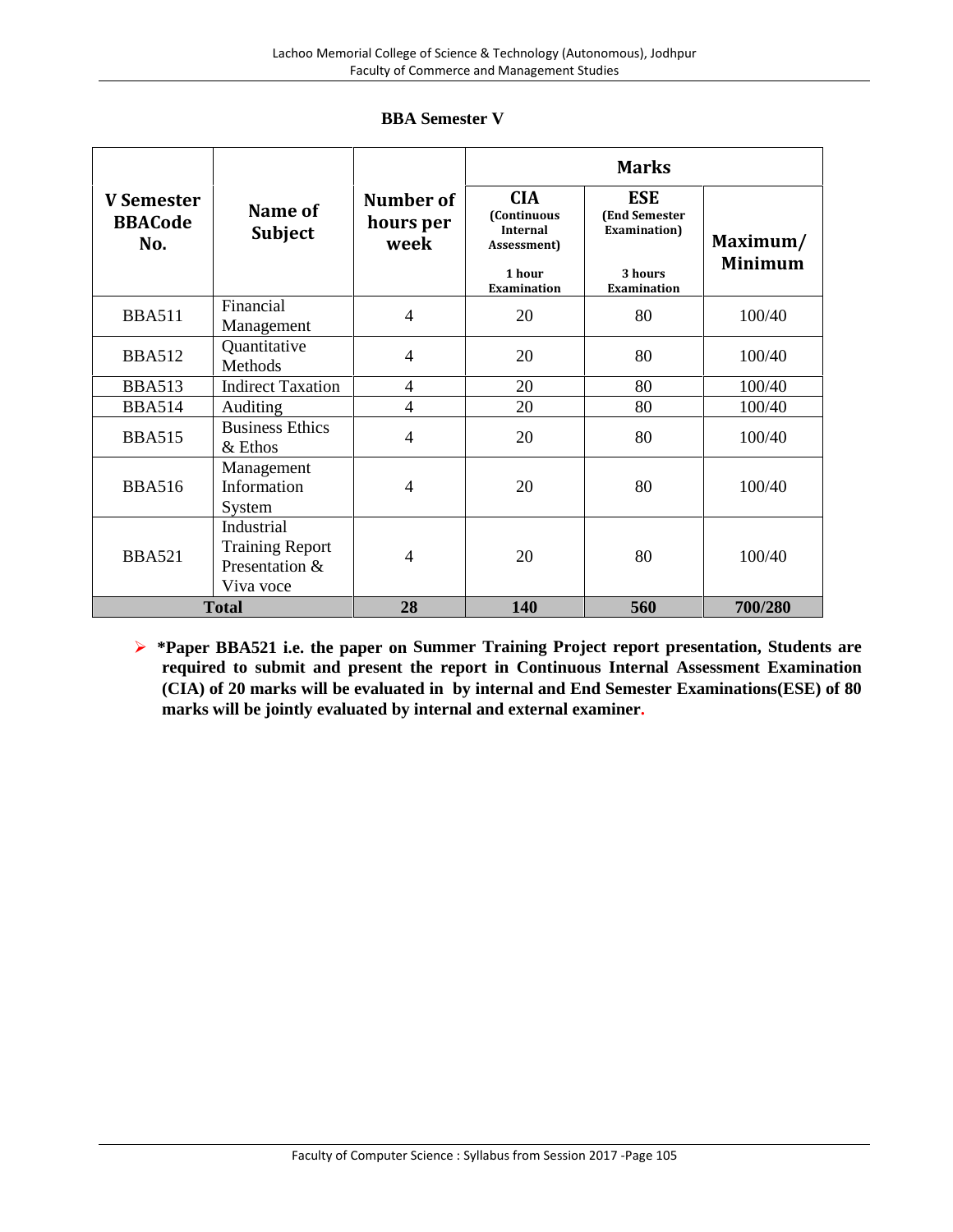#### **BBA Semester VI**

|                                              |                                              |                                       | <b>Marks</b>                                                                                |                                                                                      |                            |  |
|----------------------------------------------|----------------------------------------------|---------------------------------------|---------------------------------------------------------------------------------------------|--------------------------------------------------------------------------------------|----------------------------|--|
| <b>VI Semester</b><br><b>BBA Code</b><br>No. | Name of<br><b>Subject</b>                    | <b>Number</b><br>of hours<br>per week | <b>CIA</b><br>(Continuous<br><b>Internal</b><br>Assessment)<br>1 hour<br><b>Examination</b> | <b>ESE</b><br><b>(End Semester)</b><br>Examination)<br>3 hours<br><b>Examination</b> | Maximum/<br><b>Minimum</b> |  |
| <b>BBA611</b>                                | <b>Industrial Law</b>                        | $\overline{4}$                        | 20                                                                                          | 80                                                                                   | 100/40                     |  |
| <b>BBA612</b>                                | Retail and<br>Advertising<br>Management      | 4                                     | 20                                                                                          | 80                                                                                   | 100/40                     |  |
| <b>BBA613</b>                                | Strategic<br>Management                      | 4                                     | 20                                                                                          | 80                                                                                   | 100/40                     |  |
| <b>BBA614</b>                                | E-Business                                   | $\overline{4}$                        | 20                                                                                          | 80                                                                                   | 100/40                     |  |
| <b>BBA615</b>                                | <b>Financial Market</b><br><b>Operations</b> | 4                                     | 20                                                                                          | 80                                                                                   | 100/40                     |  |
| <b>BBA616</b>                                | <b>Economic Laws</b>                         | $\overline{4}$                        | 20                                                                                          | 80                                                                                   | 100/40                     |  |
| <b>BBA621</b>                                | Comprehensive<br>Viva-Voce                   |                                       |                                                                                             | 100                                                                                  | 100/40                     |  |
| <b>Total</b>                                 |                                              | 24                                    | 120                                                                                         | 580                                                                                  | 700/280                    |  |

**\*The BOS approved paper number i.e. BBA621 Comprehensive Viva-voce examination is based on the subject knowledge of BBA I to BBA VI Semester and willbe jointly examined by the internal and external examiners.**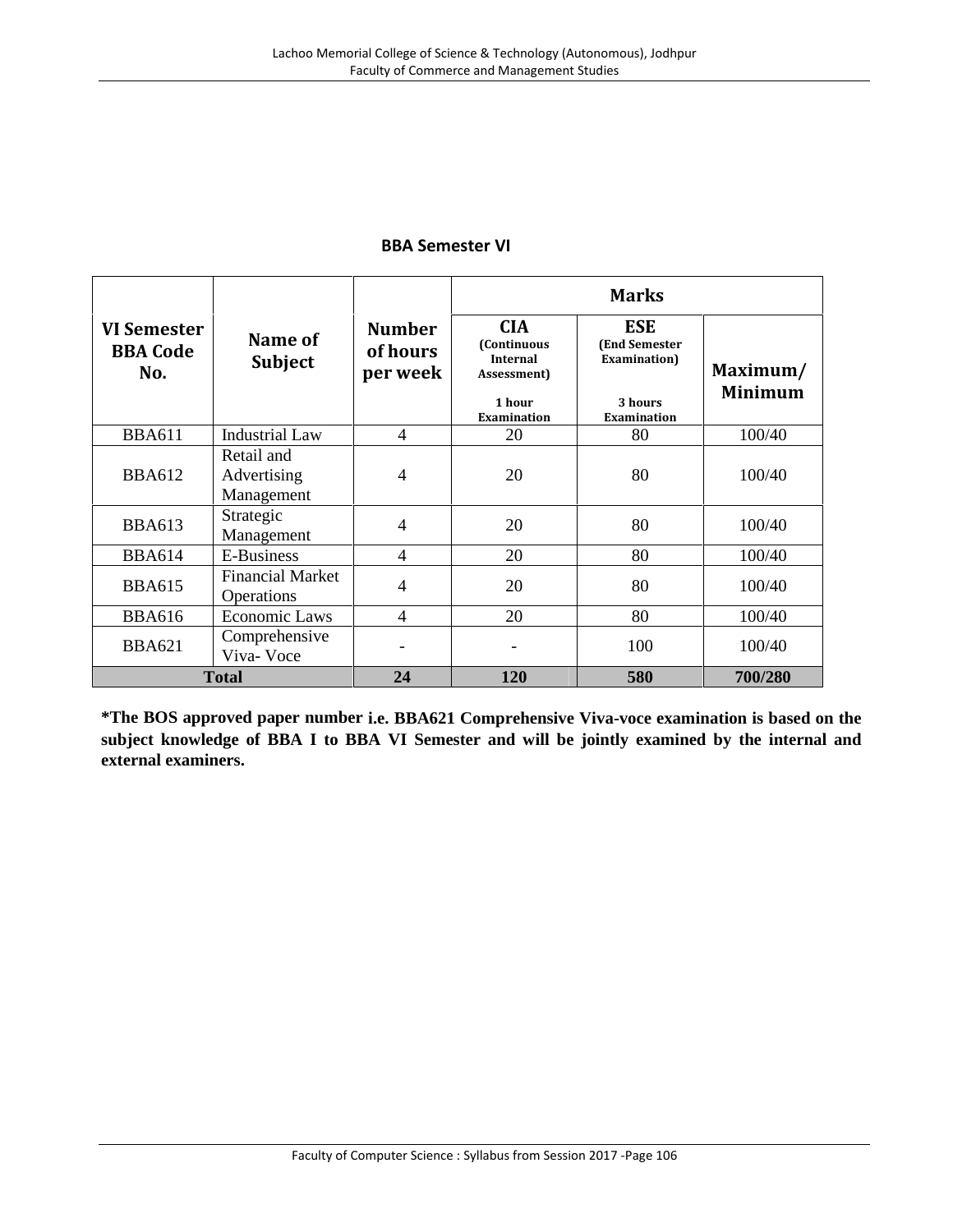# **SYLLABUS**

# **BACHELOR OF BUSINESS ADMINISTRATION**

**(B.B.A.)**

**SEMESTER I**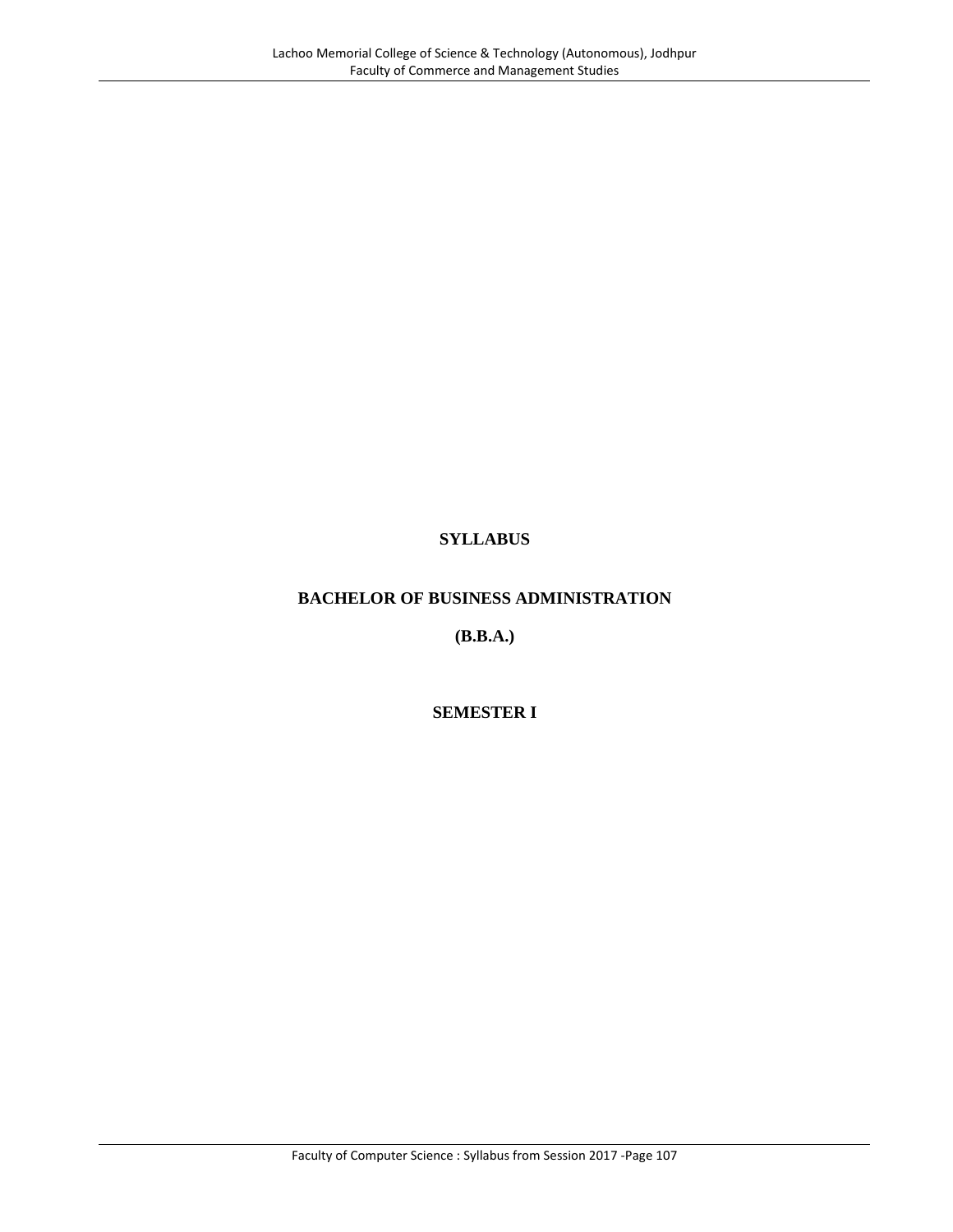#### **PAPER – BBA 111 Business Communication Skills**

#### **BBA Semester**  $-$ **I Max.marks:100 Course/paper-BBA 111 Time: 3hrs**

#### *Objective:***-To enable students with effective communication so as to sustain in workplace environment.**

- Unit 1: Meaning and objectives of communication, Channels and Essentials of effective communication, limitations of communication .Barriers to communication and overcoming the barriers
- Unit-2: English grammar: Noun, Pronoun, Tenses. Articles and Subject verb Agreement. Paragraph writing, Essay writing, Application writing and Report writing.
- Unit 3: Essentials of effective oral communication, pronunciation, conversation skills, Presentation skills Group Communication: nature and characteristics. Committees: Meaning, essential and types. Non verbal communication.
- Unit 4: Essentials of Written Communication, Business Letter: Basic Requirements, Issues and Principles; Principles of Letter Writing– Structure and Layout-Specimen
- Unit 5: Conferences: meaning, essentials and importance. Communication through electronic devices like Computer, Fax, E-mail etc. Teleconferencing, Video and Audio Conferencing.

#### *Suggested Readings*

- 1. Kaul ,Asha.Effective Business Communication. New Delhi, PHL Learning pvt ltd,2006.
- 2. Bisen ,Vikram and Priya. BussinessCommunication. New Age International, 2 Edition.2014.
- 3. Wren Pc ,H. martin .High School English Grammer and Composition .New Delhi, Sultan Chand,2007
- 4. Sinha ,R P.English Grammer and Usage with Composition Oxford Publications

#### **PAPER - BBA 112 Organization & Management**

**BBA Semester –I Max.marks:100 Course/paper-BBA 112 Time :3hrs**

# *Objective:- The objective of this paper is to familiarize the student with basic management concepts and behavioral processes in the Organization*

- Unit 1 Introduction to Management- Meaning & Definition, Nature, Scope and Functions of Management, Roles and Responsibilities of a Manager, System and Contingency Approach for understanding organizations,
- Unit 2: Planning Concept, Nature, Importance, Merits & Limitations, Essentials of Planning, Objectives- Definition, Characteristics, Essentials of Objectives, Management by Objectives (MBO)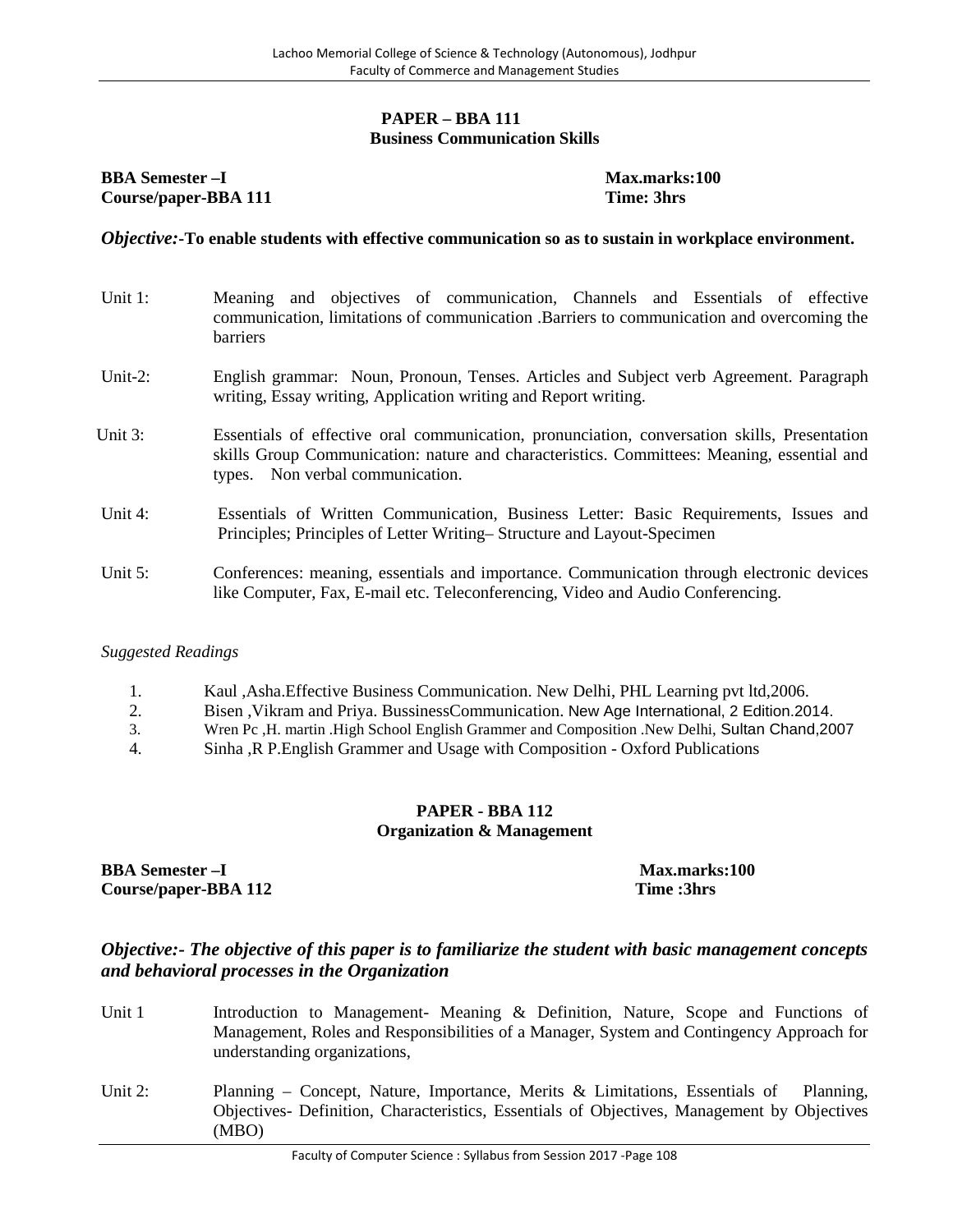| Unit 3:    | Fundamentals of Organizing-Nature and purpose, Types of Organizations, Delegation of<br>Authority- Centralization & Decentralization, Departmentation, Span of Management.                                              |
|------------|-------------------------------------------------------------------------------------------------------------------------------------------------------------------------------------------------------------------------|
| Unit $4$ : | Decision Making- Concept, Process, Types, Direction & Co-ordination-<br>&<br>Concept<br>Importance, Management by Exception, Leadership: Meaning & Definition, Characteristics,<br>Importance and Styles of Leadership. |
| Unit $5$ : | Motivation and Control-Motivation – Meaning & Importance, Types of Motivation, Early<br>Theories of Motivation. Control – Meaning & Concept, Nature, Scope, Importance,<br>Techniques, Span of Control                  |

#### *Suggested Readings*

- 1. Gupta,C B.Management &Organisation.New Delhi,Sultan Chand publications,2013.
- 2. Allen,Louis A.Management &Organisation. Delhi ,McGraw Hill Publications,1958.
- 3. Koontz, H. and Wechrich, H. : Management, 10th ed., New York,McGraw Hill, 1995
- 4. Luthans Fred.Organizational Behaviour.Delhi McGraw Hill publications,Edition 12,2010
- 5. Ivanicevich and Matteson .Organizational Behaviour and Management. McGraw Hill publications
- 6. L .M. Prasad, "Organizational Behaviour", 3rd Edition, Sultan Chand and Sons, 2001

#### **PAPER- BBA 113 Business Laws**

**BBA Semester –I Max.marks:100 Course/paper-BBA 113** 

# *Objective:***- To understand fundamental legal issues pertaining to business world to enhance ability to lead and delegate.**

| Unit 1: | Indian Contract Act 1872, Section 1-36                   |
|---------|----------------------------------------------------------|
| Unit 2: | Indian Contract Act 1872, Section 37-75                  |
| Unit 3: | Special Contracts-Indemnity, Guarantee. Bailment, Agency |
| Unit 4: | Sale of Goods Act, 1930                                  |
| Unit 5: | The Indian Partnership act 1932                          |

- 1. Gogna, P .P. Business Law. New Delhi, S. Chand & Company, 2009
- 2. Kuchal M.C. Mercantile Law, New Delhi, Vikas Publishing House.2011
- 3. Shukla, M.C .Mercantile Law. New Delhi, S. Chand and Company, 2007.
- 4. Gulshan, S.S. Business Law. New Delhi, Excel Books 2007.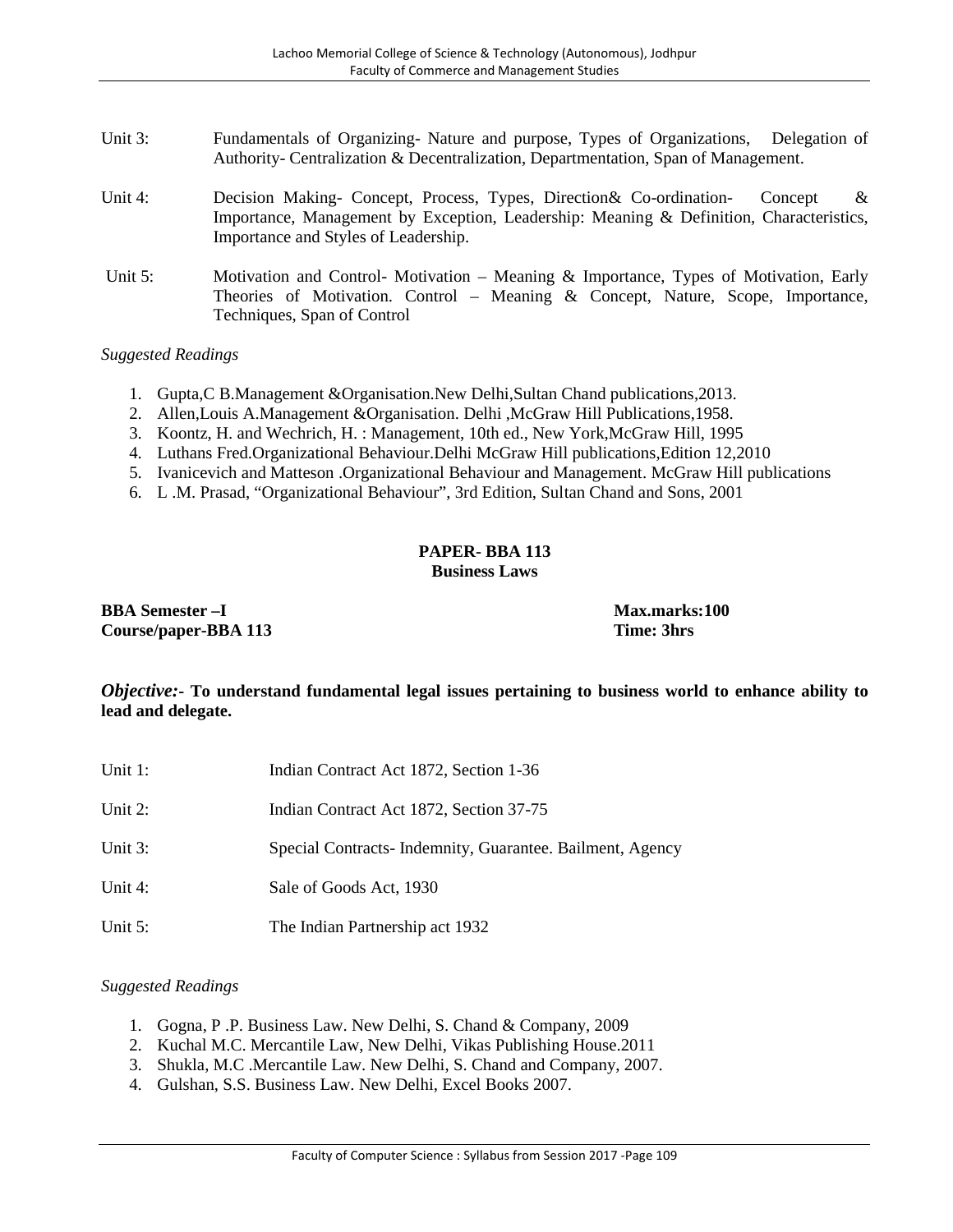#### **PAPER- BBA 114 Fundamentals of Accounting**

**BBA Semester**  $-1$  **Max.marks:100 Course/paper-BBA 114 Time :3hrs**

*Objective:- The basic purpose of this course is to develop insight of postulates, principles and techniques of accounting and utilization of financial and accounting information for planning, decision-making and control*

- UNIT 1: Introduction to Accounting: Meaning, objectives, Basic Accounting terms. Accounting Principles: Meaning and nature, accounting concept. Nature of Accounts. Origin of transactions- Source Documents and Vouchers. Accounting Equation, Rules of Debit and Credit. Recording of Transactions: Books of Original Entry- Journal, special purpose journal. Ledger posting from Journal and Balancing.
- UNIT 2: Trial Balance: Meaning, objectives & preparation. Errors: Types of Errors and Rectification; Bank Reconciliation Statement: Need for reconciliation between Cashbook and bank pass book and problems relating to the preparation of bank Reconciliation statements.
- UNIT 3: Financial Statements: Meaning, Capital and Revenue Expenditures, Preparation of Trading and Profit and loss account and Balance Sheet, Adjustments in preparation of Financial Statements
- UNIT 4 Accounting for Non-profit organizations; Receipts and Payment Account, Preparation of Income and Expenditure Accounts and Balance Sheet from Receipt and Payment account.
- UNIT 5: Accounting for Depreciation: Methods, computation and accounting treatment of Depreciation, change in depreciation method. Accounting for insurance claims for loss of stock and loss of profit.

#### *Suggested Readings*

- 1. Rajpurohit, Joshi, Fundamentals of Accounting, Rajasthan Pathaya Prakashan.2010-2011
- 2. Shukla, M.C, Grewal, T**.**S. Gupta, S.C.: Financial Accounting, New Delhi,S. Chand ltd.2006.
- 3. Mongra, J.R. Ahuja, Girish and Sehgal, Ashok: Financial Accounting, Mayurs PaperBacks, New Delhi
- 4. Maheshwari S.N., Corporate Accounting, Vikas Publishing House, New Delhi.2009

#### **Paper-BBA 115 Fundamentals of Statistics**

#### **BBA Semester –I Max.marks:100 Course/paper-BBA 115 Time: 3hrs**

*Objective:- The course is designed to equip the students with statistical techniques applicable to the solution of business problems.*

Unit 1: Introduction of Statistics, Statistical investigation and its types, Methods of measurement, Collection of data, Primary and Secondary, Editing and approximation.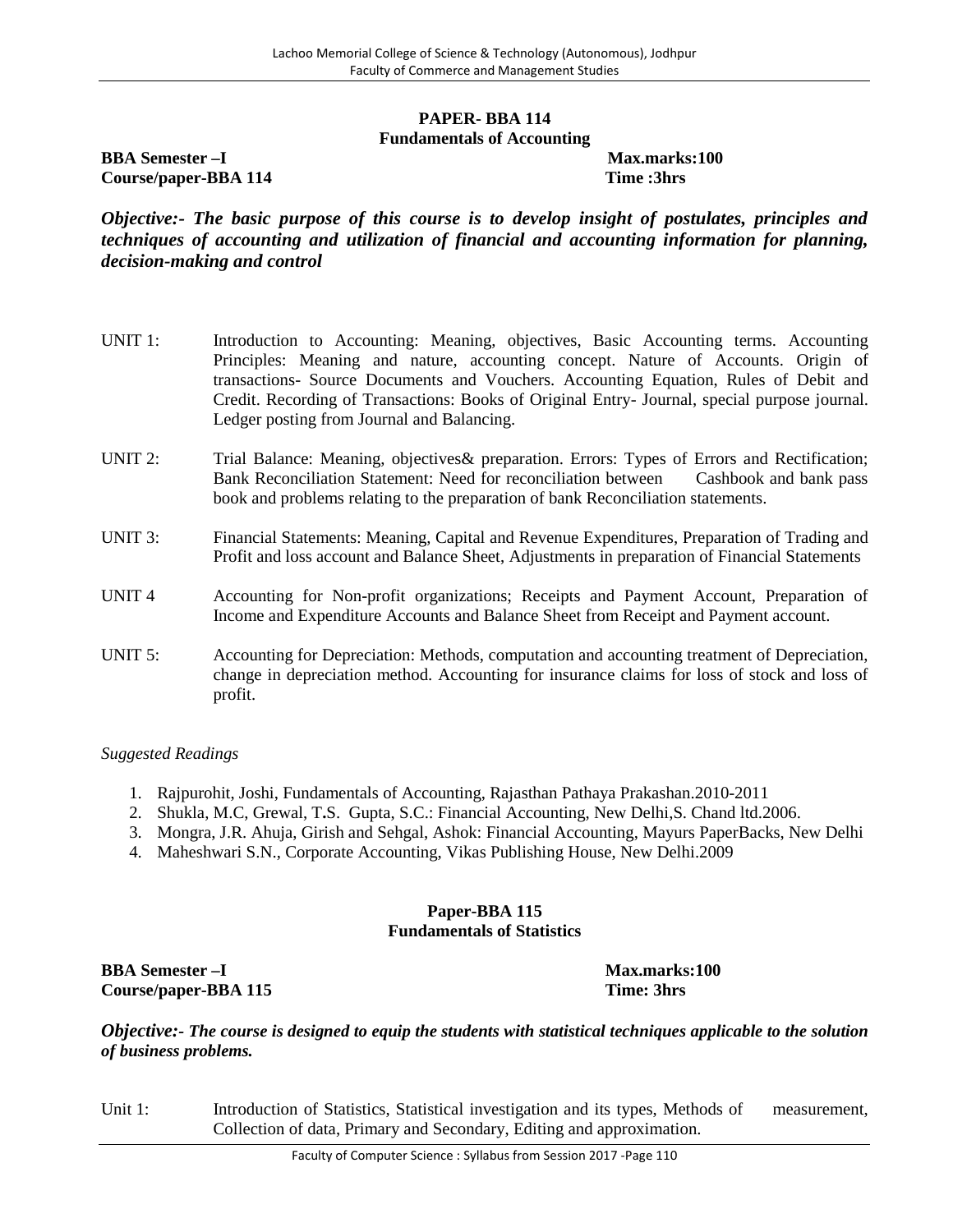| Unit 2:    | Classification and Tabulation, Measure of Central Tendency: Mean, Geometric Mean,<br>Harmonic Mean, Median, Mode. Presentation of data Diagrams, Charts and Graphs.                   |
|------------|---------------------------------------------------------------------------------------------------------------------------------------------------------------------------------------|
| Unit $3$ : | Measurements of Dispersion and Skewness: Absolute and Relative                                                                                                                        |
| Unit $4$ : | Correlation: Karl Person's coefficient of correlation in grouped and ungrouped data co-efficient<br>of correlation by Spearman's method. Linear Regression, Equations and estimation. |
| Unit 5:    | Index Number: Methods of construction: Simple, weighted and other averages.                                                                                                           |

#### *Suggested Readings*

- 1. Hooda, R.P.: Statistics for Business and Economics. New Delhi, Macmillan Publishers,2010.
- 2. Nagar K.N.-Sankhyiki Ke Mooltatva, Jain Book Agency ,2011-2012.
- 3. Gupta S.P-Statistical methods, New Delhi, Sultan Chand and sons,2009
- 4. Gupta S.P.-Fundamental of Statistics , New Delhi, Sultan Chand and sons,1990.

#### **Paper-BBA 116 Micro Economics**

**BBA Semester –I Max.marks:100 Course/paper-BBA 116 Time: 3hrs**

*Objective:***- The objectives of this course is to acquaint the participants with concepts and techniques used in Micro-Economic theory and to enable them to apply this knowledge in business decision making.**

| Unit-1:     | $\&$<br>scope of Managerial Economics, Utility Analysis,<br>of<br>Definition<br>Law<br>Diminishing Marginal Utility, Law of Equi - Marginal Utility, Consumer Surplus             |
|-------------|-----------------------------------------------------------------------------------------------------------------------------------------------------------------------------------|
| Unit-2:     | Demand Analysis: Meaning, Law, Exceptions, Elasticity of Demand, Methods for<br>measurement of Elasticity of Demand, Indifference Curve Analysis                                  |
| Unit- $3$ : | Production Analysis: meaning, Laws of Returns, Law of Variable Proportions, Ridge Lines,<br>Expansion Path, Economies & Diseconomies.                                             |
| Unit-4:     | Cost & Revenue: Short run and Long run costs, Fixed and Variable Costs, Average, marginal<br>and Total Cost Curves, Cost Output relationship, Average Marginal and Total Revenue. |
| Unit- $5:$  | Market Analysis: Price & output determination under Perfect Competition, Monopoly and<br>Monopolistic                                                                             |

- 1. Dwivedi ,D. N.Managerial Economics.New Delhi,Vikas Publication,Edition 7,2009.
- 2. Mithani. Jhingan Managerial Economics. Delhi Himalaya Publication,2009
- 3. Dean,Joel. Managerial Economics, PHI Learning House,2009
- 4. Chaudhary C.M. Managerial Economics.New Delhi ,Arihant Publishing House,2009.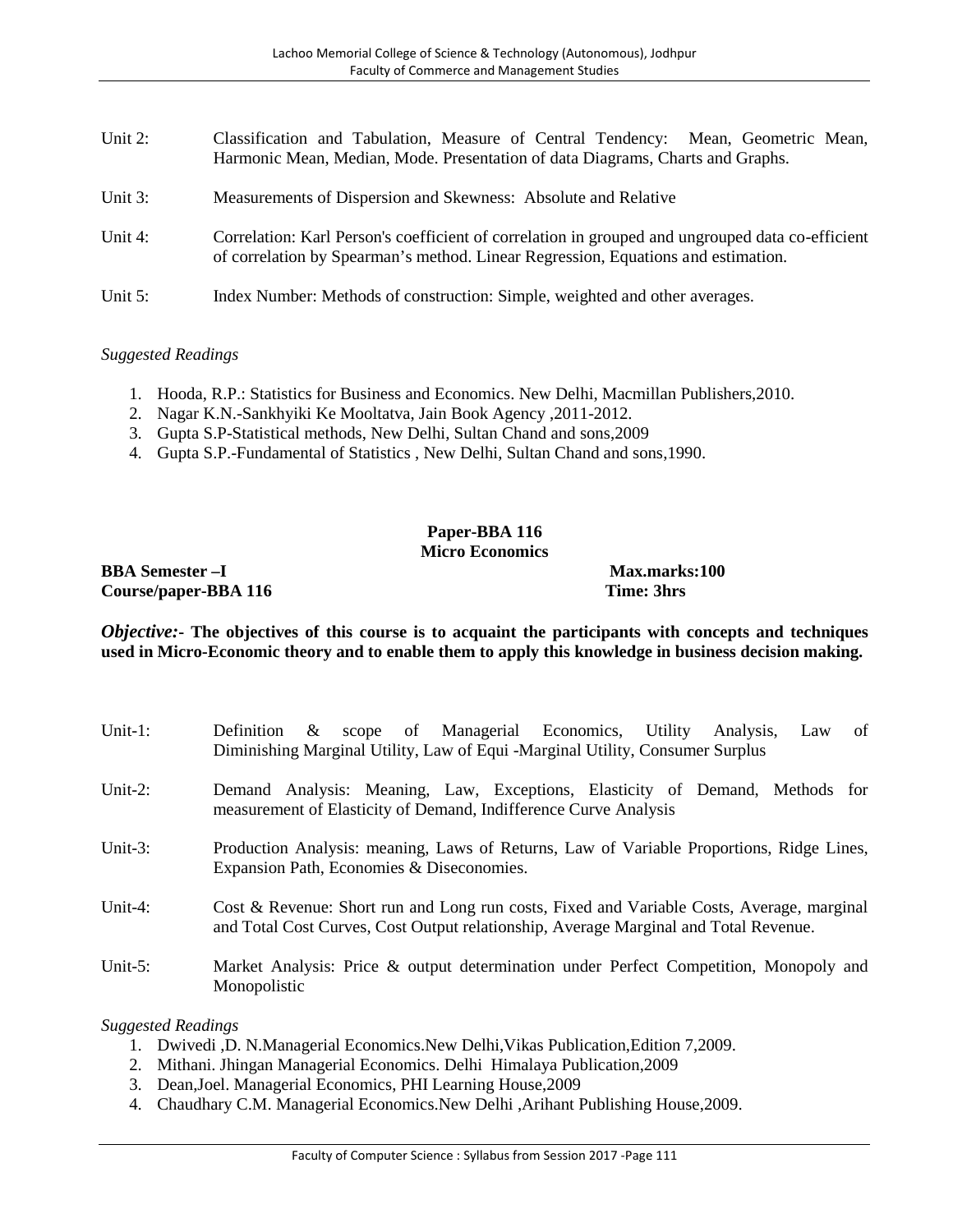# **SYLLABUS**

# **BACHELOR OF BUSINESS ADMINISTRATION**

**(B.B.A.)**

# **SEMESTER II**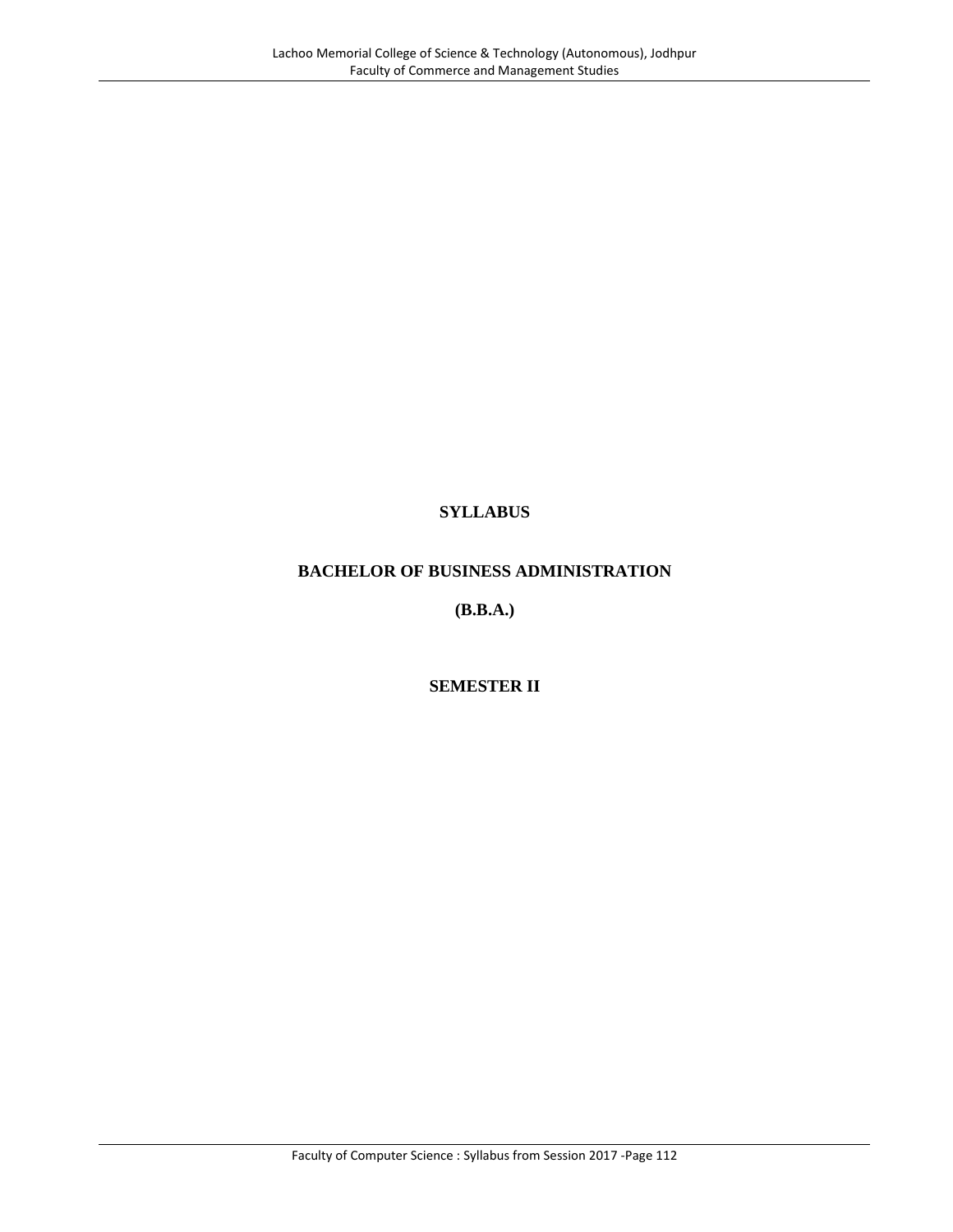#### **Paper BBA 211 Company Law and Secretarial Practices**

**BBA Semester –II Max.marks:100**<br> **Course/paper-BBA 211 Time: 3hrs Course/paper-BBA 211** 

*Objective:***-** *To familiarize the students with the understanding & provision of Corporate Law.*

| Unit 1: | History of Indian Companies Act, Types of Companies, Formation of Public and<br>Private Companies, Memorandum of Association, Article of Association, Introduction<br>of Company Secretary in India.                                             |
|---------|--------------------------------------------------------------------------------------------------------------------------------------------------------------------------------------------------------------------------------------------------|
| Unit 2: | Shares, Share Capital, Allotment of Shares, Specimen Allotment Letter, Call for<br>forfeiture and reissue of letter, Procedure of Transfer and Transmission of Shares                                                                            |
| Unit 3: | Debenture- issue and its various charges, Dividends-definition, legal provisions,<br>Secretarial procedure regarding declaration and payment.                                                                                                    |
| Unit 4: | Directors, role of Company Secretary in Prevention of Mismanagement and<br>Oppression, Company Meetings- meaning, notice of meeting, agenda of meeting,<br>methods of ascertaining sense of meeting, proxies, minutes of meeting and resolution. |
| Unit 5: | Types of meetings in Company, Winding up of Company                                                                                                                                                                                              |

*Suggested Readings*

- 1. P.P.S. Gogna: Company Law, S. Chand New Delhi,2010.
- 2. Kuchhal M.C. Modern India Company Law. Delhi, Vikas Publishing House, ,2007.
- 3. Taxman's Elements of Company Law, Taxman Publication, Mumbai.
- 4. Davies,Paul. Company Law. Oxford Publication,2010

#### **Paper BBA 212**

#### **HUMAN RESOURCE MANAGEMENT**

**BBA Semester** –**II Max.marks:100 Course/paper-BBA 212 Time: 3hrs**

*Objective:***-** *In a complex world of industry and business, organizational efficiency is largely dependent on the contribution made by the members of the organization. The objective of this course is to sensitize students to various facts of managing people and to create an understanding of the various policies and practices of human resource management*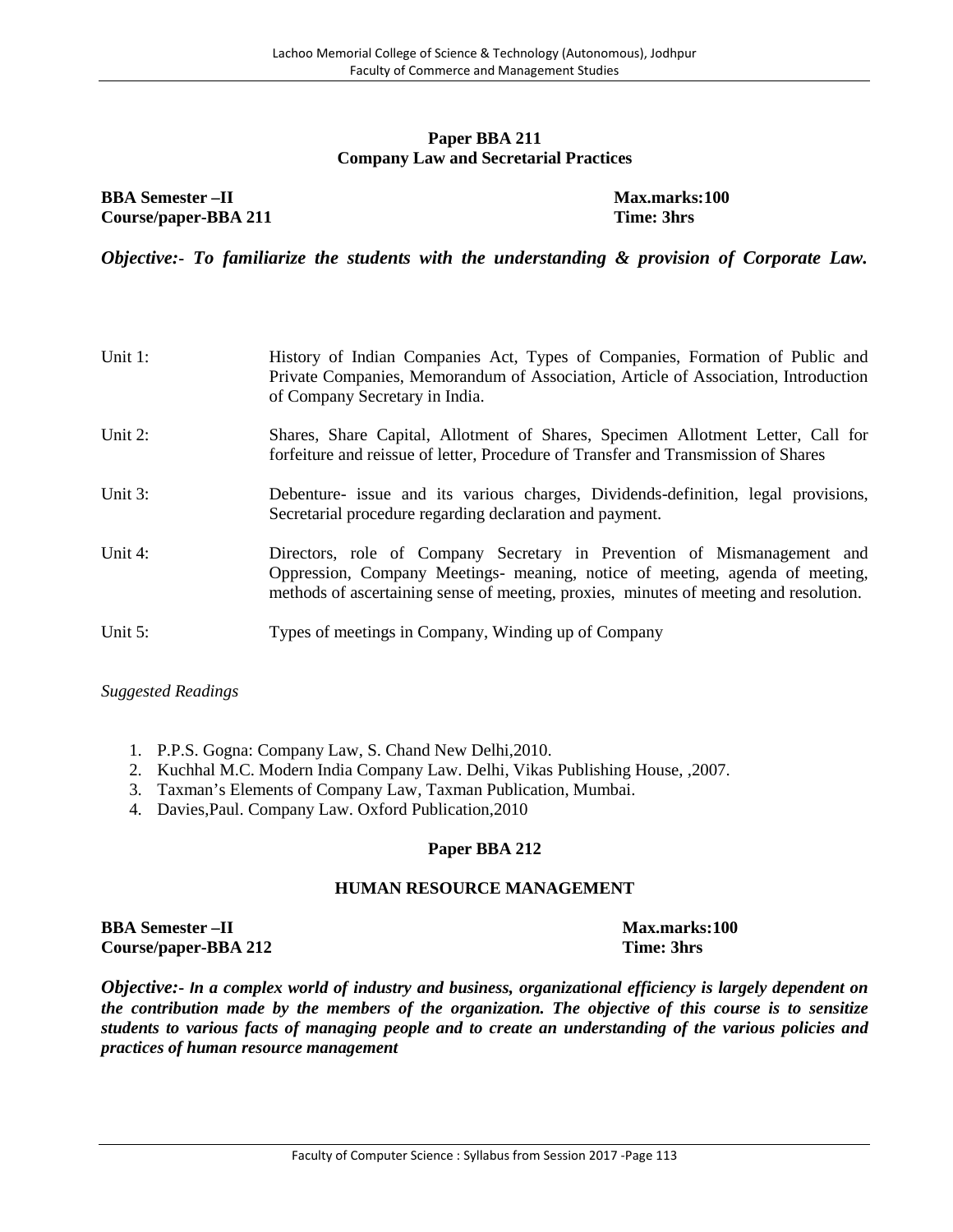| Unit 1: | Introduction-nature and scope of human resource management, development of HRM<br>concept, HRM objectives and functions, Role of HRM department, duties and<br>responsibilities of HR Manager                                                      |
|---------|----------------------------------------------------------------------------------------------------------------------------------------------------------------------------------------------------------------------------------------------------|
| Unit 2: | Trends in HRM: change in labor force, composition, knowledge workers, employee<br>empowerment. HRM challenges. HRM in globally competitive environment                                                                                             |
| Unit 3: | Manpower planning: Objectives, need, importance, short and long term Manpower<br>planning, Recruitment and selection: sources of recruitment, procedure and basis of<br>selection.                                                                 |
| Unit 4: | Developing human resources: employee training, training need assessment, System<br>approach to training, training methods and evaluation.                                                                                                          |
| Unit 5: | Performance Appraisal: Need, Objectives, Ethics and concept of performance<br>management, establishing the performance management system, establishing rewards<br>and pay plans, employee benefits and ensuring a safe and health work environment |

#### *Suggested Readings*

- 1. Bhattacharya, Deepak Kumar, Human Resource Management, Excel Books, New Delhi. 2006
- 2. Rao.V.S.P.Human Resource Management: Text and Cases. Excel book,2002
- 3. Shad, Snell Scott and Bohlander George. Managing Human Resources. Thomson Learning Inc.2015.
- 4. Pattanayak, Biswajert. Human Resource Management. New Delhi. PHI Learning Private Limited, 2014.
- 5. Jyothi P.Venkatesh D. N. Human Resource Management. New Delhi. Oxford University Press, 2013
- 6. Aswathappa, K. Human Resource and Personnel Management. . New Delhi ,Tata McGraw Hill, 1997

#### **Paper- BBA 213 Business Mathematics**

**BBA Semester –II Max.marks:100 Course/paper-BBA 213 Time: 3hrs**

#### *Objective:***-The paper is with the view to make students prepare for competitive exams and developing mathematical ability.**

| Unit $1$ : | Numerical Skills-Numbers, fraction & simplification and HCF LCM   |
|------------|-------------------------------------------------------------------|
| Unit 2:    | Profit & Loss- profit, loss, sales concept                        |
| Unit3:     | Distance $\&$ time-, Average Time and Distance, velocity          |
| Unit 4:    | Problems related to Work and Time and Series                      |
| Unit 5:    | Problems related to Ratio and Proportion, Partnership in Business |
|            |                                                                   |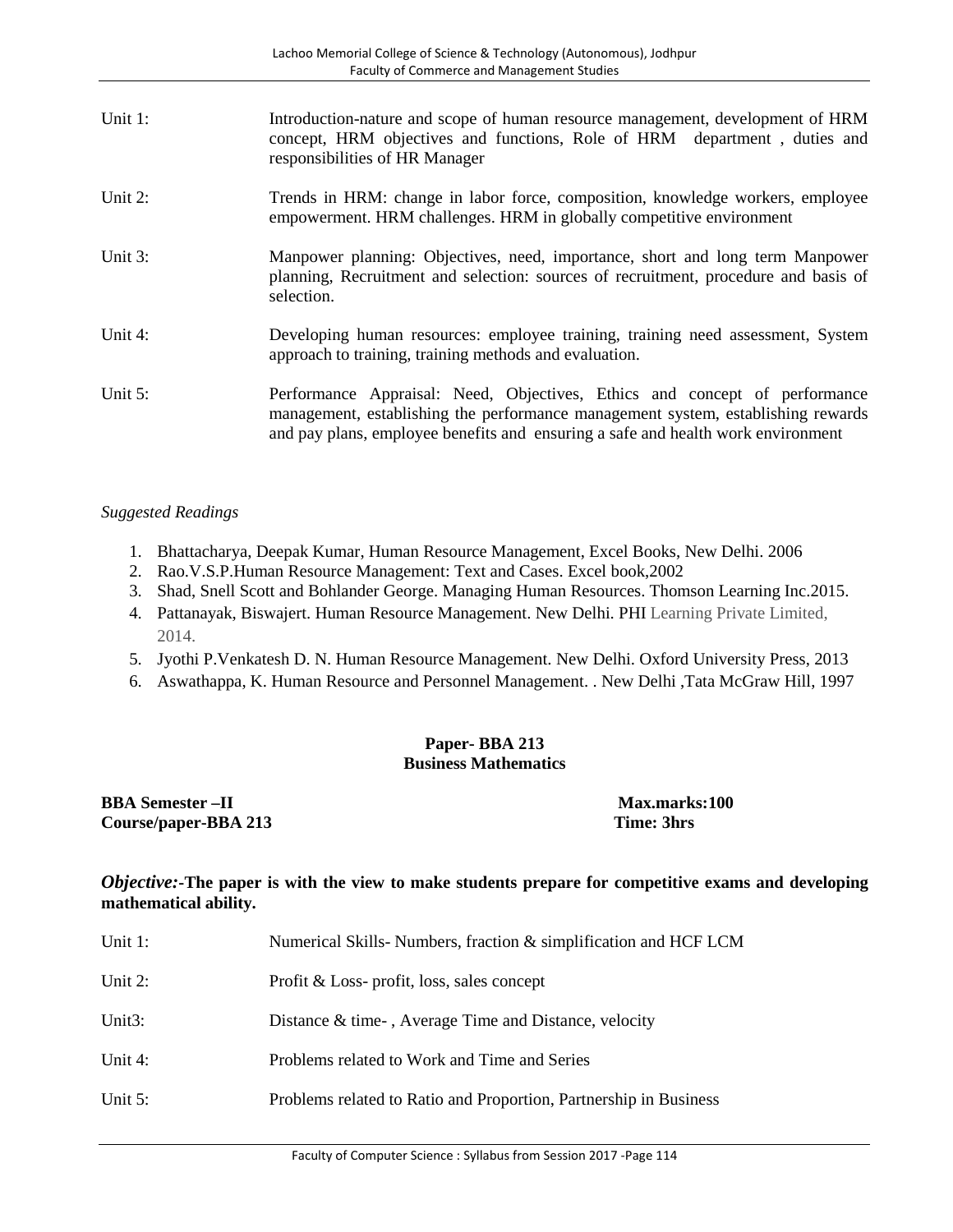#### *Suggested Readings*

- 1. Singh, G.P. Kumar Rakesh, Text Book of Quickest Mathematics, Kiran Prakashan Pvt. Ltd.
- 2. Hazarika Padmalochan . Business Mathematics, S. Chand Publications,2007
- 3. Deepageorge, G.Srinivasa, Business Mathematics & Statistics: New Age Internationals, 2008.
- 4. Business Mathematics for BBA, Jeevansons Publications
- 5. Tyra M, Quicker Math's, Mittal Books India, 2011.
- 6. Dr. S.C. Aggarwal, Basic Mathematics. New Delhi,VK Global Publishing Ltd,2007

#### **Paper-BBA 214 Macro Economics**

**BBA Semester –II Max.marks:100 Course/paper-BBA 214 Time: 3hrs**

*Objective:- The main Emphasis is given to change in the nature of business firms in the context of economy and making students aware about the policies of country.*

| Unit 1: | Money & Banking: Concept of Money- Its functions; Quantity Theory of Money;<br>credit creation; Central Bank & Commercial Bank-role & function                                                                                                                                            |
|---------|-------------------------------------------------------------------------------------------------------------------------------------------------------------------------------------------------------------------------------------------------------------------------------------------|
| Unit 2: | Basic characteristics of Indian economy- development through Five Year Plans;<br>Agriculture- causes of low productivity, farm size productivity debate, land reforms:<br>meaning, importance and evaluation; green revaluation and its effects, Globalization $\&$<br>Indian agriculture |
| Unit 3: | Industry; Development policies and experience; industrial policy resolutions; new<br>industrial policy 1991.                                                                                                                                                                              |
| Unit 4: | Population-its size, rate of growth and its implication for growth; poverty absolute and<br>relative poverty, poverty and main programs for poverty alleviation                                                                                                                           |
| Unit 5: | Unemployment- types, causes and incidence of unemployment; infrastructure- energy,<br>transportation, communication, health and education.                                                                                                                                                |

- 1) Dutt Ruddar & Sundram- Indian Economy. Delhi, Sultan Chand- 1972.
- 2) Misra. S.K. and Puri, V.K. : Indian Economy.New Delhi, Himalaya Publishing House
- 3) Jain .TR ,Trehan Mukesh., Ranju Trehan.Indian Economy. New Delhi, Vk Publications,2009
- 4) Singh .Indian Economy .New Delhi, Tata McGraw Hill Publications,2013.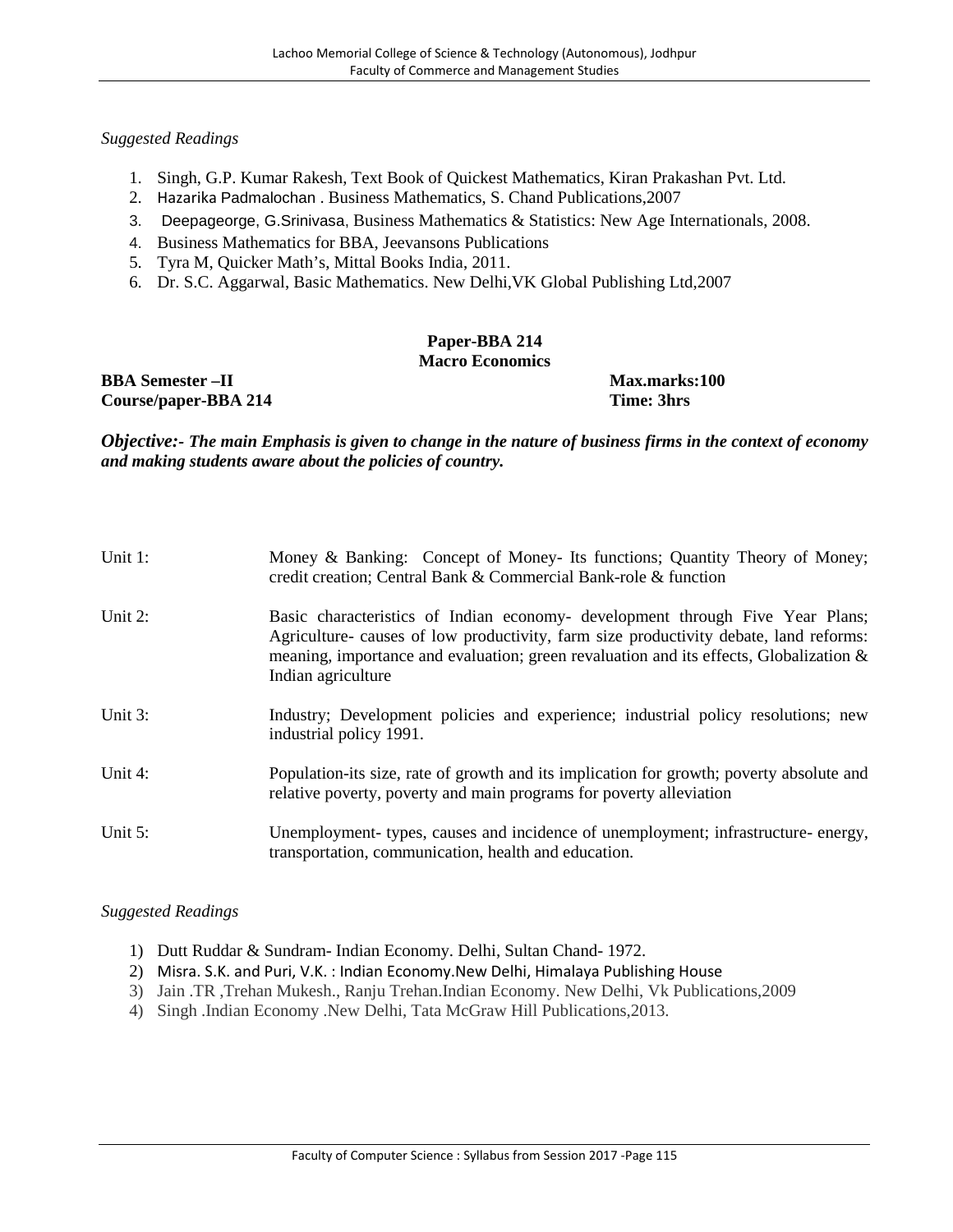# **Paper- BBA 215 Financial Accounting**

**BBA Semester** –**II Max.marks:100 Course/paper-BBA 215 Time: 3hrs**

*Objective:***-** *To make the students familiar with generally accepted accounting principles of & their applications in business organizations .*

| Unit $1$ : | Accounting for Hire-Purchase and installment payment system                                                                                                                              |  |  |  |
|------------|------------------------------------------------------------------------------------------------------------------------------------------------------------------------------------------|--|--|--|
| Unit $2$ : | Branch accounting Departmental Accounting: Branch Accounts, calculation of Net<br>profit of various departments and allocation of expenses on the basis of suitable Base.                |  |  |  |
| Unit $3$ : | Partnership Accounting: Partner's Capital accounts, Profit and Loss Appropriation<br>Account, Reconstitution of Partnership: Changes in Profit Sharing Ratio, Admission of<br>a Partner. |  |  |  |
| Unit $4$ : | Retirement of a Partner, Death of a Partner                                                                                                                                              |  |  |  |
| Unit 5:    | Dissolution of Partnership Firm: Modes of dissolution, insolvency of partners,<br>Piecemeal distribution.                                                                                |  |  |  |

- 1. Shukla M.C., Grewal T.S.- Financial Accounting- S. Chand & Company, New Delhi
- 2. Shukla M.C., Grewal T.S, Gupta, S.G., Advanced Accounts, S.Chand & Co. New Delhi,2011
- 3. Dr. Guru Prasad Murthy- Financial Accounting- Himalaya Publishing House
- 4. Gupta.R.G., Gupta. V.k. Financial Accounting Fundamental. S.Chand & Co. New Delhi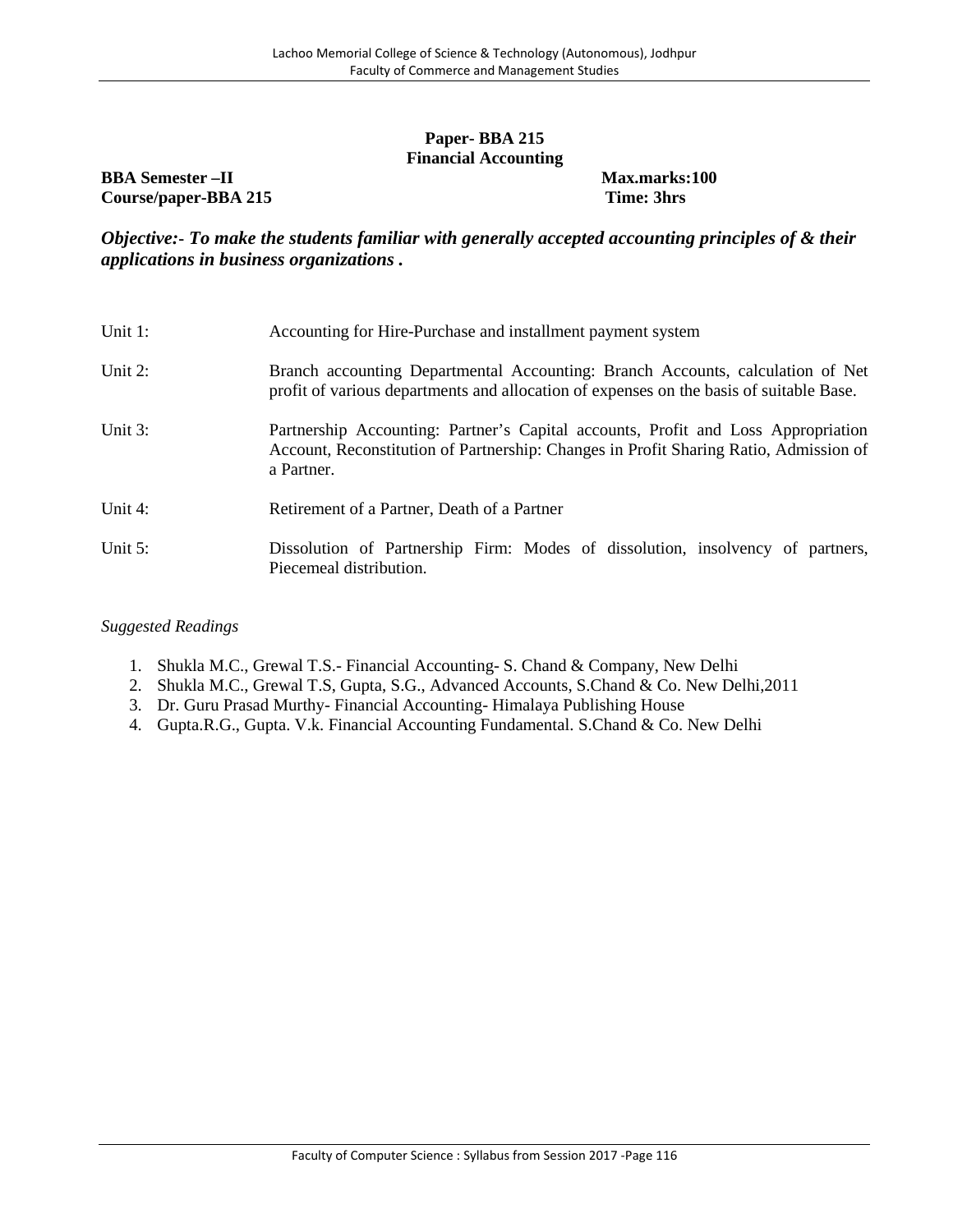#### **Paper -BBA 216 Cost Accounting**

**BBA Semester –II Max.marks:100 Course/paper-BBA 216 Time: 3hrs**

# *Objective:***-** *To acquaint the students with basic concepts used in cost accounting and various methods involved in cost ascertainment systems.*

| Unit 1:    | Basic aspects of Cost Accounting: Cost Concepts and Classification of Costs.<br>Distinction between Financial and Cost Accounting, Elements of Cost.<br>Materials:<br>Accounting and control systems procedures and techniques, pricing of material issues. |
|------------|-------------------------------------------------------------------------------------------------------------------------------------------------------------------------------------------------------------------------------------------------------------|
| Unit $2$ : | Labor: Accounting, system of wage payment, incentive Plans, Direct expenses,<br>Meaning of Overheads, Classification, allocation, apportionment and absorption of<br>overheads.                                                                             |
| Unit $3$ : | Unit or single output costing cost sheet, Reconciliation between profits shown by cost<br>and financial statement.                                                                                                                                          |
| Unit 4:    | Operating Costing. Job, Batch and contract costing                                                                                                                                                                                                          |
| Unit 5:    | Process Costing: Treatment of Normal and Abnormal Losses and Effectiveness, by<br>Product and Joint Products.                                                                                                                                               |

- 1. Jain S.P and Narang KL: Cost accounting. New Delhi, Kalyani Publishers.
- 2. Arora M.N., Cost Accounting. New Delhi, Vikas Publications.
- 3. Lal B.M Nigam, I.C. Jain- Cost Accounting: Principles and Practice'', Prentice Hall of India, New Delhi
- 4. Bhar .B.K. Cost Accounting .Academic Publisher, Kolkata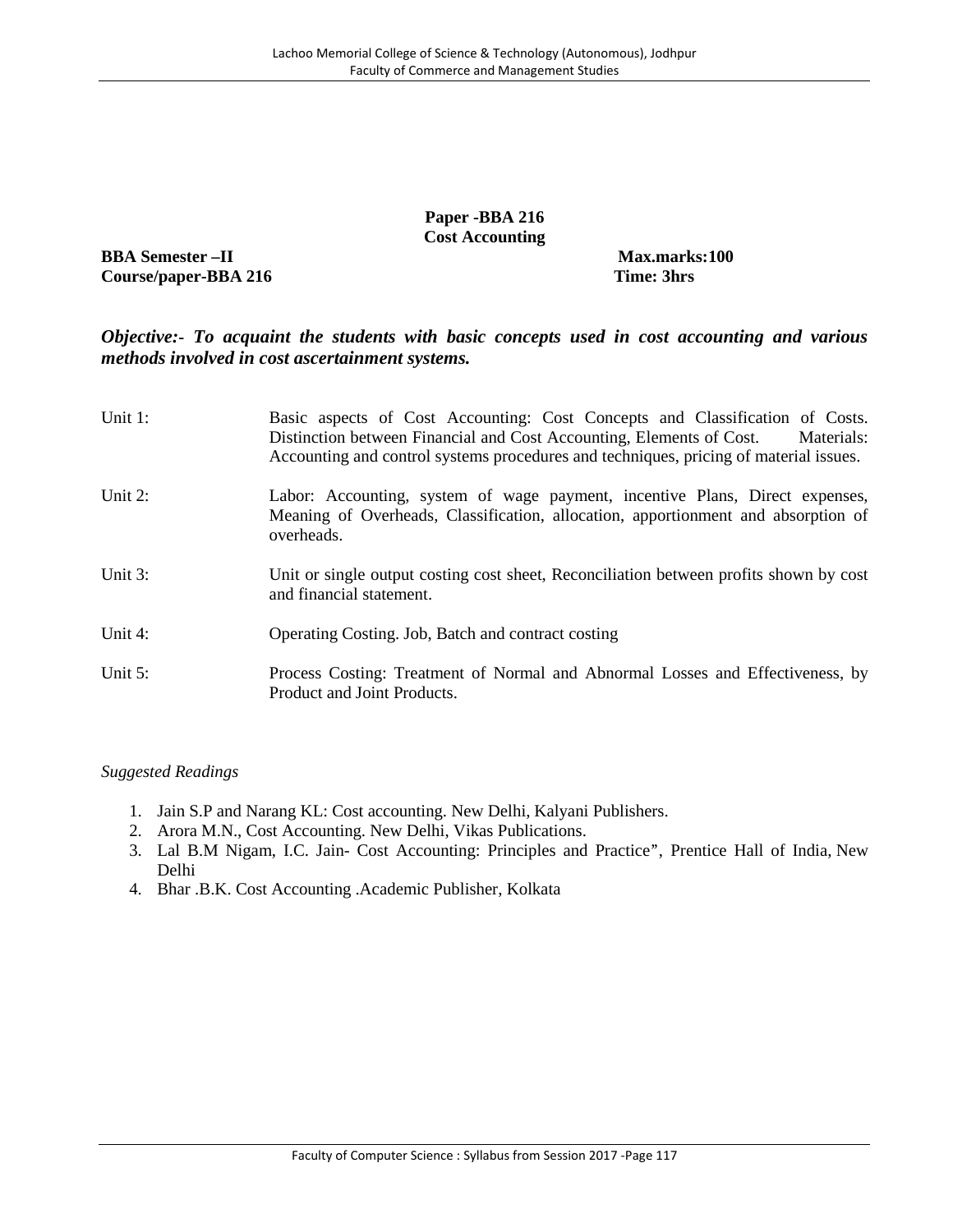# **Paper-BBA 217 Fundamentals of Computer**

**BBA Semester** –**II Max.marks:100 Course/paper-BBA 217 Time: 3hrs**

*Objective:***-***To make students aware about basics of computer and to input basic knowledge about MS- OFFICE in Part B.*

| <b>Part</b> $-$ A: Theory |                                                                                                                                                                                                                                                                                                   |
|---------------------------|---------------------------------------------------------------------------------------------------------------------------------------------------------------------------------------------------------------------------------------------------------------------------------------------------|
| Unit 1:                   | Introduction to computers- definition, a simple model of computer, Characteristics of<br>computer systems, Input and Output devices, Computer languages-low level, High,<br>Hardware and Software.                                                                                                |
| Unit 2:                   | Data need of data processing, information and its need, levels of information, Quality<br>of information. Comparison of manual and electronic storage of data, Organization of<br>data as file, use of information in data processing systems, various Data processing<br>methods.                |
| Unit 3:                   | Need and types of software – system software, application software, packages and<br>Firmware. Types of computer languages - machine, assembly, high level. Translators -<br>assembler, compiler, interpreter. History and introduction of Operating system<br>(Windows and Unix), booting process |
| Unit 4:                   | GUI Concept, windows basics, Desktop, My Computer, Recycle bin, Internet explorer,<br>Task bar, Start button, Folder, Toolbars, Maximize-Minimize button, Scroll bars, Title<br>bar and Status bar.                                                                                               |
| Unit 5:                   | Principals of data communication and networking - general features and tasks of a<br>communication system, Concept of LAN, MAN and WAN. Introduction to e-<br>commerce, advantages and growth. Types of viruses and worms, virus detection and<br>prevention, firewalls.                          |
| $Part - B:$               | <b>Office Automation Lab</b><br>Microsoft Word – Mail merge.<br>Microsoft Excel – Formulas, Graphs, Basis statistical formulae.<br>Microsoft Power Point – Creating effective presentations.                                                                                                      |
| <i>Suggested Readings</i> |                                                                                                                                                                                                                                                                                                   |

- 1. Sinha .P K. Computer Fundamentals. BPB Publications.
- 2. Jain Satish .IT Tools and Business Systems (DOEACC 'O' Level).BPB Publications
- 3. Bangia.R.Computer fundaments and information technology. Firewall
- 4. Rajaraman .V.Fundamental of computer. Paperback
- 5. Goel .Anita.Computer fundamental. person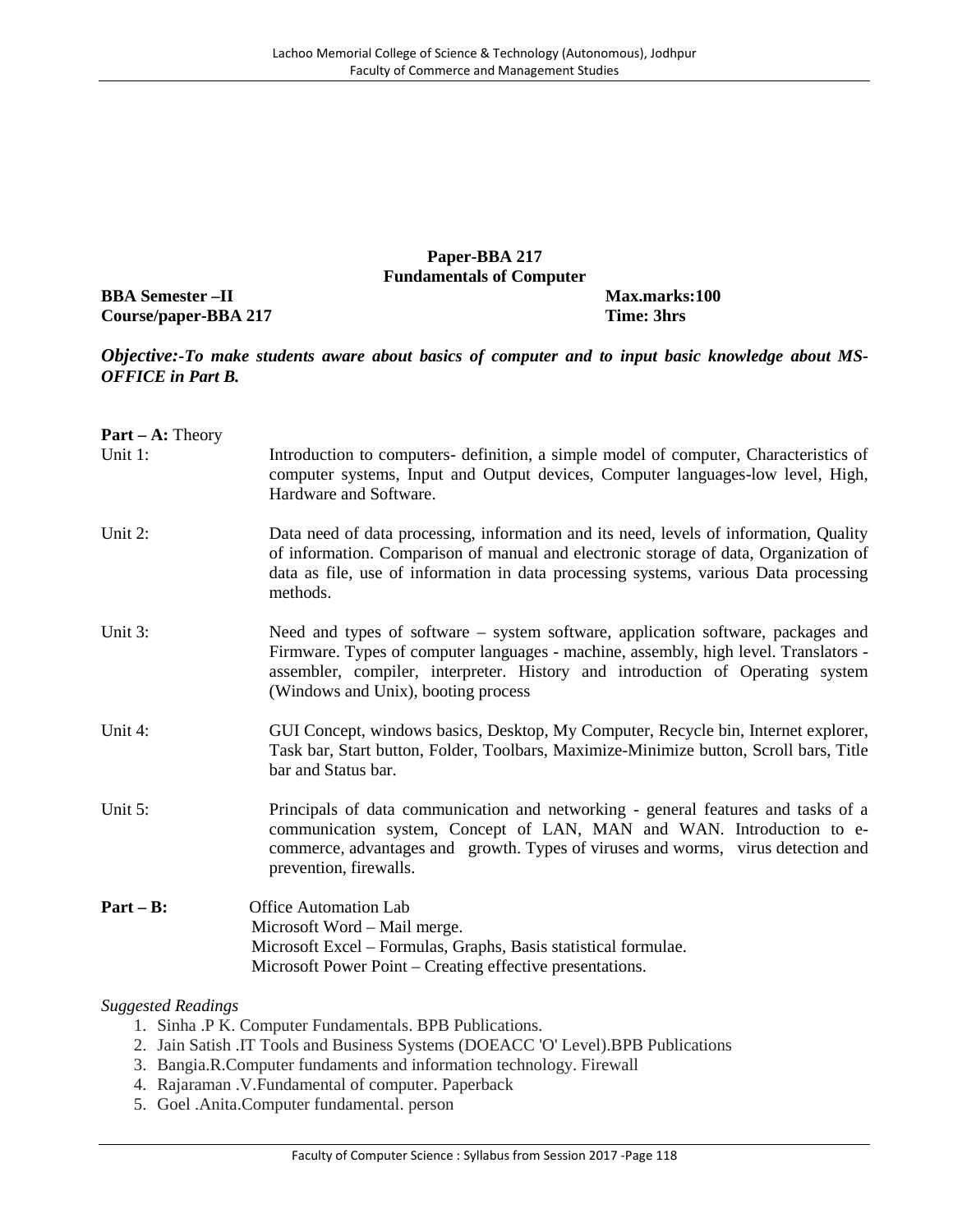# **SYLLABUS**

# **BACHELOR OF BUSINESS ADMINISTRATION**

**(B.B.A.)**

**SEMESTER III**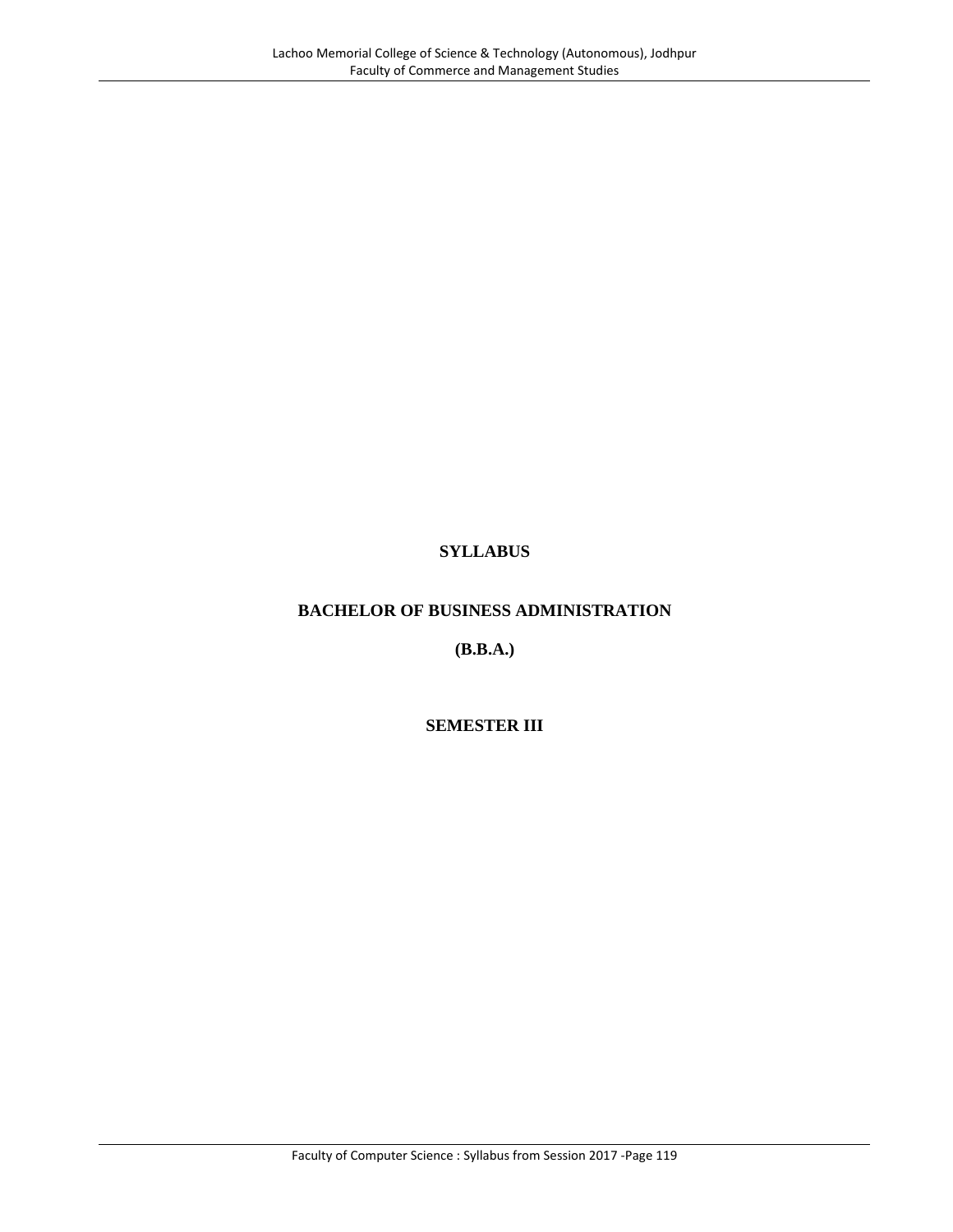#### **BBA 311 Personality Development**

**BBA Semester –III Max.marks:100 Course/paper-BBA 311 Time: 3 hrs**

*Objective:***-** *The purpose of this course is to Identify the key principles of a good personality, common courtesy, professional manners, and the Golden Rule as they are practiced in the workplace environment.*

- Unit 1: Introduction: Define personality, Personality determinants, Personality Factors- environmental, educational, Situational, Traits for Building Positive Personality, Developing Positive Personality – Subconscious Programming, Conscious Programming, Defensive Approach, Imaginary Anchoring, Physical Action, and Domino-effect.
- Unit 2: Five Pillars of Personality Development: Introspection, Self Assessment, Self Appraisal, Self Development, Self Introduction, Self Esteem, Attitude Building – Emotional, Informational, Behavioral Component, Attitude Formation – Environment, Experiences, Education, Types – Positive and Negative attitude
- Unit 3: Assertiveness Definition, techniques for assertiveness, assertive behavior, assertion strategy, Tools used for Assertion, Time management – Definition, Benefits, Time Management Tips.
- Unit 4: Conflict and Stress Management; Definition of Stress, symptoms, Types of Stress, Reasons for stress, Managing Stress, Management of conflict, Causes of Conflict.
- Unit 5: Work ethics, Good manners & etiquettes Interpersonal relationships-Analysis of strengths & weaknesses.

- 1. Carrol M.Work place counselling. Sage publications, 1999.
- 2. Jones Welson.Introduction to counselling skills texts and activities, saga Publications.
- 3. Narayana Rao, S. Counselling and guidance .Tata McGraw Hill, 1992.
- 4. Readings in HRD Dr T.V. Rao, Oxford & T.B.H. publishing co.Ltd.
- 5. Dr. B. J. Prasantham Indian Case Studies in Therapeutic Counselling. Christian Counselling Centre, Vellore 63 2001
- 6. Dr Sadhana Natu .Personality Development-, Nirali Prakashan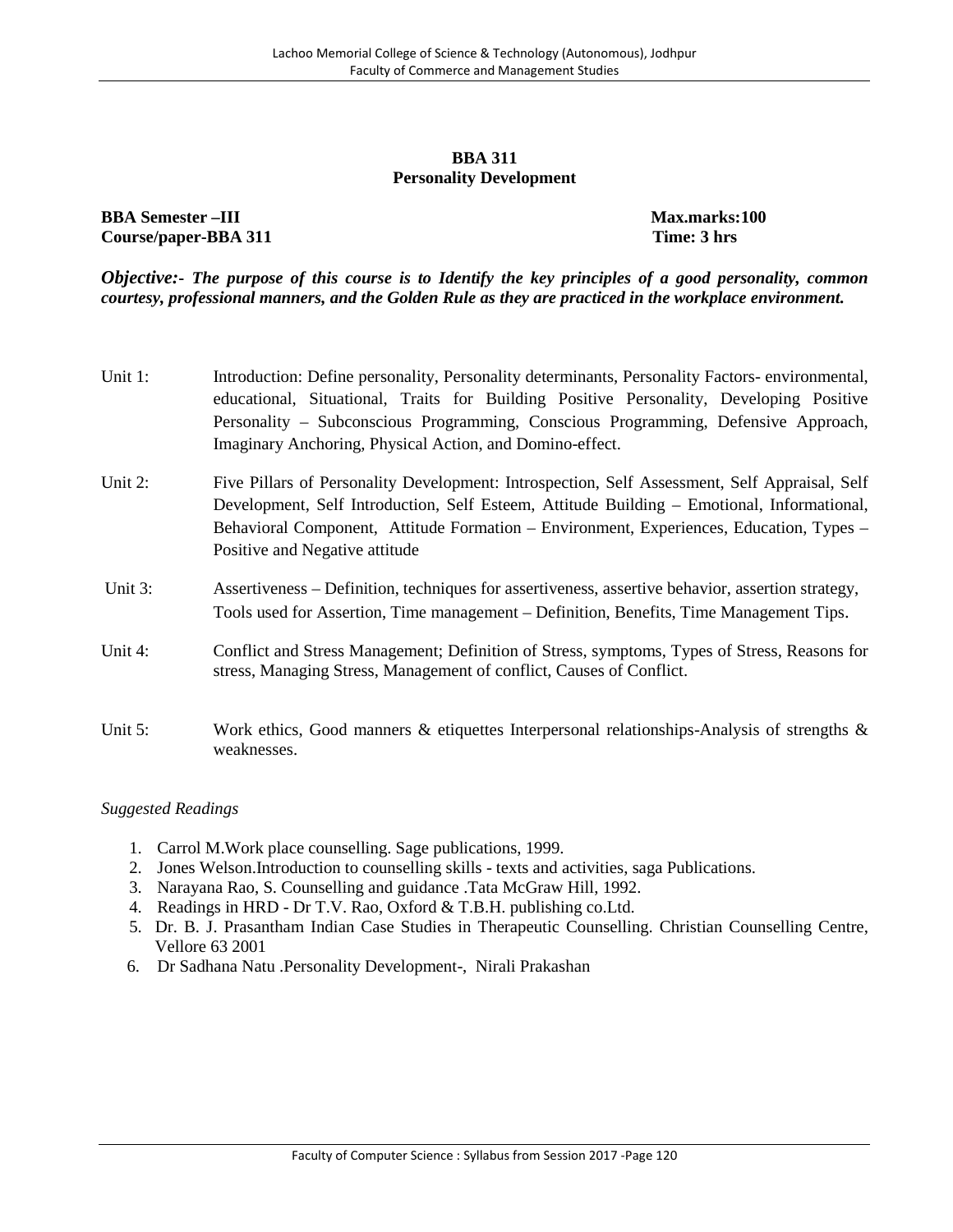# **Paper –BBA 312 Marketing Management**

**BBA Semester** –**III Max.marks:100 Course/paper-BBA 312 Time :3 hrs**

*Objective:***-** *Create value and growth through innovation in new and existing markets. Learn the skills of innovation and apply those skills within the context of a marketing strategy framework*

Unit 1: Fundamentals of Marketing - Role of Marketing - Relationships of Marketing with Other functional areas - Concept of marketing mix - Marketing Management of Product services - Marketing approaches - Selling - Various Environmental factors affecting the marketing functions Unit 2: Buyer Behavior - Consumer goods and Industrial goods - Buying motives - Buyer Behavior Model - Factors influencing buyer behaviour Market segmentation - Need and basis of Segmentation - Marketing strategy -segmentation - Targeting - Positioning Unit 3: The Product - Characteristics - Benefits - Classifications - Consumer goods -Industrial goods -New product development process Product Life Cycle - Product Portfolio analysis - Product line and product mix decisions - Branding - Packaging Unit 4: Pricing - Factors influencing pricing decisions - Pricing objectives - Pricing policies and procedures - Pricing strategies - Physical distribution - importance of various kinds of marketing channels - Distribution problems - Salesman motivation - Compensation –Control. Unit 5**:** Promotion - Advertising - Publicity - Public relations - Personal Selling - Direct selling - Sales

*Suggested Readings*

- 1. Ramaswamy and Namakumari . Marketing Management .3/e Revised, MacMillan I Ltd.
- 2. Kotler Philip. Armstrong Marketing Management, Pearson Publications.
- 3. Nair Rajan .Marketing. Sultan Chand and sons

Promotion Administration.

- 4. Nag .Marketing Strategy .MacMillan Pvt Ltd
- 5. Kotler Philip. Marketing Management .Prentice Hall of India,2009
- 6. Saxena .Marketing Management. Tata McGraw Hill Publications.2010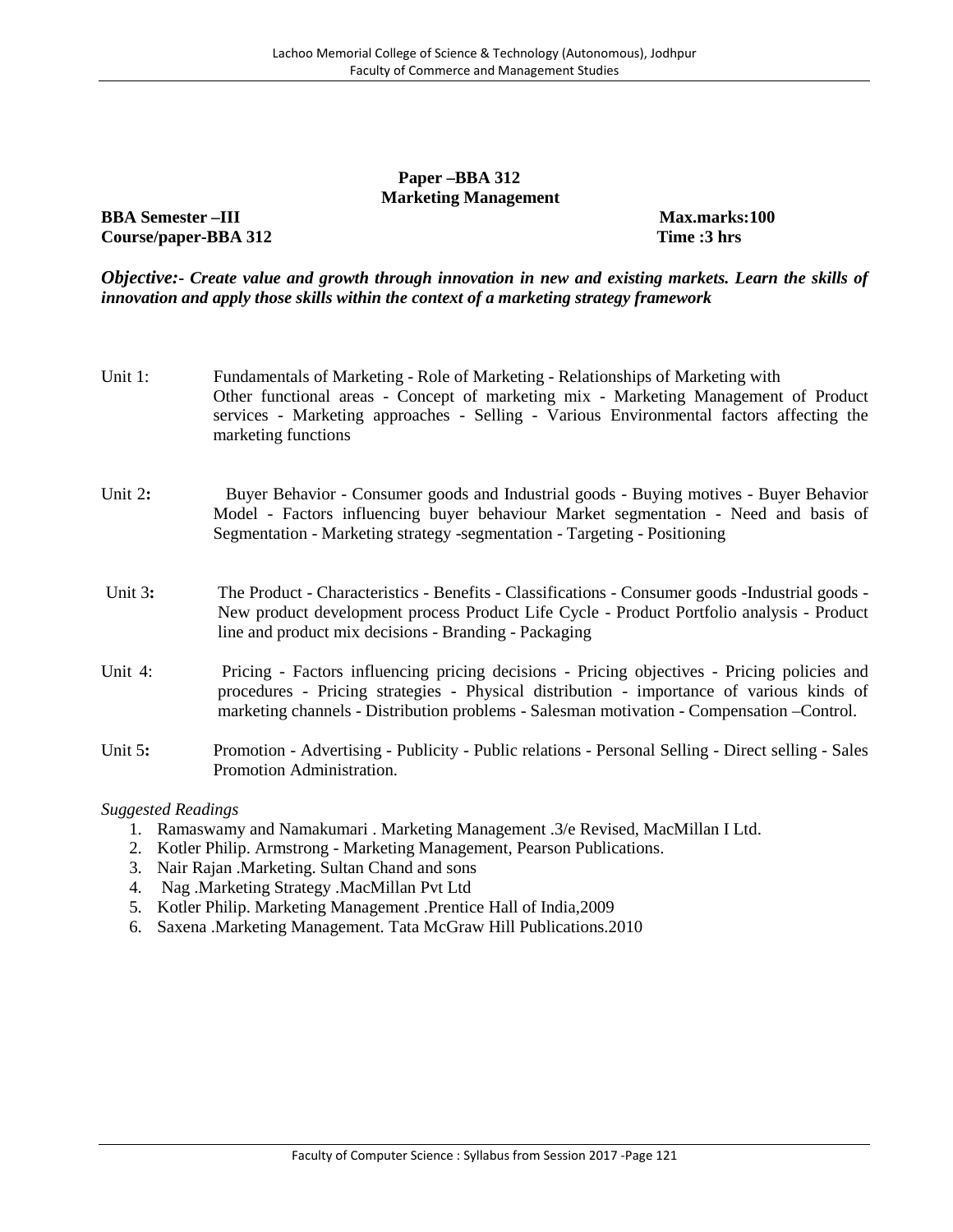#### **Paper - BBA 313 Production and Operations Management**

**BBA Semester –III Max.marks:100 Course/paper-BBA 313 Time: 3 hrs**

*Objective:***-** *To get acquainted with the basic aspects of Production Management. The course attempts to discuss various important planning, organizing and controlling aspects of Operations Management.*

| Unit I:   | Meaning, Nature and Scope of Production Management, Production Planning and Control,<br>Facility Location; Types Manufacturing Systems & Layouts; Layout Planning; Work<br>Environment & Industrial Safety |
|-----------|------------------------------------------------------------------------------------------------------------------------------------------------------------------------------------------------------------|
| Unit II:  | Production Planning and Control and Follow up Operations for Jobbing, batch and mass<br>production, Role, scope and importance of material management.                                                     |
| Unit III: | Inventory Management: Meaning and functions, Inventory Planning and Control, E.O.Q.,<br>Minimum and Maximum Level, Re-order level, ABC analysis.                                                           |
| Unit IV:  | Concept of Total Quality (TQ). Quality Assurance: Application of statistical quality control<br>(ISO Standards), Total quality Management.                                                                 |
| Unit V:   | Concept and scope of purchasing management, Principles and objectives of purchasing,<br>Purchasing Procedure: requisitioning, selecting source of supply, Ordering, Delivery.                              |

- 1) Buffa, Sarin: Modem Production Management, John Wiley & Sons, Inc,2009
- 2) Chase, R.B., Jacobs FR,:: Production and Operation Management, Mc Graw Hill, Higher Education
- 3) Laufer A.C.: Operations Management, South Western, 1979 Publisher
- 4) K.C Arora "Production And Operations Management"-,Firewall Media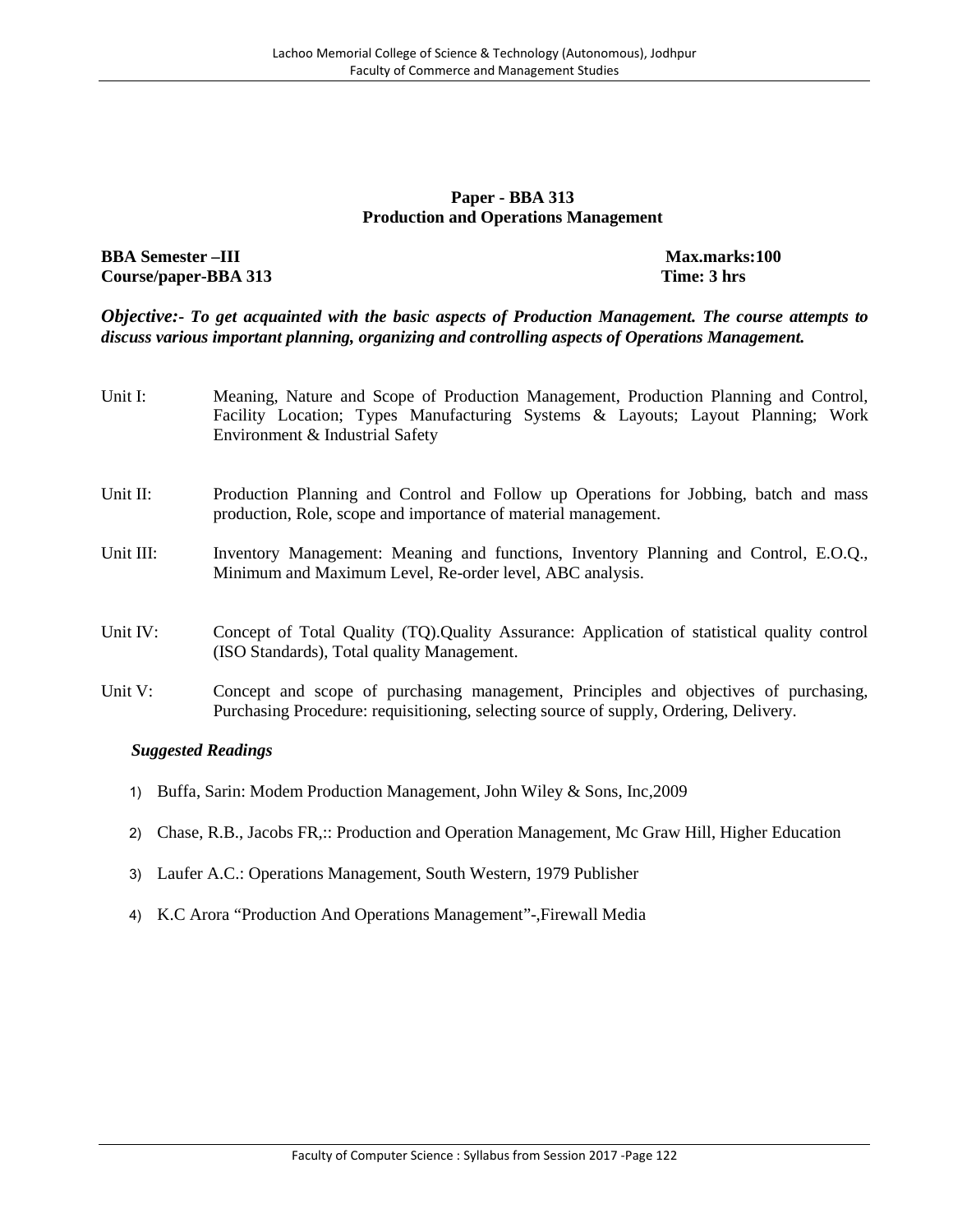**Paper – BBA 314 Organizational Behavior**

**BBA Semester** –**III Max.marks:100 Course/paper-BBA 314 Time: 3hrs**

*Objective:* **-** *The course objective is to help the student comprehend perceive and understand dynamic nature of groups and intergroups behavior in Organization with a view to enable him to develop and adopt effective strategies to influence it. It also aims at helping the students develop Decision making skills through case discussions*

- Unit 1**:** Meaning- Definition- Scope- Disciplines Contributing to Organizational Behavior –Models and Approaches of Organizational Behaviors, Organization goals, determinants of goals, goal displacement, goal distortion, organizational and industrial goals, integration of goals. Concept and determinants of organization structure
- Unit 2: Attitudes and perception: Concept of attitude; attitude, opinions and beliefs; attitudes and behavior; formation of attitude; factors determine formation of attitude, attitude measurement; attitude change. Definition and meaning of perception; perceptual process; factors influencing perception.
- Unit 3: Concept of Group and Group Dynamics; Types of Groups; Formal and Informal Groups; Stages of Group Development, Theories of Group Formation; Group Norms, Group Cohesiveness; Group Think and Group Shift. Group Decision Making; Inter Group Behavior, Transactional Analysis.
- Unit 4: Organization Culture and Conflict Management: Organizational Culture Concept, Functions, Socialization; Creating and sustaining culture; Managing Conflict – Sources, types, process and resolution of conflict; Managing Change; Managing across Cultures; Empowerment and Participation.
- Unit 5 Organizational Change : Introduction, Meaning, Forces for Change, Types of Change, Meaningof Planned Change, Types of Change, Managing Planned Change, Change Process, Change Agents, Action Research, Human Reactions to Change, Causes of Resistance to Change, Overcoming Resistance to Change.

- 1. Prasad, L.M.; Organizational Behaviour, Sultan Chand &Sons, 2003.
- 2. Stephen P., Robbins; Organizational Behaviour; "Prentice Hall of India Pvt. Ltd.", New Delhi, 2009.
- 3. Luthans, Fred; Organizational Behaviour, Tata McGraw Hill, New Delhi, 2008.
- 4. Chabbra, T.N. & Singh, B.P., Organization Behavior, Sultan Chand & Sons.
- 5. Khanka, S.S.; Organizational Behaviour, Sultan Chand and Sons, New Delhi.
- 6. Joseph, Weiss; Organization Behaviour and Change, Vikas Publishing house, 2004.
- 7. UdaiPareek, T.V. Rao&Pestonjee, D.M. : Behavioural Process in Organization- tata mcgraw hill publication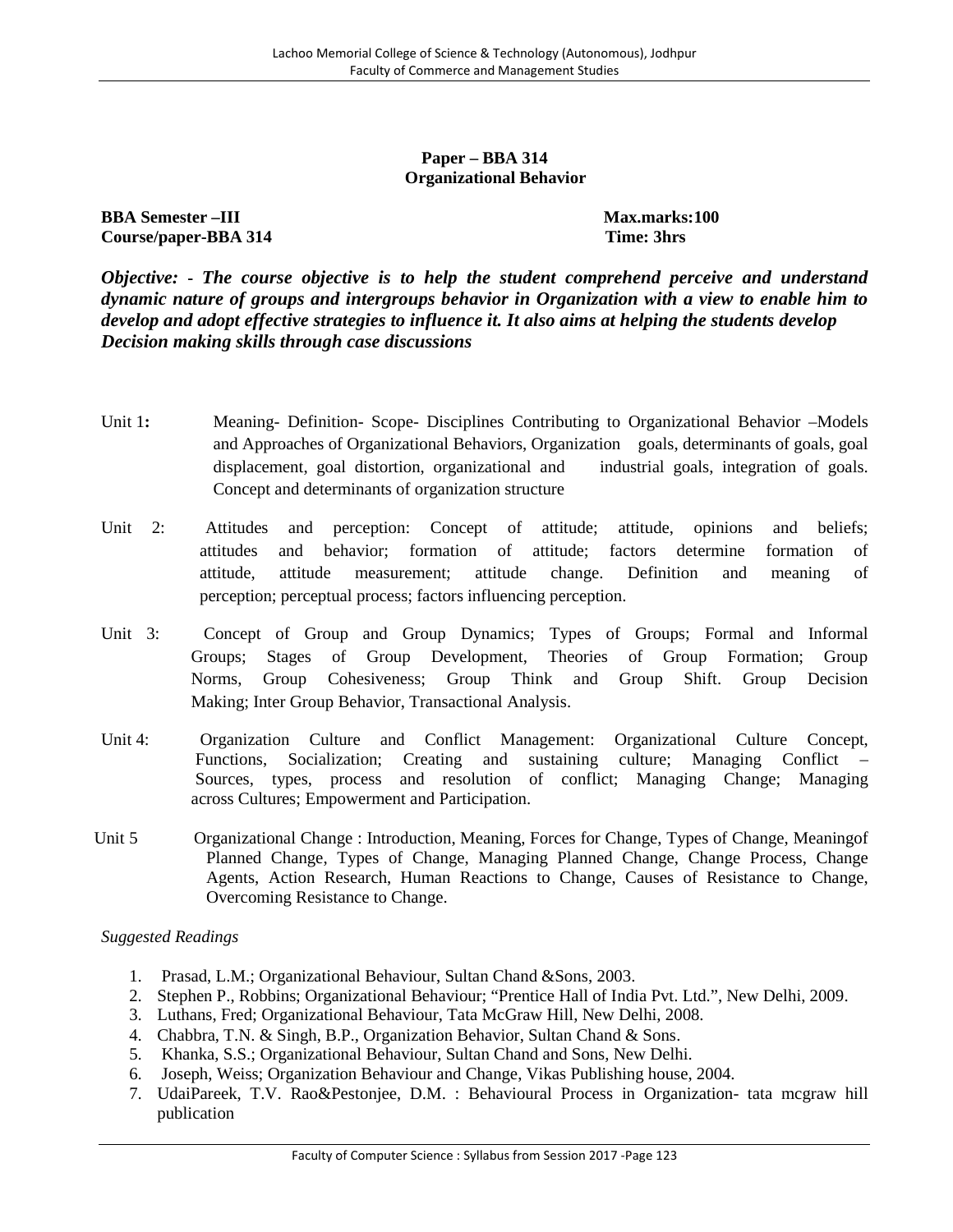# **Paper – BBA 315 Corporate Accounting**

#### **BBA Semester** –**III Max.marks:100 Course/paper-BBA 315 Time: 3 hrs**

*Objective:***-the paper is designed with the view to make students prepare for company accounting and its applications.**

- Unit 1: Accounting for share capital
	- a) Share Capital: Issue, Forfeiture, Reissue of Forfeited Shares
	- b) Buy Back of Equity Share
	- c) Issue of Debenture
- Unit-2 a) Redemption of Preference Share
	- b) Redemption of Debenture
- Unit 3: a) Underwriting of shares and debentures
	- b) Profit prior to incorporation
	- c) Liquidation of Companies
- Unit 4: Preparation of Final Accounts: Meaning, Profit and Loss accounts, Balance Sheet, Provision and reserve and Managerial Remuneration
- Unit 5: Accounting for Amalgamation of Companies, Accounting for Internal Reconstruction

#### *Suggested Readings*

- 1. Maheshwari S.N .Corporate Accounting. New delhi ,Vikas Publishing house, 2009
- 2. Shukla, M.C, Grewal T.S. Gupta S.C.Advanced Accounts.New Delhi, S Chand and Co.
- 3. Rajpurohit , joshi. Corporate Accounts. Rajasthan Pathaya Prakashan,2012
- 4. Rajpurohit , joshi .Corporate Accounts, (Hindi) .Rajasthan Pathaya Prakashan
- 5. Gupta , Radhaswamy. Company Accounts .New Delhi,Sultan chand and Sons
- 6. Goyal V.K., Goyal, Ruchi, Corporate Accounting.New Delhi,PHL Learning Pvt. Ltd.

#### **Paper – BBA 316 Applied Information Technology**

**BBA Semester –IV Max.marks:100 Course/paper-BBA 316 Time: 3 hrs**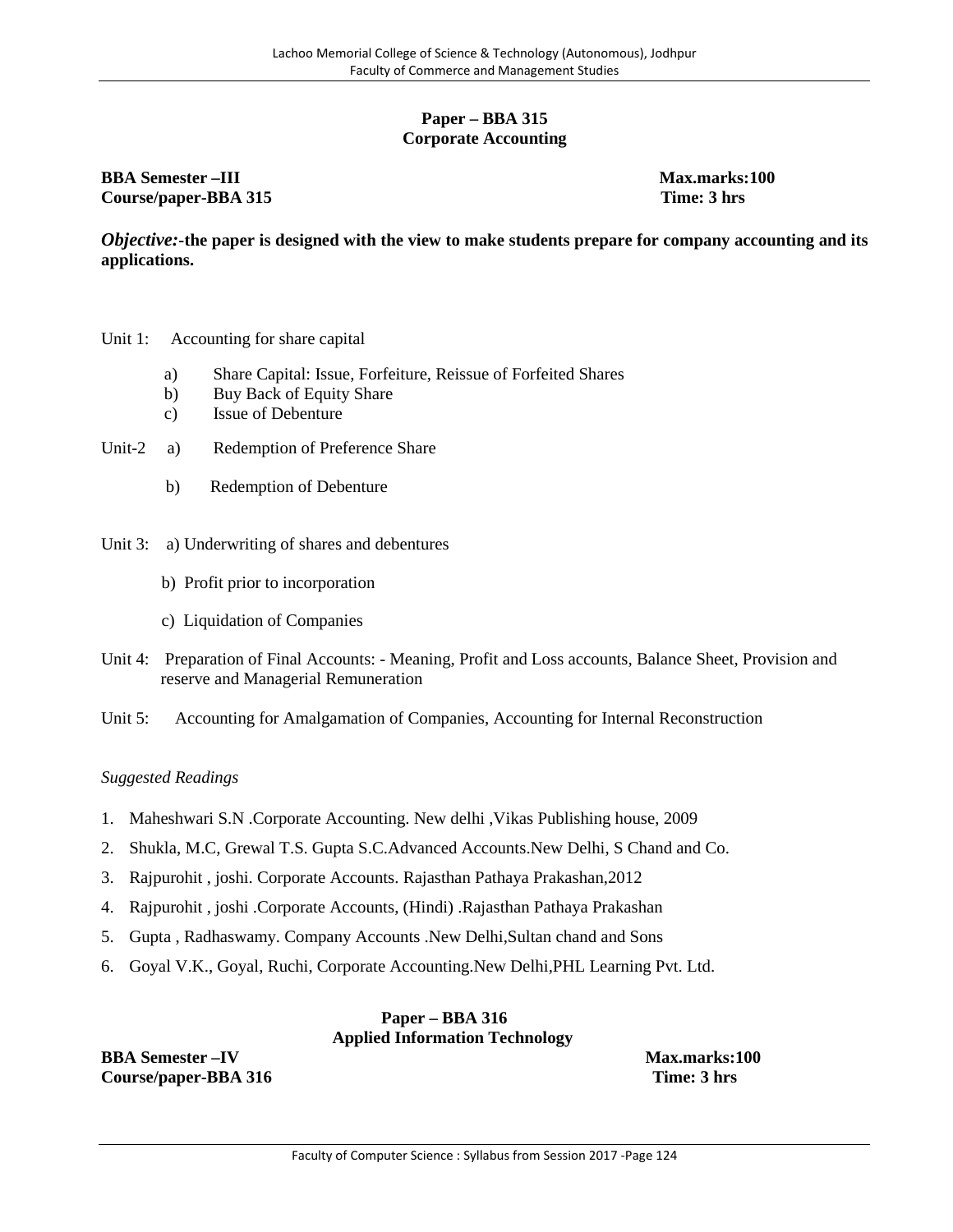*Objective:***-** *This provides skills and knowledge to lead the analysis, implementation and management of emerging and converging information and communication technologies as they are integrated into the business process to support organizational strategic goals.*

- Unit 1: Data & Information, Information as a Resource, Information in organizational Functions, System concepts – Components of an IS – IS resources – Fundamental roles of IS applications in business.
- .Unit 2: Internet: History of the World Wide Web, difference between internet and intranet, web browser and its functions, URLs, domain names, search engines. Brief introduction to internet protocols – TCP/IP and UDP.
- Unit 3: Application of IT: E-filling, Teleconferencing and E-conferencing.
- Unit 4: Introduction to Database: Need for DBMS, advantages of DBMS, views of data, instances and schema data independence, database administrator, database manager, overall structure of DBMS, Entity Relationship Model: Entities, attributes, relationship
- Unit 5: System Concept: Definition, Characteristics of a System: Organization, Interaction, Interdependence, Integration, Central Objective. Elements of a System: Outputs and Inputs, Processor(S), Control, Feedback, Environment, Boundaries and Interfaces. Types of Systems: Physical or Abstract Systems, Open and Close Systems, Man-Made Information Systems. System Development Life Cycle (SDLC)

#### *Suggested Readings*

**1)"**O"level module MI –R3 Peal software

- 2) Jain Satish.IT tools and applications.BPB publications.
- 3) Aksoy Peline.Applied information technology. LIMS
- 4) Bangia .R. Computer fundaments and information technology. Firewall
- 5) Das Sudipto.A Complete guide to computer fundamenta.university science press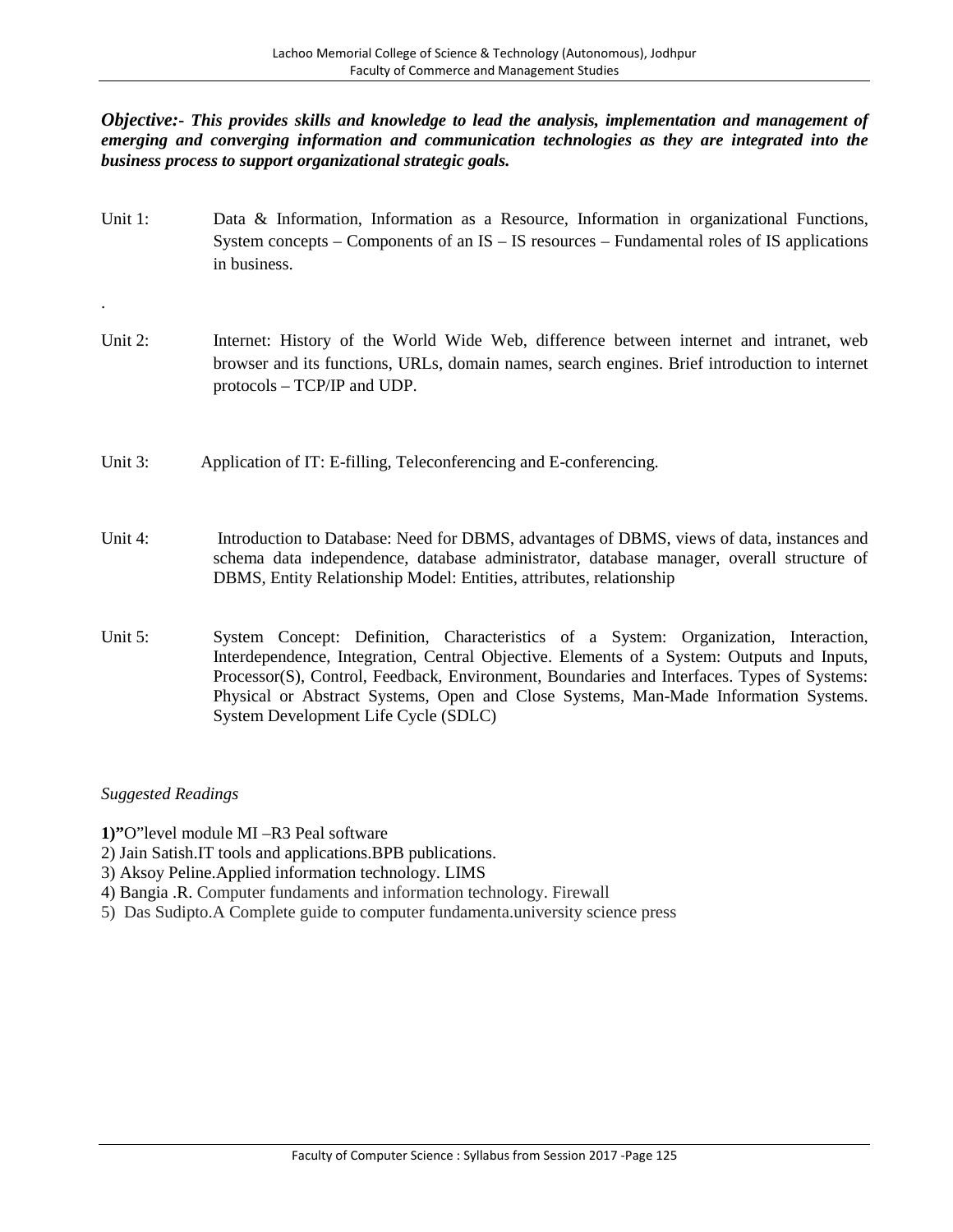# **SYLLABUS**

# **BACHELOR OF BUSINESS ADMINISTRATION**

**(B.B.A.)**

# **SEMESTER IV**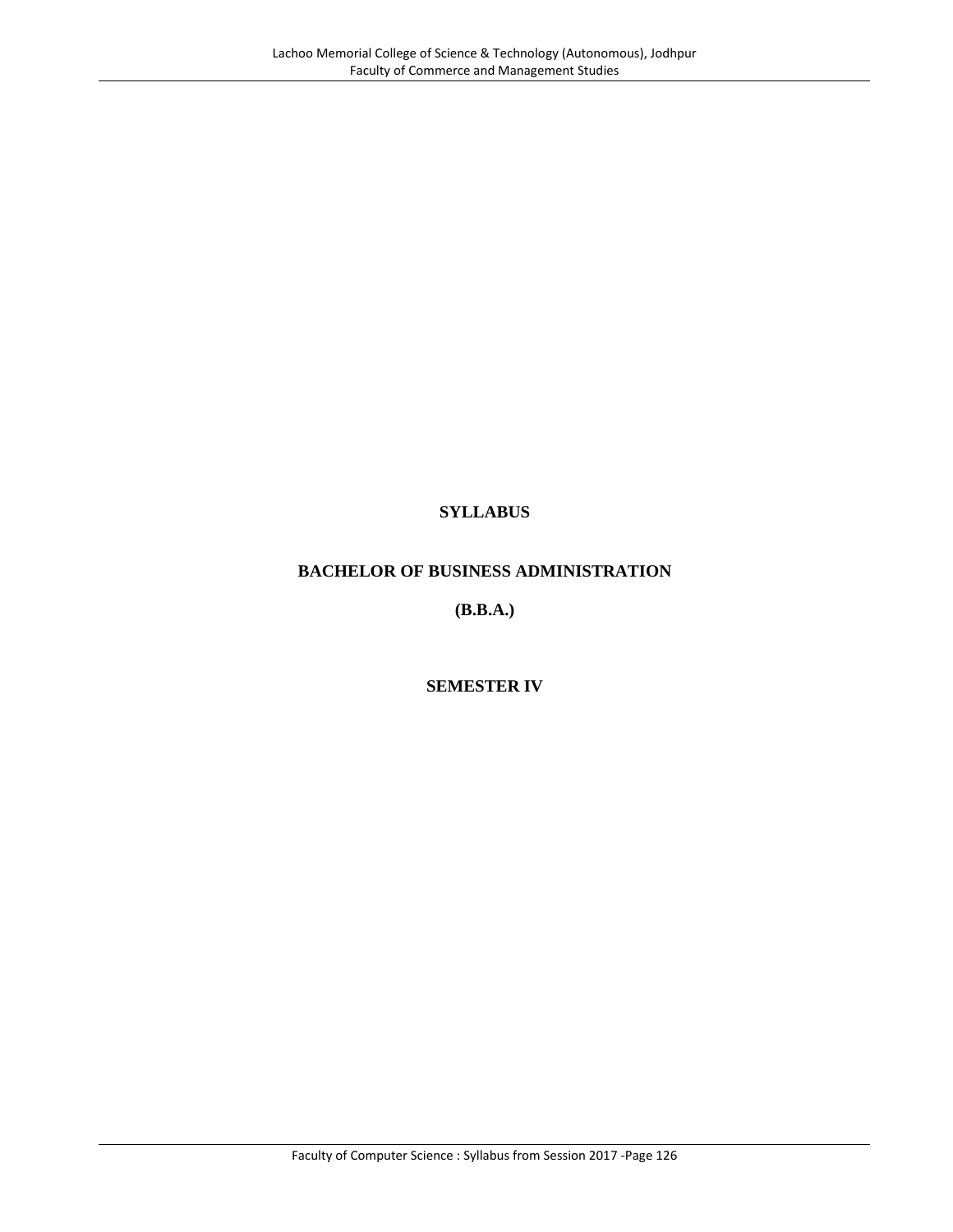# **Paper – BBA 411 Research Methodology**

**BBA Semester –IV Max.marks:100 Course/paper-BBA 411 Time: 3 hrs**

*Objective:***-To make students theoretical information about procedures and techniques of research and also its applications in various fields.**

- Unit 1: Research -Meaning its Types and Process, Research Problem-Identification and Definition, research design and its process. Unit 2: Data:-Types, Methods of collection, observation, schedule, interview and questionnaires. Unit 3: Introduction of Sampling, Sampling Design and Sampling Method. Unit 4: Basic concepts of hypothesis and its testing for small samples and large sample. Parametric test-z, t and f tests for analysis of variance, Chi-Squre test.
- Unit 5: Report writing, referencing, citations and Bibliography.

- 1) Khanchandani Aarti, Gupta Vandana.Business Research Methods, Books Treasure. Ahmadabad, 2015.
- 2) Kothari, Research Methodology, New Age Publications.2012
- 3) Sharma V.P., Research Methodology .Panchsheel Prakashan
- 4) Dipak Kumar Bhattacharya. Research Methodology.Excel Books.
- 5) Krishnaswamy K.N. Siva Kumar Appa Iyer, Mathirajan: Research Methods. Pearson Publications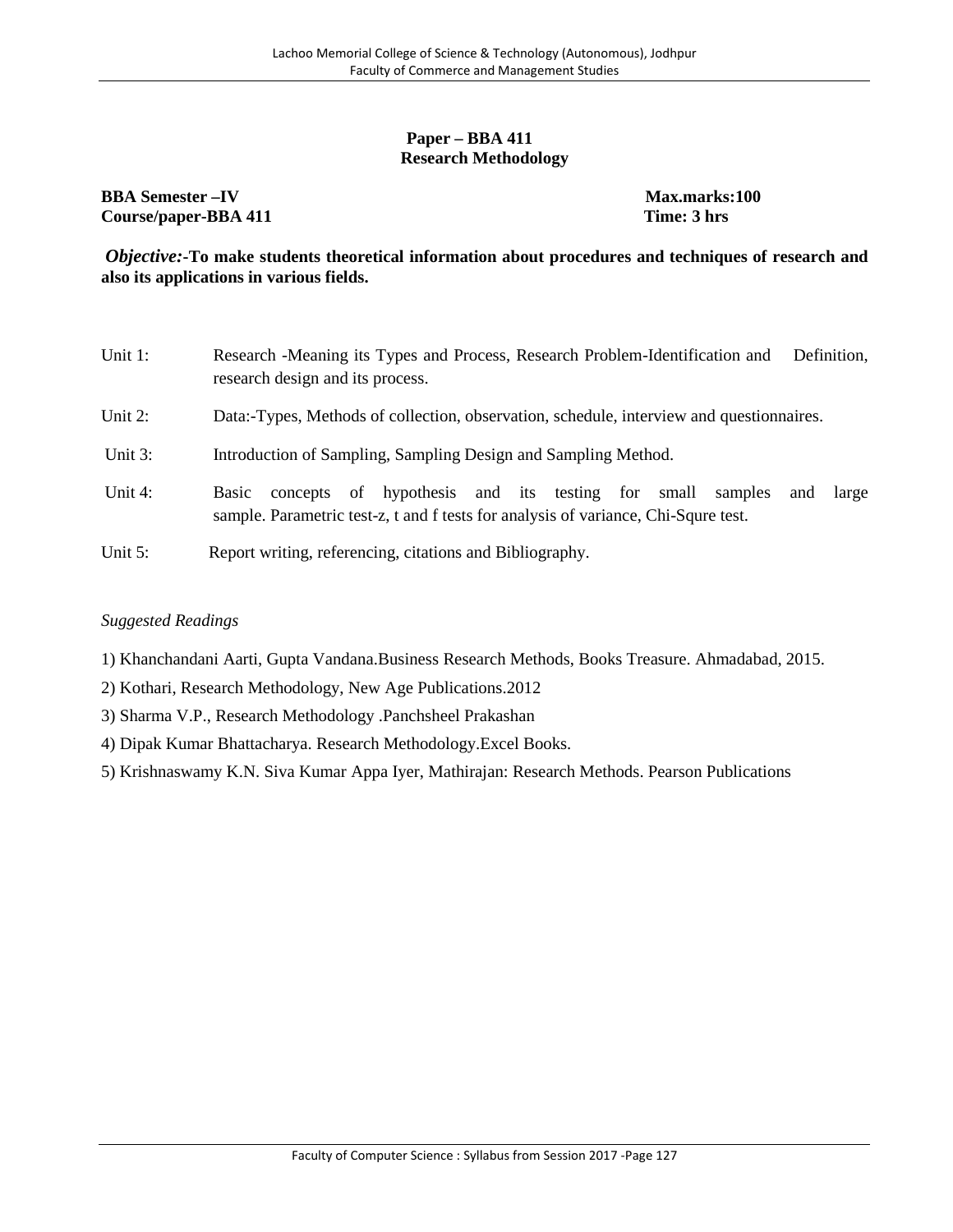# **Paper – BBA 412 Management Accounting**

# **BBA Semester –IV Max.marks:100 Course/paper-BBA 412 Time: 3 hrs**

*Objective:***-***This paper aims to have analysis framework in field of accounting which helps the management of an enterprise***.**

- Unit 1: Introduction to Management Accounting Origin, scope, functions and principles. Ratio Analysis: Meaning of Ratio; Necessity and Advantages of Ratio Analysis, Types of Ratios: Profitability ratios, turnover ratios, liquidity ratios, leverage ratios.
- Unit 2: Analysis of Corporate Performance: Fund Flow Statement: Meaning of Funds, Fund Flow Statement, Working Capital, Causes of changes in working Capital, Performa of Adjusted Profit and Loss Account, Cash Flow Statement (As 3)
- Unit 3: Meaning of Budget and Budgetary Control, Objective of Budget and Budgetary Control, Limitations of Budget and Budgetary Control Types/classification of Budgets According to Time i) Short Term ii) Long Term According to Flexibility i) Flexible ii) Fixed
- Unit 4: Marginal Costing and profit planning, practical application of marginal costing techniques
- Unit 5: Standard Costing and Variance analysis: Meaning of Standard Cost and Standard Costing; Variance Analysis material; labor and overhead.

#### *Suggested Readings*

.

- 1. Hingorani,N L.and Rmanathan,A R.Managment accouniting,new delhi,Sulatn chand ,1992.
- 2. Khan and Jain. Management Accounting. New Delhi, Tata McGraw Hill.
- 3. Panday I.M., Management accounting, New Delhi,vikas publishing house
- 4. Vij.Madhu.Financial and management Acounting,Anmol publications,1997.
- 5. Heitger,L E and Matulich Serge.Financial Accounting.Tata Mcgraw hill,1990.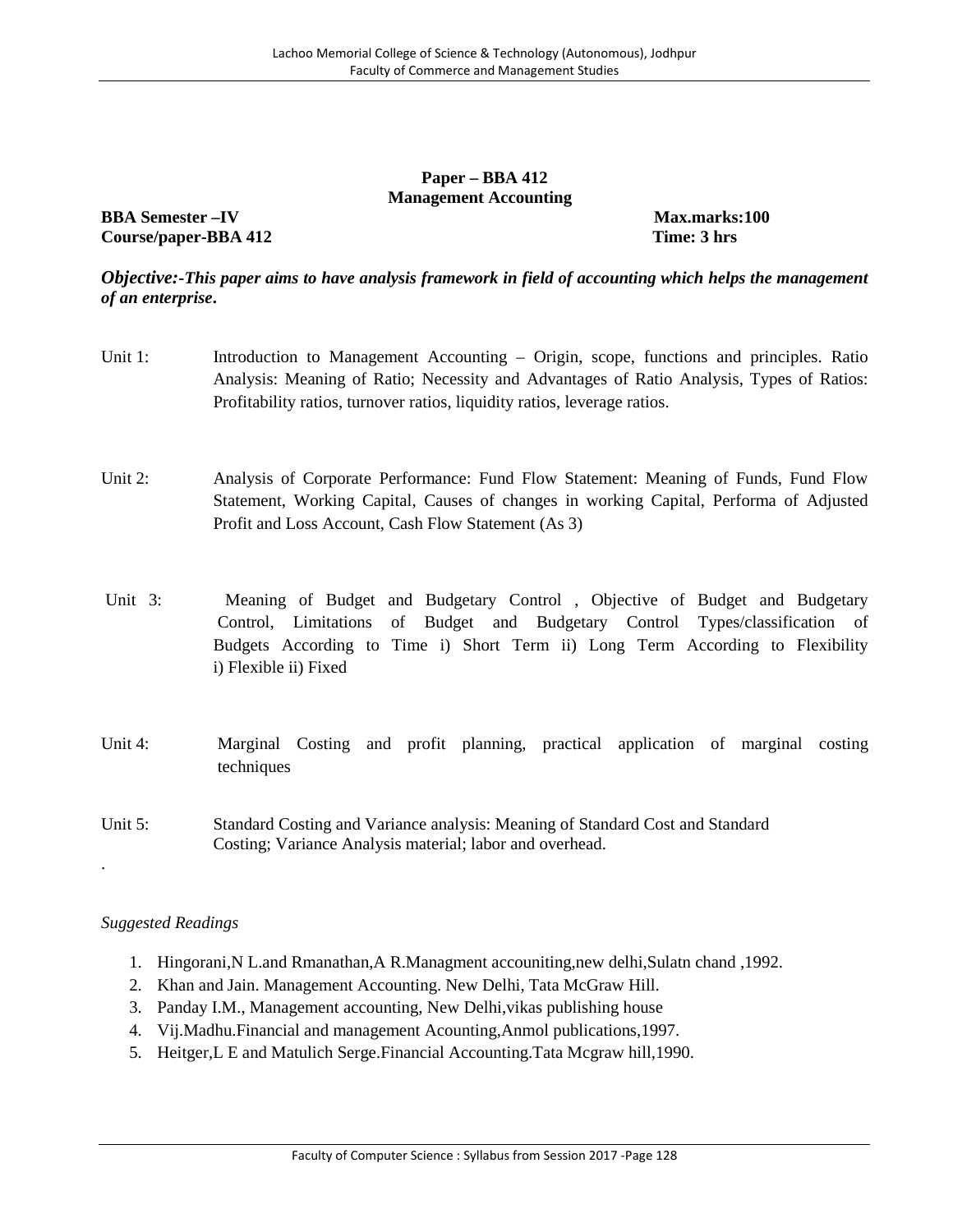# **Paper – BBA 413 Business Environment**

**BBA Semester**  $-IV$  **Max.marks:100 Course/paper-BBA 413 Time: 3 hrs**

*Objective:- The primary objective of this course is to acquaint the students to emerging trends in business environment; and to develop the ability to analyze the competitive business environment to appraise the environmental pressures on business; to understand the government policies and current issues in Indian perspective*

| Unit 1:                 | Elements of business environment: nature and factors in business environment, elements of<br>economic environment, politico-legal environment, socio-cultural environment.,                                       |
|-------------------------|-------------------------------------------------------------------------------------------------------------------------------------------------------------------------------------------------------------------|
| Unit $2$ :              | Globalization and characteristics of Indian Economy Globalization and International<br>environment of business; Features of Indian Economy, contemporary economic reforms,<br>financial system in India.          |
| Unit 3:                 | Business and Government: Economic role of Government: monetary policy and its<br>implications for business; Fiscal policy and budget; Planning in India                                                           |
| Unit $4$ :<br>$\bullet$ | Industrial Policy in India, Government's policy towards small scale sector, foreign direct<br>investment policy; competition policy and information economy; Trade policy                                         |
| Unit 5:                 | Emerging Issues; Corporate social responsibility; Environmental and sustainability issues in<br>development; issues in Corporate Governance in India; India and WTO; FEMA and its role in<br>Indian Retail sector |

#### *Suggested Readings:-*

.

- 1. Sheikh .business environment .New Delhi ,Pearson Education ,2009
- 2. Bedi, Suresh. Business environment. New delhi,Excelbooks, 2004
- 3. Mittal, Vivek. Business environment.Excelbooks,New delhi,2004
- 4. Justin,Paul.Business environment .Tata McGraw Hill, New Delhi 2009
- 5. Cherunillam Francis, business environment, Himalaya Publishing House,2010
- 6. Ghosh. Business Environment, Oxford University press.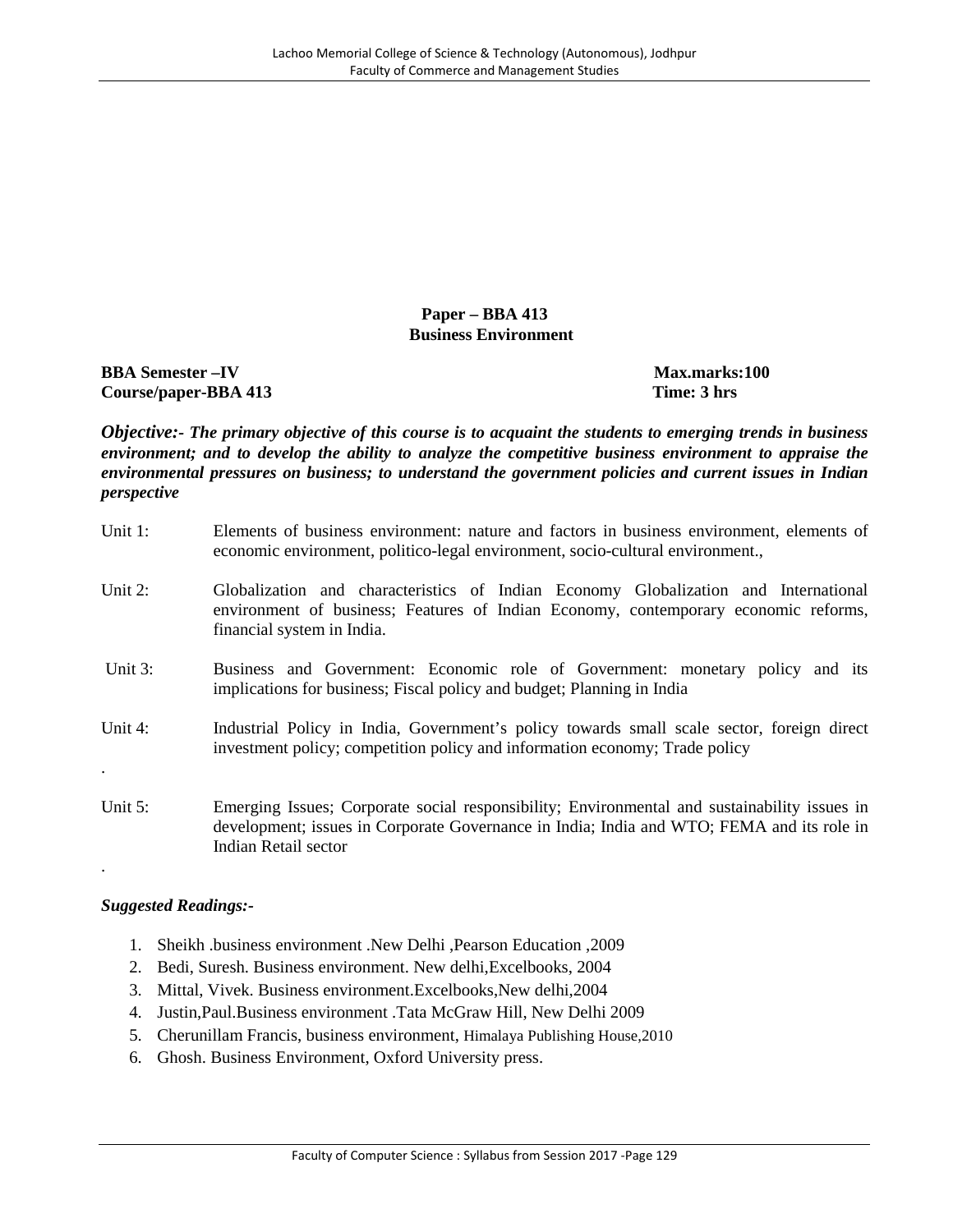# **Paper- BBA414 Money, Banking and Insurance**

# **BBA Semester –III Max.marks:100 Course/paper-BBA 414 Time: 3 hrs**

*Objective: - The objective of the course is to develop the skills required for understanding India's most challenging and important financial services sector. Banking & Insurance services will enable the student to have an insight to the core services sector and how it works.*

- Unit 1: Money and characteristics of money, its static and dynamic functions, Influence of money on functioning of economy: Role of money in capitalist, socialist and planned economy.
- Unit 2: Value of Money: Meaning, Changes in value of money; causes and economic consequences. Meaning, Causes and Effects and control of Inflation and Deflation. Meaning of Reflation, Disinflation and Stagflation.
- Unit 3: Meaning, Definition, Functions and Importance of banking, Central Bank: Role, Organization, Functions, Methods of credit control, banking financial institutions. Overview of different types of banking in India: - Retail Banking, Commercial banking, and Regional Rural Banking
- Unit 4: Emerging trends in banking sector: Universal Banking, E-Banking, NABARD and IBRD Act. Basis of banking regulatory mechanism for banking and insurance sector in India.
- Unit 5: Concept of Insurance, Relevance of Insurance to the emerging socio-economic needs of all the sections of society including Industrial sector, Intermediaries in Insurance business. Types of Insurance: Life, Non-Life (general), Health, Pension, Social Security and Retirement Benefits

#### *Suggested readings*

1. Sundaram&Varshney. Banking, Theory Law and Practice .New Delhi, Sultan Chand & Sons; 2004

2. Desai Vasant. Development Banking & Financial Intermediaries. New Delhi, Himalaya Publishing House; 2001.

3. Varshney & Malhotra.*Principles of Banking.New Delhi,* Sultan Chand & Sons, 2005

4.A.Gajendran ,"Banking And Financial System .New Delhi,Vrinda Publications,2012

5. Mishra M.N.Principles *and Practices of Insurance*. New Delhi,S. Chand And Co; 2004

7. Jyotsana Sethi,NishwanBhatia,"Elements Of Banking And Insurance.New Delhi,PHI Learning Private Limited,2012

# **Paper – BBA415 Business Entrepreneurship**

**BBA Semester –III Max.marks:100 Course/paper-BBA 415 Time :3 hrs**

*Objective:***-** *The course is designed to provide study and analysis of the distinctive factors that influence entrepreneurial activity in various cultural environments; and to encourage entrepreneurial spirit and skills.*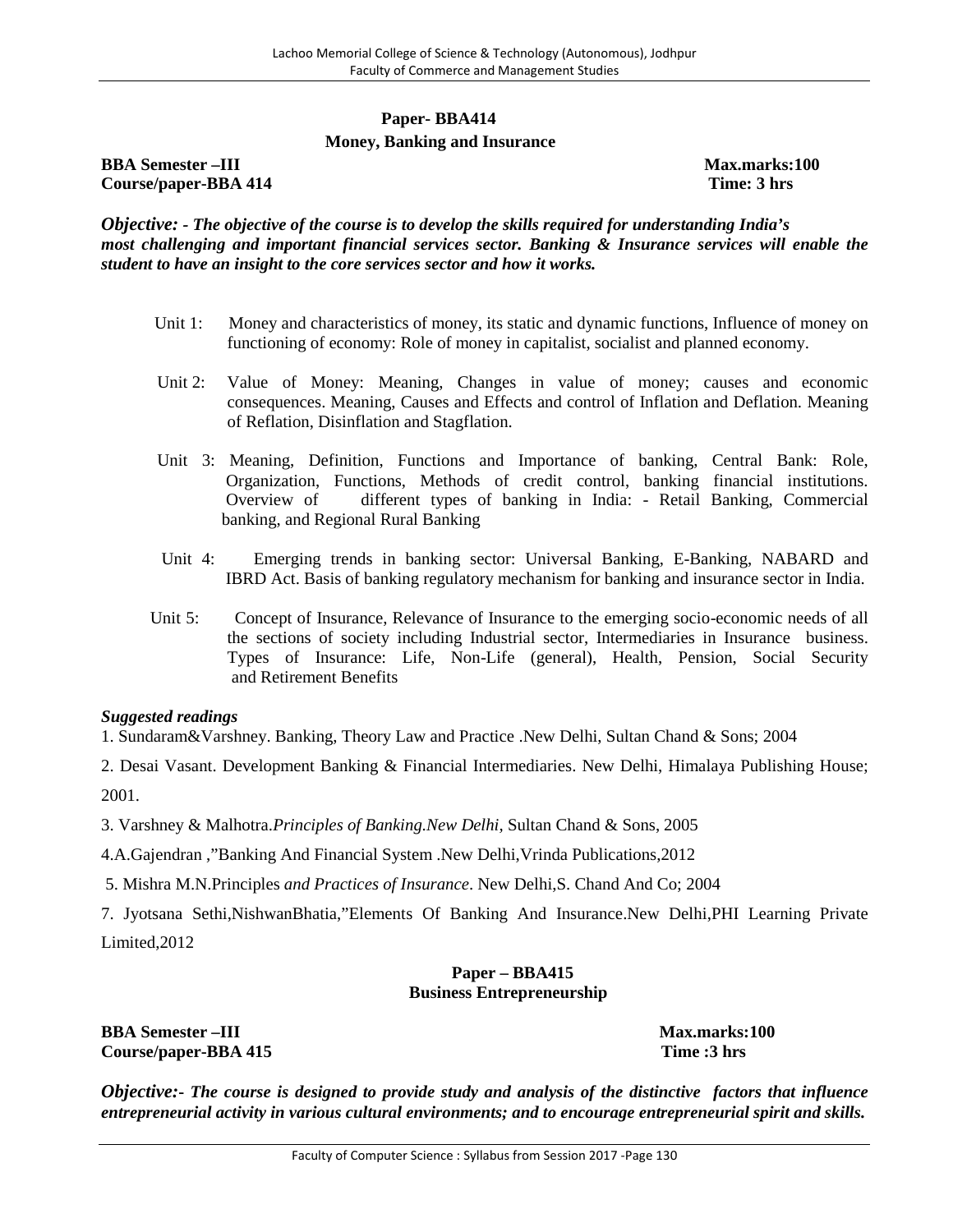| Unit 1: |                                 |  | Entrepreneurship: Definitions and core elements, Process of Entrepreneurship, Entrepreneurial |  |  |  |
|---------|---------------------------------|--|-----------------------------------------------------------------------------------------------|--|--|--|
|         |                                 |  | Competencies, Barriers to Entrepreneurship, Identification of business opportunities,         |  |  |  |
|         | Entrepreneurship and Innovation |  |                                                                                               |  |  |  |
|         |                                 |  |                                                                                               |  |  |  |

- Unit 2: The entrepreneur: definition, emergence of entrepreneurial class; theories of entrepreneurship; role of social economic environment; characteristics of entrepreneur; leadership; risk taking; decision making and business planning.
- Unit 3: Role of entrepreneur: Role of an entrepreneur in economic growth as an innovator, generation of employment opportunities, complimenting and supplementing economic growth, bringing about social stability and balanced regional development of industries: role in export promotion and import substitution.
- Unit 4: Promotion of a Venture: Opportunities analysis; external environmental analysis economic, social and technological; competitive factors; legal requirements of establishment of a new unit and rising of funds; Venture capital sources and documentation required..
- .Unit 5: Entrepreneurial Development Programmes (EDP): EDP, their role, relevance and achievements; role of government in organizing EDP's critical evaluation.

# *Suggested Readings*

- 1. Vasant, DCSAI.Entrepreneurship, New Delhi,Himalaya Publishing House,2003.
- 2. Taneja & Gupta ,SL. Entrepreneurship Development. 2003, Paperback
- 3. Pandey, I.M.; Venture Capital –The Indian Experience.New Delhi,Prentice Hall of India, 2003.
- 4. Tandon B.C.Environment and Entrepreneur. AllahabadChug Publications.
- 5. Peter F Drucker. Innovation and Entrepreneurship. Heinemann London

#### **Paper – BBA 416 Income Tax: Law and Practice**

# **BBA Semester –IV Max.marks:100 Course/paper-BBA 416 Time: 3 hrs**

#### *Objective:***-This paper deals with direct tax and its practice related to all major heads.**

- Unit 1: Income Tax Act-1961- Meaning and Definitions-Income, Person, Assesse, Assessment year, previous year Income From Agriculture Exempted Income, Residential Status of an Assesse and incidence of tax.
- Unit-2: Income from Salaries (sec. 15 to 17). Income from House Property (sec. 22 to 27)
- Unit 3: Profits and Gains Business or Profession (Sec. 28 to 44 D)
- Unit 4: Capital Gains (sec. 45 to 55), Income from Other Sources (56 to 59).
- Unit 5: Clubbing of Income, Set off and carry forward of losses. Gross total Income deductions u/s-80.(80 C 80CCC, 80CCD, 80CCF, 80D, 80DD,80DDB,80E,80G & 80 U )Computation of Total Taxable Income of an Individual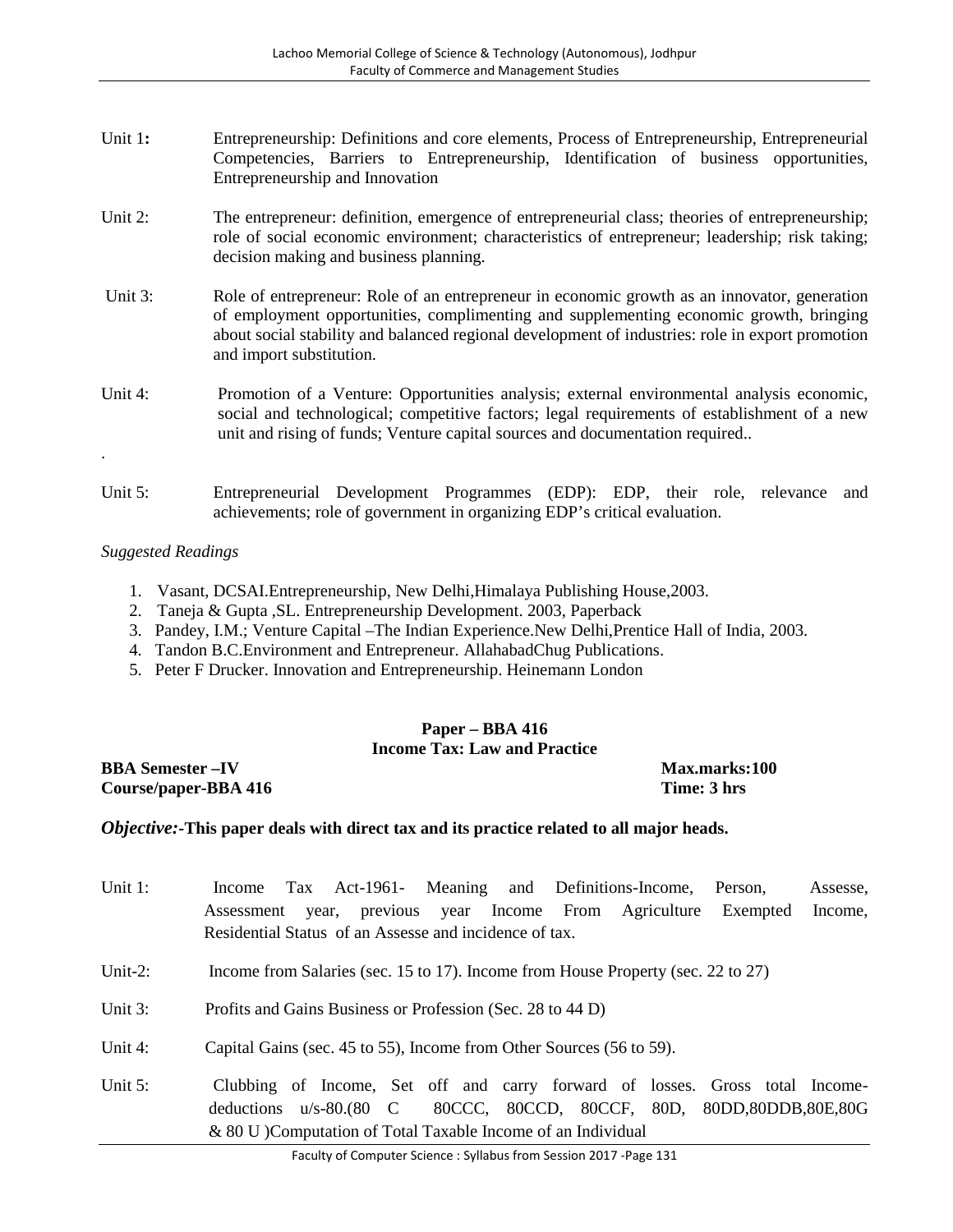- 1. Singhania,Vk. Singhania Monica .Students Guide To Income Tax (Including Service Tax, Vat).Taxman allied service
- 2. Mahrotra.HC.Income Tax. Agra Sahitya Bhawan Publications, 2014.
- 3. Lal, B.B. Income tax. Pearson
- 4. Drgirishahuja, Harigupta.Professional applications to direct taxes: law and practice. New Delhi ,Bharat Law House Pvt. Books.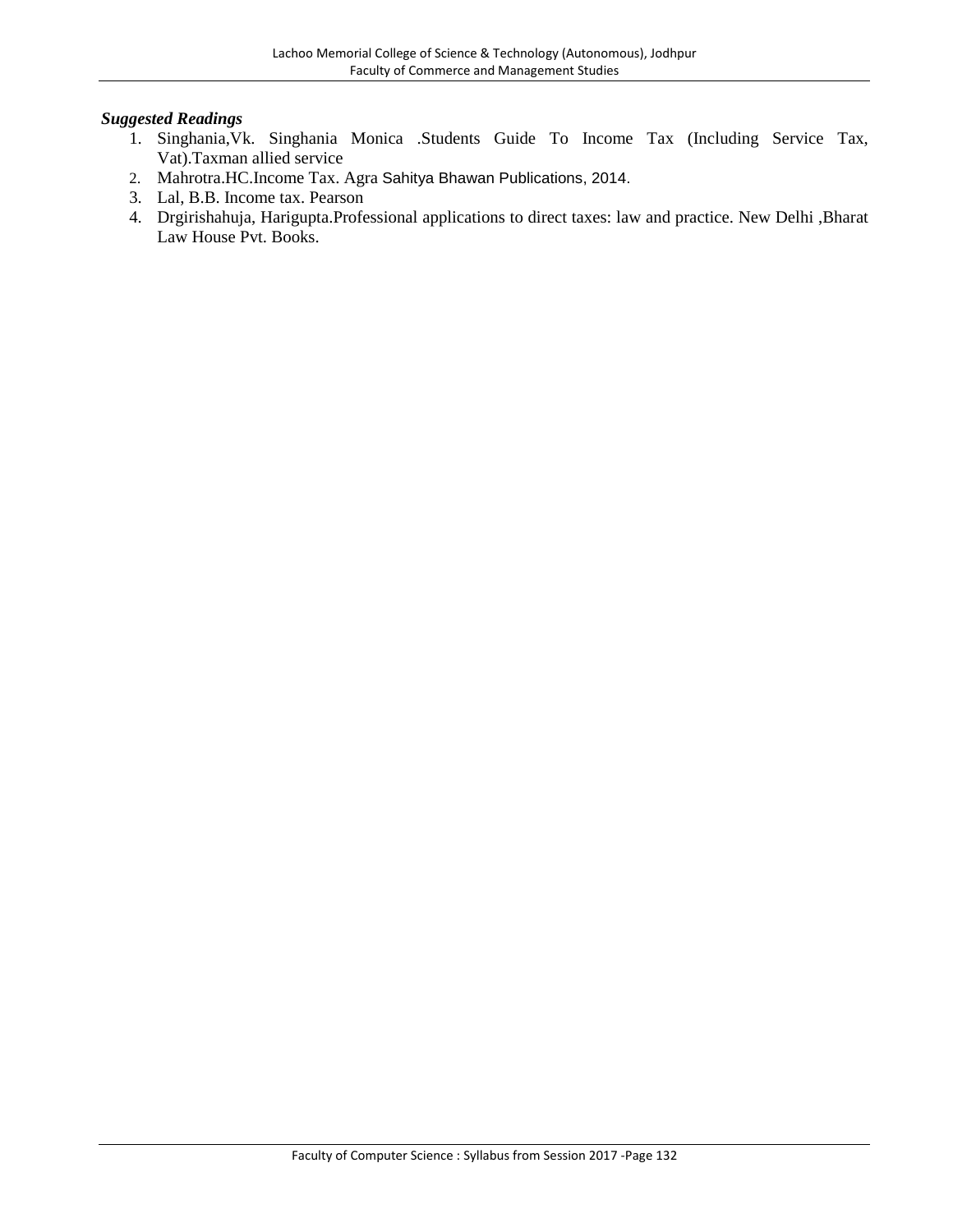**SYLLABUS**

#### **BACHELOR OF BUSINESS ADMINISTRATION**

# **(B.B.A.)**

# **SEMESTER V**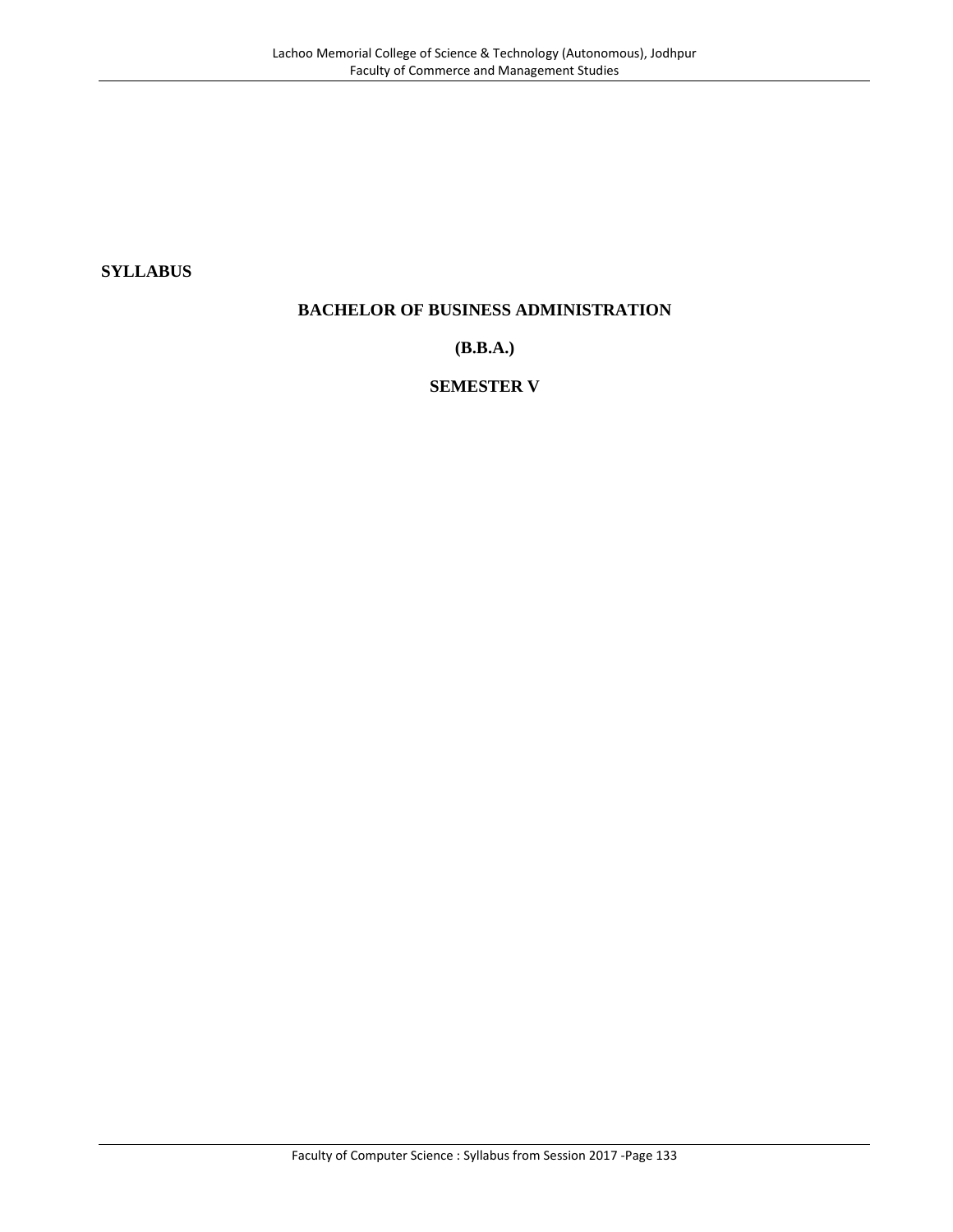# **Paper –BBA 511 Financial Management**

**BBA Semester –V Max.marks:80 Course/paper-BBA 511 Time: 3 hrs**

*Objective:- The purposes of this course is to acquaint the students with the broad framework of financial decision making in a business unit*

- Unit 1**:** Nature and scope of financial management, finance functions, financial goals and changing role of financial management. Cost of Capital: Cost of debt, preference, equity capital and retained earnings, weighted average.
- Unit 2: Working capital policy-overall considerations-importance of working capital management. Estimation of working capital
- Unit 3: Investment decisions: Capital budgeting process, various appraisal methods-Average rate of return-payback period DCF methods, NPV, IRR and profitability index, Merits and demerits of appraisal methods-conflicts in decision making capital rationing.
- Unit 4: Financing Decision: Operating and financial leverage, total leverage. Capital structure their-net income and net operating income approaches- optimal capital structure, Factors affecting capital structure**.**
- Unit 5**:** Dividend decisions- dividend theories, Determinants, importance of Dividend policy, Cash Management, Receivable management and Inventory Management.

- 1) Chandra Prasanna. Financial Management Theory and Practice New Delhi. Tata McGraw Hill.2014.
- 2) Khan M.Y. and P.K.Jain .Financial Management: Text and Problems. New Delhi, Tata McGraw Hill pvt ltd.2010
- 3) Pandey I.M. Financial Management. New Delhi, Vikas Publishing House.2015
- 4) Kishore, Ravi M. Financial Management.Delhi,Taxman Publications.
- 5) Agarwal, Mishra. Financial Management. RBSA Publisher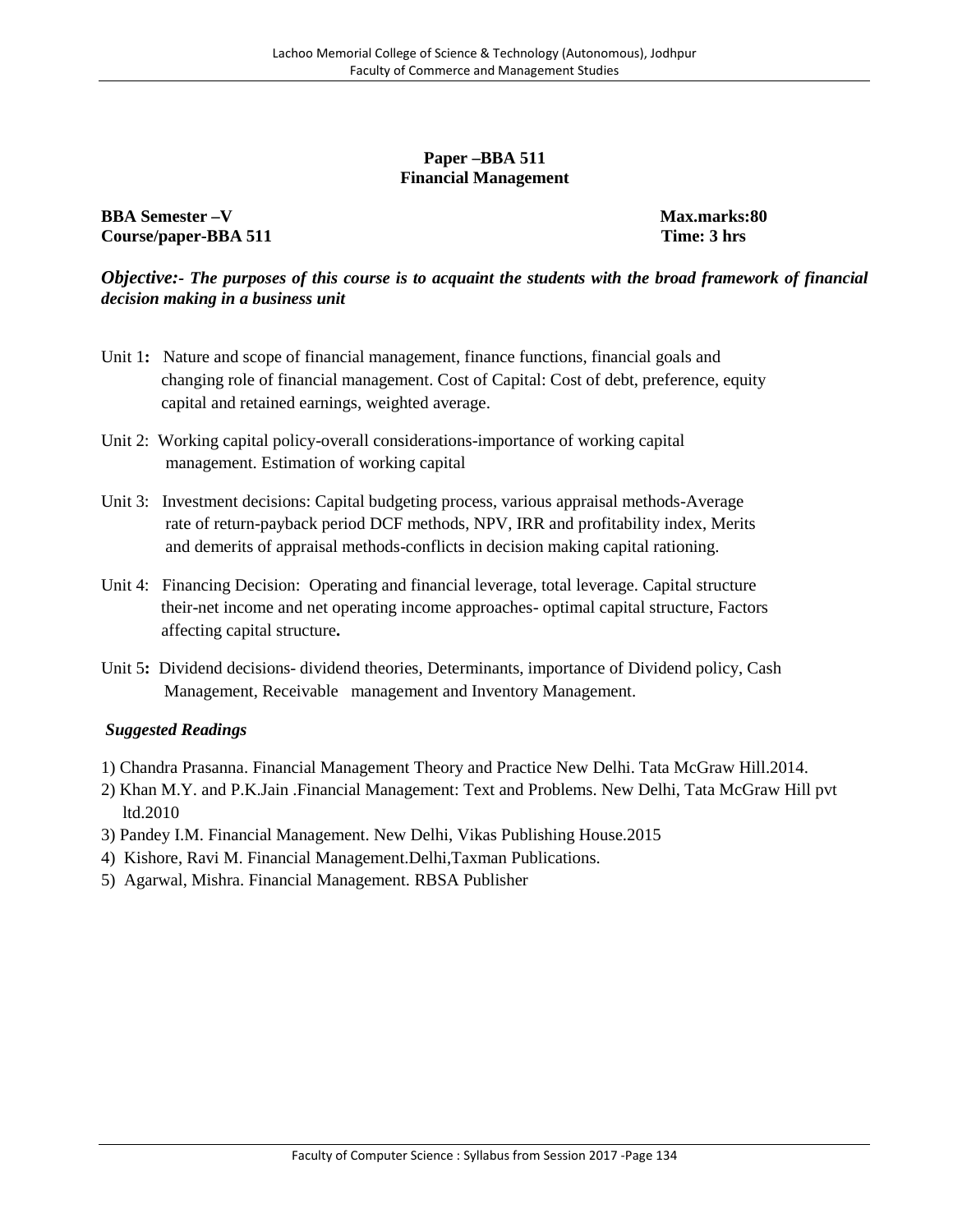# **Paper –BBA 512 Quantitative Methods**

**BBA Semester –V Max.marks:100 Course/paper-BBA 512 Time: 3 hrs**

*Objective:***-** *The objective of the course is to make the students familiar with some basic statistical and linear programming techniques. The main focus, however, is in their applications in business decision making.*

- Unit 1: Operation Research: Nature, significance, purpose and limitations, Methodology of operation research.
- Unit 2: Algebra of vectors and matrix and determinants: Addition, subtraction, multiplication and inversion of matrix, solution of system of linear equations with the help of matrix algebra.
- Unit 3: Linear Programming: Concept, Assumptions and Usage in business decision making .linear Programming problem: formulation, methods of solving: graphical and simplex, duality; concept, Significance, usage & application in business decision making.
- Unit 4: Transportation& assignment problems: General structure of transportation problem, solution procedure for transportation problem, methods for finding initial solution, test for optimality. Maximization transportation on problem, transportation problem. Assignment problem approach of the assignment model, solution methods of assignment problem, maximization in assignment, unbalanced assignment problem.
- Unit 5: Network Analysis using PERT and CPM: Concepts, Drawing Network and Numbering Events project time and crashing the activities.

- *1.* Gupta, S.P. & Gupta, P.K.Quantitative Techniques and Operations Research. New Dehi, Sultan Chand &Sons, 2005.
- *2. Kapoor, VK. Operations research*. New Delhi ,Sultan Chand publications
- *3.* Sharma, J.K.Operations Research: problems & solutions. Macmillan India Ltd., 2nd edition, 2004.
- *4.* Gupta, Gupta, Manmohan .Business statistics and Operation research .New Delhi, Sultan Chand and Sons.
- *5.* Gupta, S.P. & Gupta, P.K.Quantitative Techniques and Operations Research. New Delhi, Sultan Chand &Sons, 2005.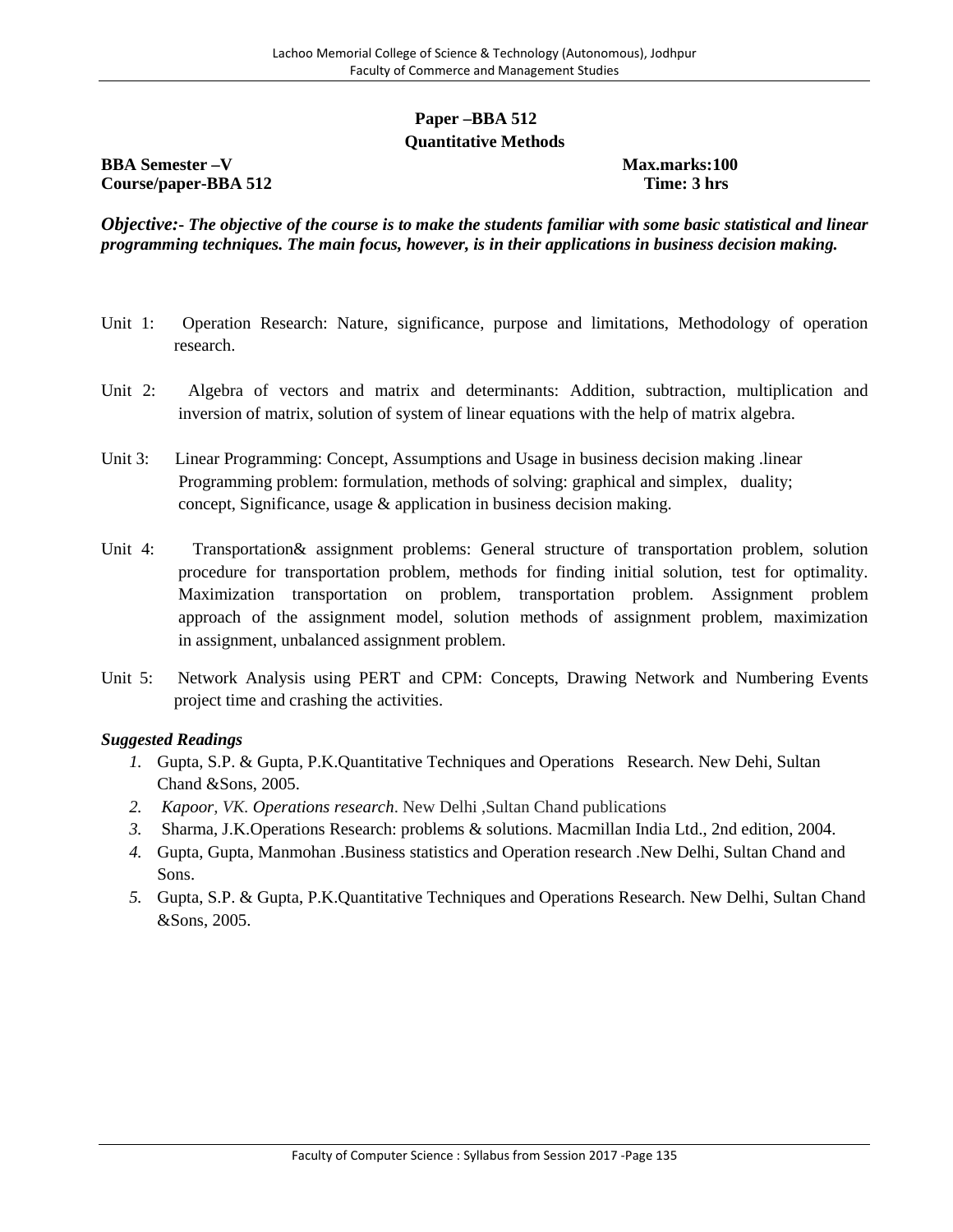# **Paper – BBA 513 Indirect Taxation**

**BBA Semester–V Max.marks:70 Course/paper: BBA 513 Time: 3 hrs**

*Objective:***-This paper equips the students with application of Indirect Tax.**

- Unit 1: Introduction of Indirect Tax, Central Sales Tax: Introduction, Interstate sales and declared goods, Computation of Tax, Registration of Dealers, Penalty
- Unit 2: Service Tax: Nature of Service Tax, Taxable and Tax free services, Valuation of Service Tax, Registration for Service Tax , Penalties.
- Unit 3: Value Added Tax: Introduction, Merits and demerits of VAT, Input Tax Credit, Different modes of Computation of VAT, Registration, Tax assessment, Penalties. Goods and Service Tax:- Meaning, Advantages, Types, Needs for GST in India, Registration Process.
- Unit 4: Central Excises Act: Introduction, classification of goods, Basis of Excise Duty, Computation of Excise duty, CENVAT
- Unit 5: Customs Act: Nature of Custom Duty, Types of Custom Duties, Valuation for Custom Duty.

- 1) Dr. Vinod K. Singhania& Dr. Monica Singhania .Students' Guide to IncomeTax with Service Tax and Value Added Tax. New Delhi, Taxmann Publications Pvt. Ltd.
- 2) Datey,VS. Indirect Taxes: Law and Practice. New Delhi, Taxmann Publications Pvt Ltd.
- 3) Bangar Yoggendra,Bangar Vandan,Sodhani Vineet.Aadhya's Students guide to indirect taxes (in Hindi)Jain book agency
- 4) Mahrotra, H.C .Income Tax: Indirect Tax. Agra, Sahitya Bhawan Publications.
- 5) Dr. Venkatesh S. Katke, GST in India.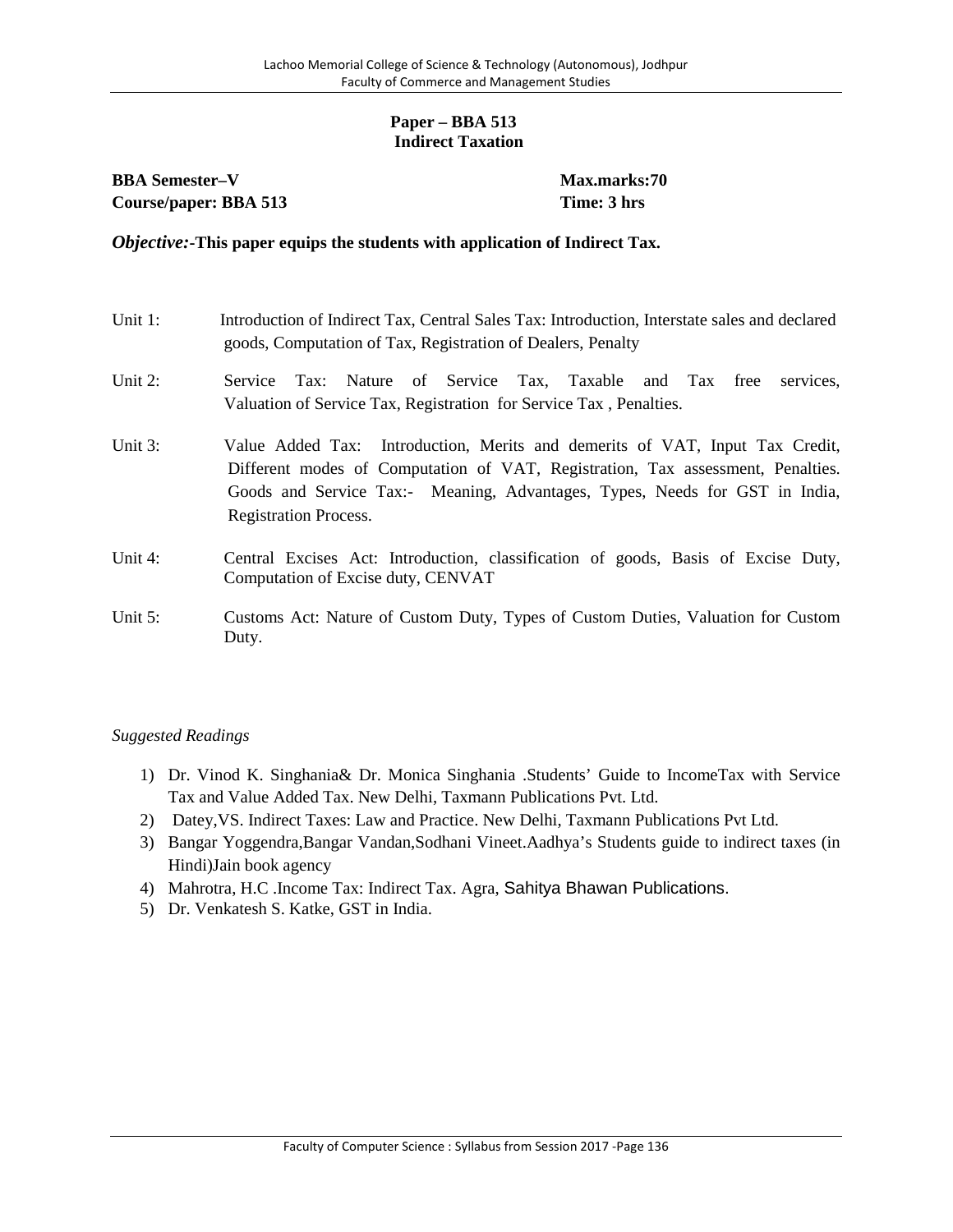# **Paper– BBA 514 Auditing**

# **BBA Semester–V Max.marks:100 Course/paper: BBA 514 Time: 3 hrs**

*Objective:***-** *This paper equip the students with application of Auditing in Business Decisions.*

| Unit 1: | Auditing: Meaning, Objective, Frauds, Errors, Accounting and Auditing, Type of<br>auditing, Advantage and Limitation of Audit, Internal Control, Internal Check, Internal<br>Audit, Internal Control system regarding Purchase, Sale, Salaries and Wages |
|---------|----------------------------------------------------------------------------------------------------------------------------------------------------------------------------------------------------------------------------------------------------------|
| Unit 2: | Audit procedure: Planning of Audit, Audit programme, audit procedure, Audit working<br>paper s. Vouching: Meaning, Importance, Vouching of Cash and Trading Transaction,                                                                                 |
| Unit 3: | Verification & valuation of assets & Liabilities, Auditor's Report: Clean & qualified<br>report.                                                                                                                                                         |
| Unit 4: | Company Auditor: Appointment, Qualification, Powers, Duties and liabilities.                                                                                                                                                                             |
| Unit 5: | Special points in the audit of banking companies, General Insurance Companies,<br>educational institutions & clubs Investigation: Meaning, Objective, Procedure, various<br>kind of Investigation                                                        |

- 1) Gupta, Kamal. Contemporary. New Delhi Tata Mc Graw Hill.
- 2) Tandon, B. N.Principles of Auditing.New Delhi, S chand & co.
- 3) Sharma , T. R.Principles of Auditing & Problems Agra, Sahitya Bhawan .
- 4) Bansal Surbhi, Auditing and Assurance, Best word's Publication Pvt. Ltd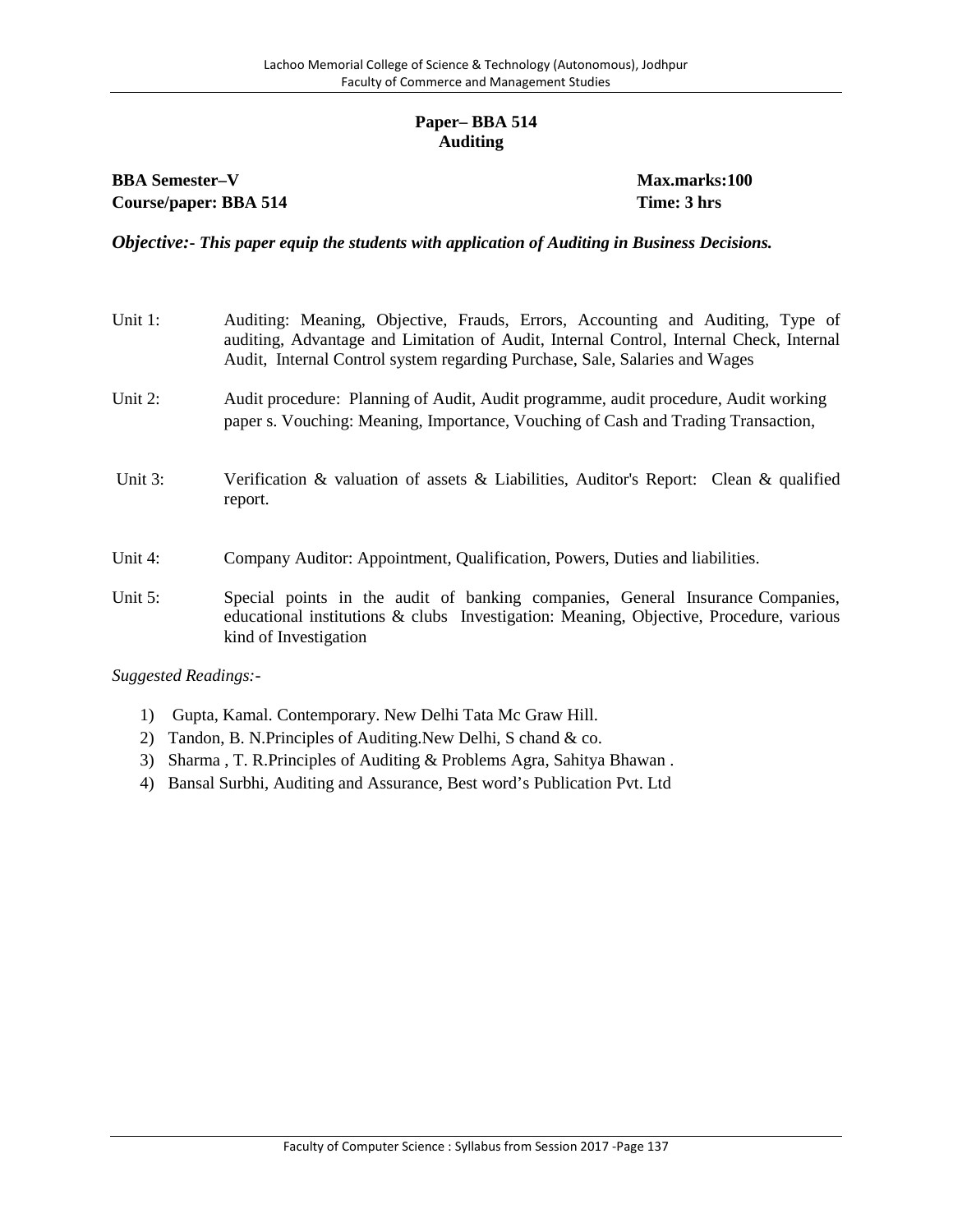#### **Paper – BBA 515 Business Ethics and Ethos**

**BBA Semester**  $-V$  **Max.marks:100 Course/paper-BBA 515 Time: 3 hrs**

*Objective:***- This course has been designed to create a mindset of value system among the students who are the future managers. The course aims to sensitize the students on ethical standards.**

| Unit 1: | Meaning, Definition, Nature, Scope and Importance of Ethics, Relevance of values, Ethics<br>and Moral Decision Making                                                                                                     |
|---------|---------------------------------------------------------------------------------------------------------------------------------------------------------------------------------------------------------------------------|
| Unit 2: | Ethical Issues related with Advertisement, Finance, Investment, Technology; Secular<br>versus Spiritual Values in Management; Work ethics: concept of Swadharma.                                                          |
| Unit 3: | Corporate Social Responsibility: Social Responsibility of business with respect to<br>different stakeholders, Arguments for and against Social responsibility of business, Social<br>Audit.                               |
| Unit 4: | Relationship between Ethics & Corporate Excellence-Corporate Mission Statement,<br>Code of Ethics, Organizational Culture, TQM, Brain Stilling, Intuition, Intellectual<br>rational brain versus Holistic Spiritual Brain |
| Unit 5: | Gandhian approach in Management and Trusteeship: Gandhiji's doctrine of Satya and<br>Ahimsa, Relevance of Trusteeship principle in modern business.                                                                       |

*Suggested Readings*

- 1. Mehta Jyotsana, Gupta Preeti.Business Ethics and Ethos. New Delhi,Pragati Prakashan.
- 2. Business Ethics:Ferando,Pearson Publication
- 3. Albuquerque, Daniel. Business Ethics, Oxford Publishers.2010-2011.
- 4. Paliwal Manisha.Business Ethics. New Delhi, New Age Publishers
- 5. Mruthyunjaya HC.Business ethics and value system. New Delhi, PHL Learning

# **Paper –BBA 516 Management Information System**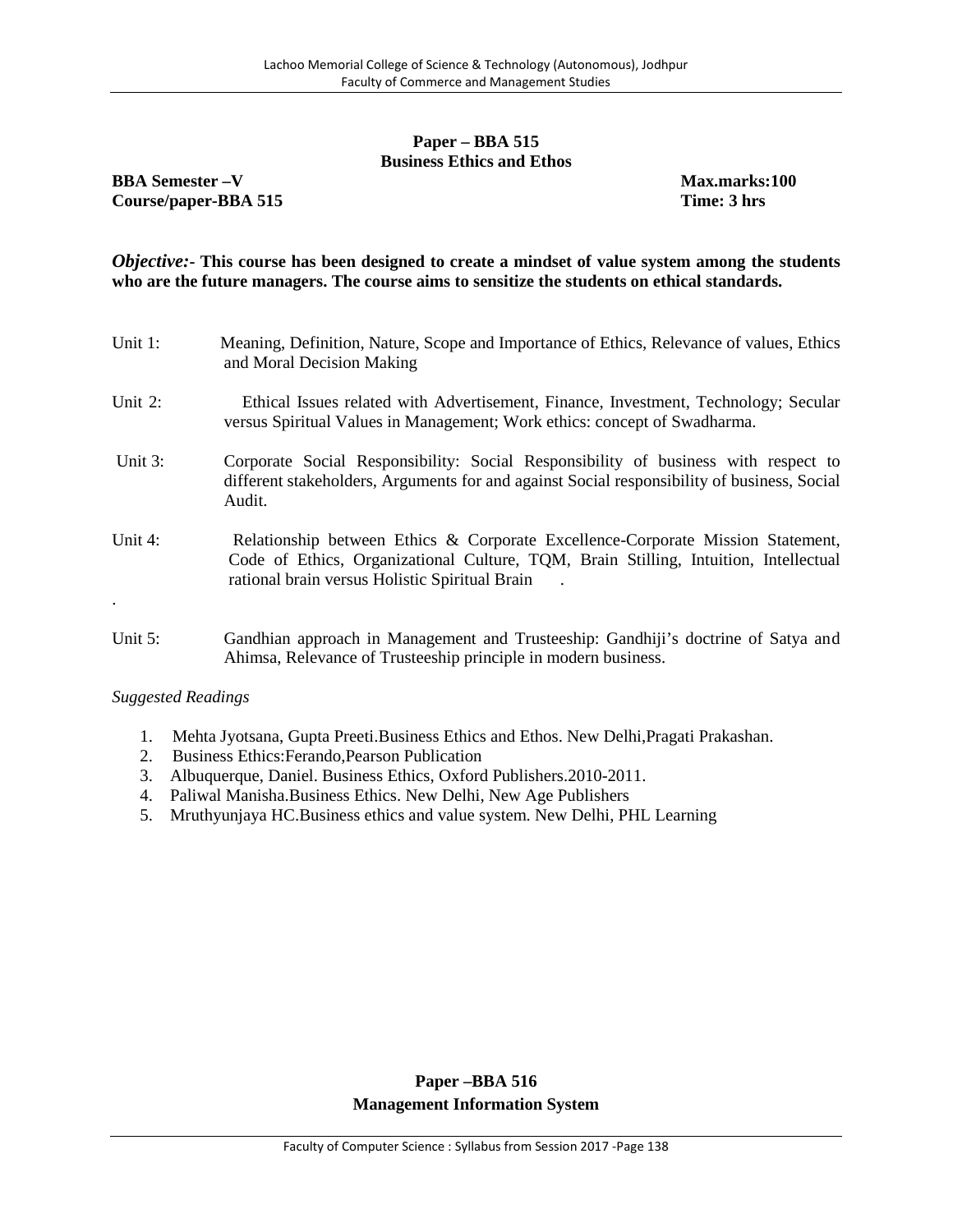# **BBA Semester**  $-V$  **Max.marks:100 Course/paper-BBA 516 Time :3 hrs**

# *Objective:***-** *The objective of the course is to develop the basic understanding MIS for business organizations.*

- Unit 1 Introduction: Definition, Purpose, Objectives and Role of MIS in Business Organization with particular reference to Management Levels. MIS Growth and Development, Location of MIS in the Organization – concept and design. Transaction Processing System, Decision Support System, Executive Information system, Expert System, and the recent developments in the field of MIS.
- Unit 2 System Developments: Concept of System, Types of Systems Open, Closed, Deterministic, Probabilistic, etc. Relevance of choice of System in MIS, Integration of Organization Systems and Information Systems, System Development Life Cycle, System Analysis, Design an Implementation, MIS Applications in Business.
- Unit 3 Information Concepts: Data and Information meaning and importance, Relevance of Information in Decision Making, Sources and Types of Information, Cost Benefit Analysis, Quantitative and Qualitative Aspects, Assessing Information needs of the Organization.
- Unit 4 Information Technology: Recent Developments in the Field of Information Technology: Multimedia Approach to Information Processing. Decision of Appropriate Information Technology for proper MIS.
- Unit 5 MIS Tools Computer Hardware Computer Software File and Database Management Systems Computer Communications - Internet and Intranet.

- 1. Gupta, A.K, "Management Information System. New Delhi,S Chand Puplications,2003.
- 2. Arora, Ashok&Bhatia, Akshaya, "Management Information System", Excel Books, New Delhi, 2001.
- 3. Basandra, Suresh Management Information System. New Delhi, Wheeler Publishing, 1999
- 4. O'Brien, James A.Management Information System. New Delhi, Tata McGraw Hill, 2003.
- 5. Javadekar, W.S.Management Information System. New Delhi,Tata MacGraw Hill Publication, 2003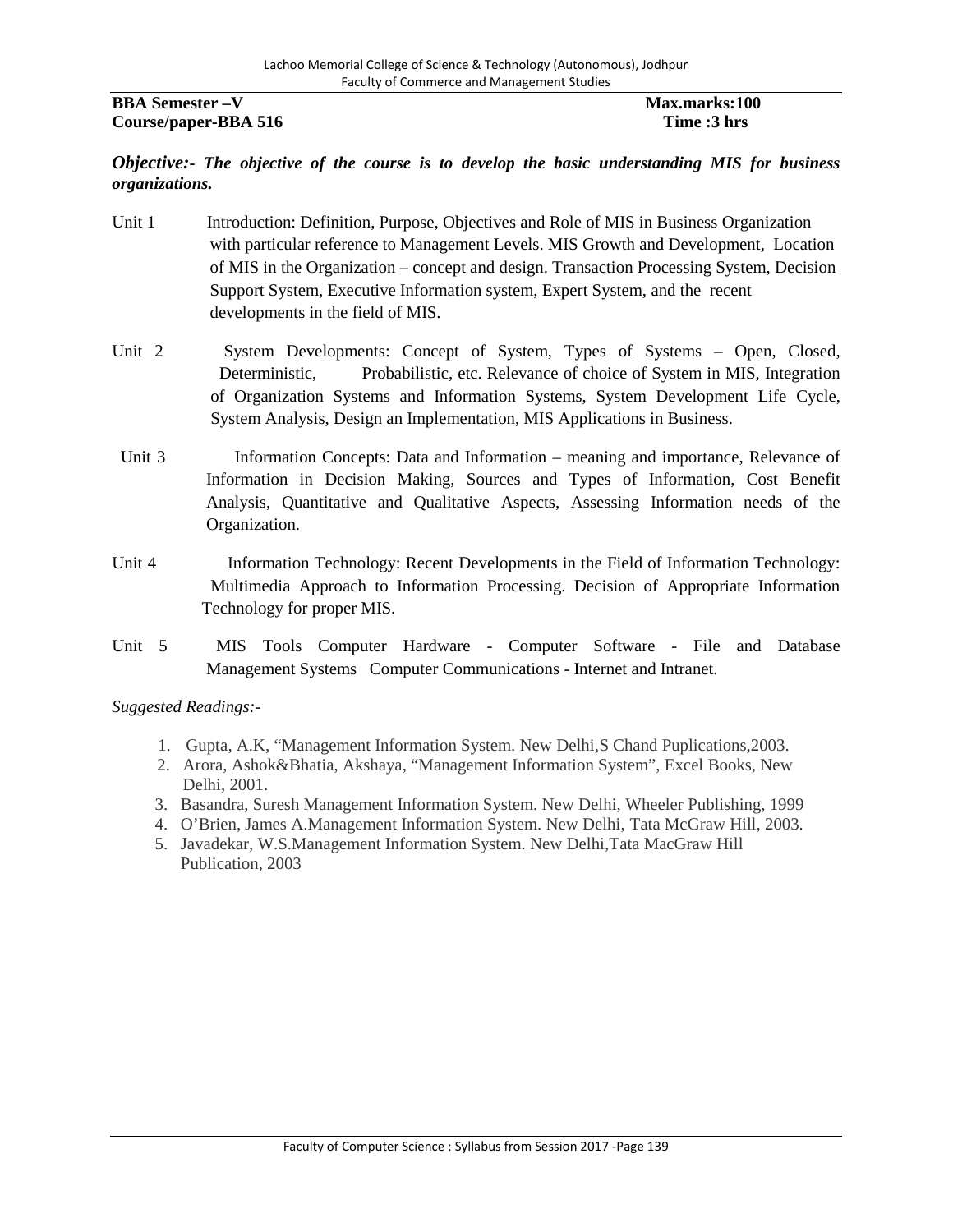# **SYLLABUS**

# **BACHELOR OF BUSINESS ADMINISTRATION**

**(B.B.A.)**

# **SEMESTER VI**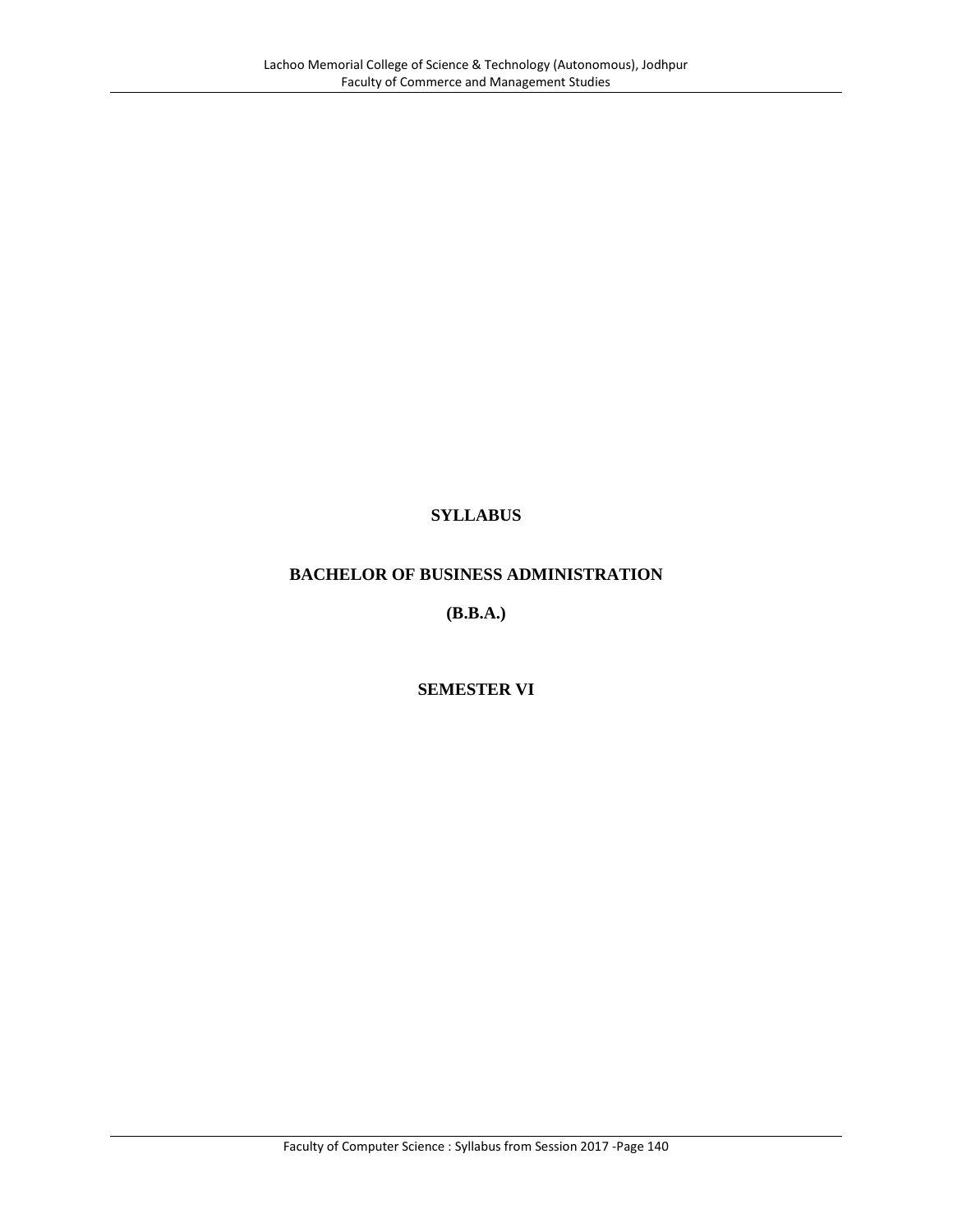# **Paper –BBA 611 Industrial Laws**

**BBA Semester –VI Max.marks:100 Course/paper-BBA 611** 

*Objective:***-** *This course is designed to make the students understand basic concept behind Procedural substantive and protective legislation relating to Industrial laws.*

- Unit 1 Industrial Disputes Act, 1947: Concept, objective, and significance, Authorities; procedure and powers; unfair labour practices, penalties (Definition, Authorities for the settlement of disputes, methods of settlement, collective bargaining, conciliation, arbitration and adjudication, strikes and lockouts, lay off and retrenchment, change of service conditions)
- Unit 2 Industrial Employment (Standing Orders) Act, 1946: Object, applicability, interpretation, appeal, disciplinary actions and grievance procedure
- Unit 3 The Indian Trade Union Act.1926: Object, scope and major provisions Factories Act, 1948: Object, scope and major provisions; Authorities, compliances and penalties
- Unit 4 Minimum Wages Act, 1948: Object and scope; Minimum Wages Act, Advisory Board, Central Advisory Board; Authority and claims, compliances, offences and penalties
- Unit 5 Payment of Bonus Act, 1965: Object, application and major provisions

*Suggested Readings:*

- 1. Malik,P.L.Industrial Law .Eastern Book Company,
- 2. Dr. S.K. Puri. Labour and Industrial Laws. Ellahabad New Agency
- 3. Seth D.D. Commentaries on Industrial Disputes Act. New York Library ,1998
- 4. Kulshreshtha D.K. Labour Legislation .Agra, LaxmiNarainAgarwal
- 5. Sinha, Sinha, Priyadarshini Seema Shekhar.Industial Relations.Trade Unions and Labour Legislation.Pearson Education.

# **Paper– BBA 612 Retail and Advertising Management**

**BBA Semester –VI Max.marks:100 Course/paper-BBA 612 Time: 3 hrs**

#### *Objective:- To expose students to the different ways of approaching the retail marketplace, to learn a set of retail and advertising principles and to feel more confident about practical uses of marketing.*

Unit 1: Unit1Introduction: Definition, Nature, Importance of Retailing; Retailing Environment- Economic Forces, Social Forces, Technological Forces, Competitive Forces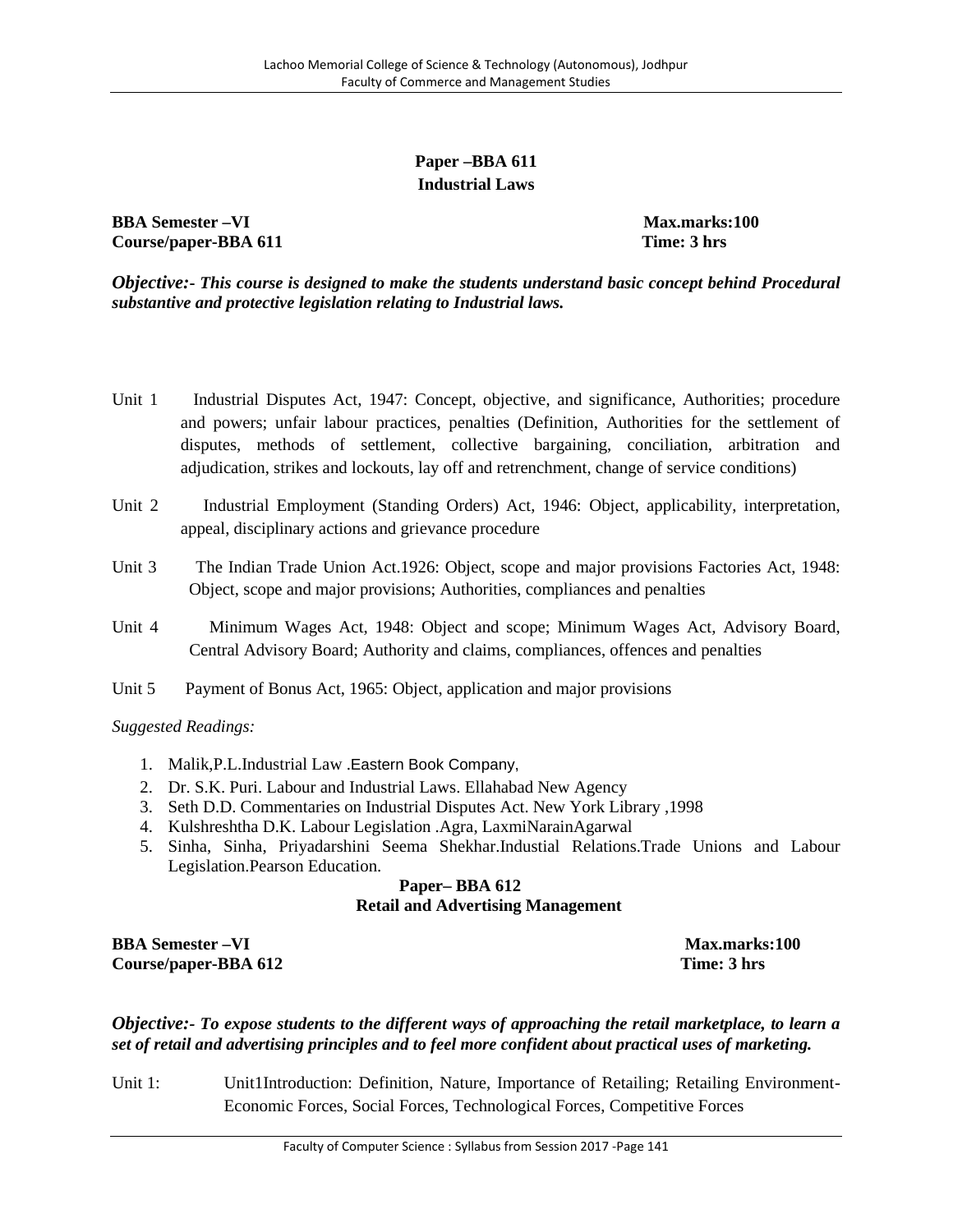|            | Lachoo Memorial College of Science & Technology (Autonomous), Jodhpur<br>Faculty of Commerce and Management Studies                                                                                                                                                           |
|------------|-------------------------------------------------------------------------------------------------------------------------------------------------------------------------------------------------------------------------------------------------------------------------------|
| Unit $2$ : | The retail consumer, Consumer purchase behavior, Buying process, Factors affecting<br>decision; Approaches: Consumer<br>behavior<br>individual<br>consumer<br>and<br>and<br>sociological approach                                                                             |
| Unit 3:    | Retail store location and formats: Retail location strategies and types of location site,<br>Retail store layout- Exteriors and interiors, corporate change, Retailor cooperative and<br>voluntary system, departmental stores, discount stores, super markets, Telemarketing |
| Unit 4:    | Meaning Definition and objectives of Advertising, Types of advertising, and the<br>advertising agency: Function $\&$ types, Advertising Agency compensation. Ethics in<br>Advertising                                                                                         |
| Unit 5:    | Steps in Advertising Strategies. Creative Strategy-Various appeals and execution<br>Styles, General idea of What Great Advertising Thinkers say-both Indian and<br>foreign, Print advertising, Electronics advertising, outdoor advertising, direct mail<br>advertising.      |

# *Suggested Readings*

- 1) Nair Suja .Retail Management.paperback
- 2) Mahendra Mohan: Advertising: Concepts and Cases. New Delhi, McGraw Hill
- 3) Rathore. B.S .Advertising Management. Himalaya publishing house
- 4) Jain ,S.C.Vikraya Kala EvamVigyapan (Hindi)
- 5) Kolter, Keller, Koshy, Jha .Marketing management. Pearson publications Pvt.Ltd.
- 6) Tyagi C.L. Kumar Arun. Advertising management. Atlantic publisher

# **Paper – BBA 613**

# **Strategic Management**

| <b>BBA Semester –VI</b> | <b>Max.marks:100</b> |
|-------------------------|----------------------|
| Course/paper-BBA 613    | Time: 3 hrs          |

# *Objective:* **-** *The objective of the course is to equip the students in developing strategic decision making skills by scanning the business environment and coming to a conclusion.*

- Unit 1: Business Policy & Strategic Management: Meaning & Definition, Importance, Difference between business policy & strategic management. Concept of Strategy, Levels of strategy, 5 p's of strategy, strategic decision making, issues in strategic decision making, introduction to strategic management, advantages and disadvantages of strategic management, strategic management process.
- Unit 2: Strategic Intent: Establishing strategic intent, concept of stretch, leverage and fit, formulation of mission & vision, business definition, goals and objectives, role of objectives, characteristics of objectives, pre-requisite for sound objective-setting,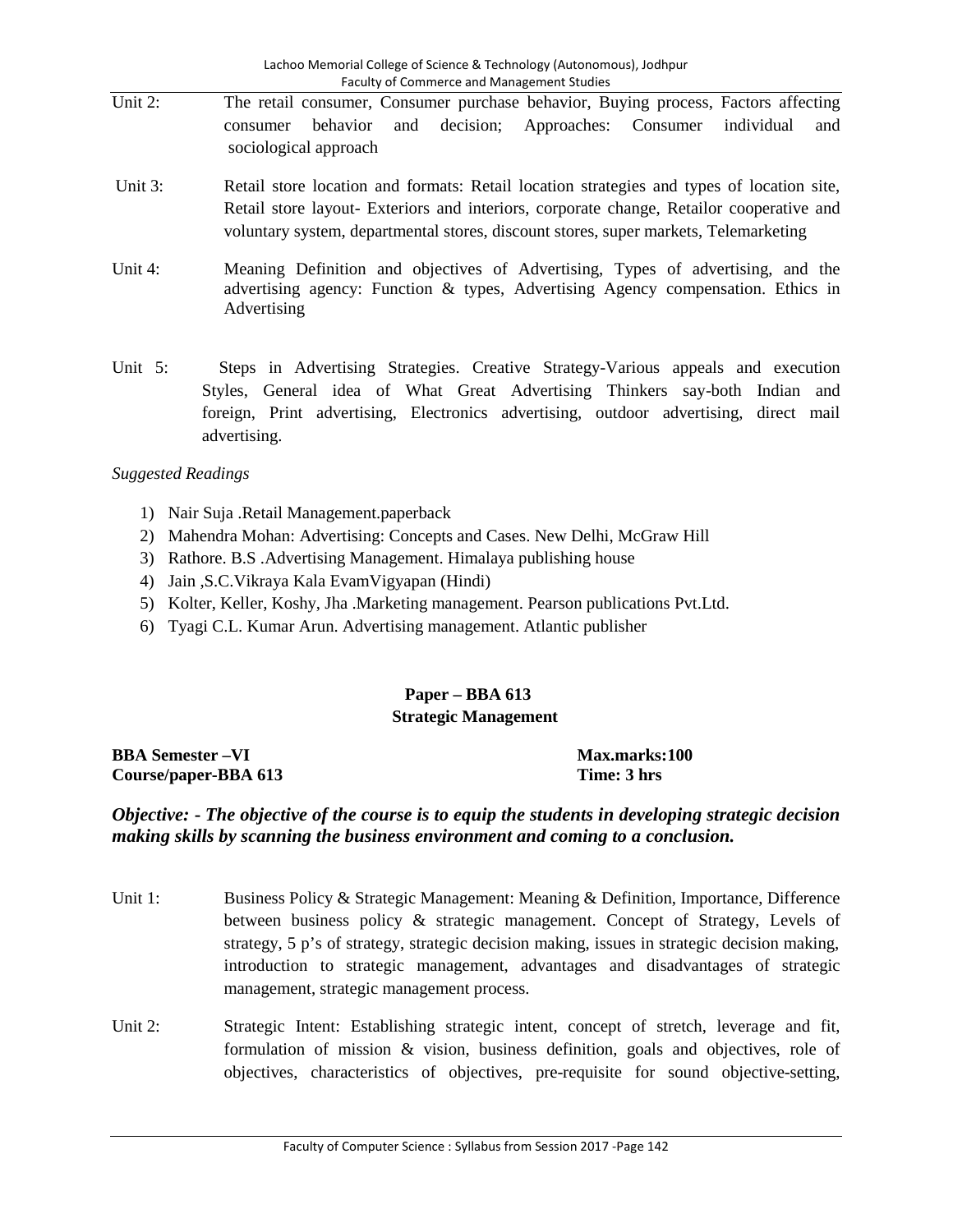strategic business unit. Corporate-Level /Grand strategies: Expansion, stability, retrenchment, combination strategies. Business-Level /Generic strategies:

- Unit 3: Strategy Formulation: Concept of environment, Environmental appraisal, SWOT, organizational appraisal, corporate level & business level strategies
- Unit 4: Strategic Analysis & Choice: Process of strategic choice, subjective factors in strategic choice, corporate and business level strategic analysis, contingency strategies, strategic plans.
- Unit 5: Strategy Implementation: Nature of strategy implementation, barrier to strategy implementation, interrelationship of formulation and implementation, project implementation, procedural implementation, structural implementation, behavioral implementation. Personnel plans and policies, integration of functional plans and policies. Strategic evaluation and control: Techniques of strategic evaluation and control.

#### *Suggested Readings*

- 1. Lawrance, Jauch and William Blucck .Business Policy and Strategic Management. McGraw Hill Intl 1998.
- 2. Glueck, William F.: Strategic Management and Business Policy, 3<sup>rd</sup> ed., New York McGraw Hill.
- 3. Jain, P.C.L.Strategic Management (Hindi), 2005
- 4. Hamel, G. and Prahlad, C.K.: Competing for the Future, Boston.Harward Business School Press.
- 5. Ansoff, H. Igor. Implanting Strategic Management.Englewood Cliffs, New Jersey, Prentice Hall Inc.
- 6. Kazmi.A. Strategic Management and Business Policy, McGraw-Hill 3<sup>rd</sup> ed.2012.

# **Paper – BBA 614 E-Business**

**BBA Semester –VI Max.marks:100 Course/paper-BBA 614 Time :3 hrs**

*Objective:* **-** *This course introduces students to various aspects and models for e-business.At the end of the course participants should have an understanding of the impacts which e-business is having on society, markets commerce.*

- Unit 1: Introduction to e-business: Electronic Business, Electronic Commerce, Types of Electronic Commerce, Benefits, Limitations and Barriers of E-commerce, Electronic Commerce Models, Value Chains in Electronic Commerce, E Commerce in India., Web Based Tools for Electronic Commerce, Intranet, Composition of Intranet, Business Applications on Intranet, Extranets. Electronic Data Interchange, Components of Electronic Data Interchange, Electronic Data Interchange Communication Process.
- Unit 2: Electronic Payment System Concept of e-Money, Electronic Payment System, Types of Electronic Payment Systems, Smart Cards, Stored Value cards and Electronic Payment Systems, B2B Electronic payments, Infrastructure Issues in EPS, Electronic Fund Transfer.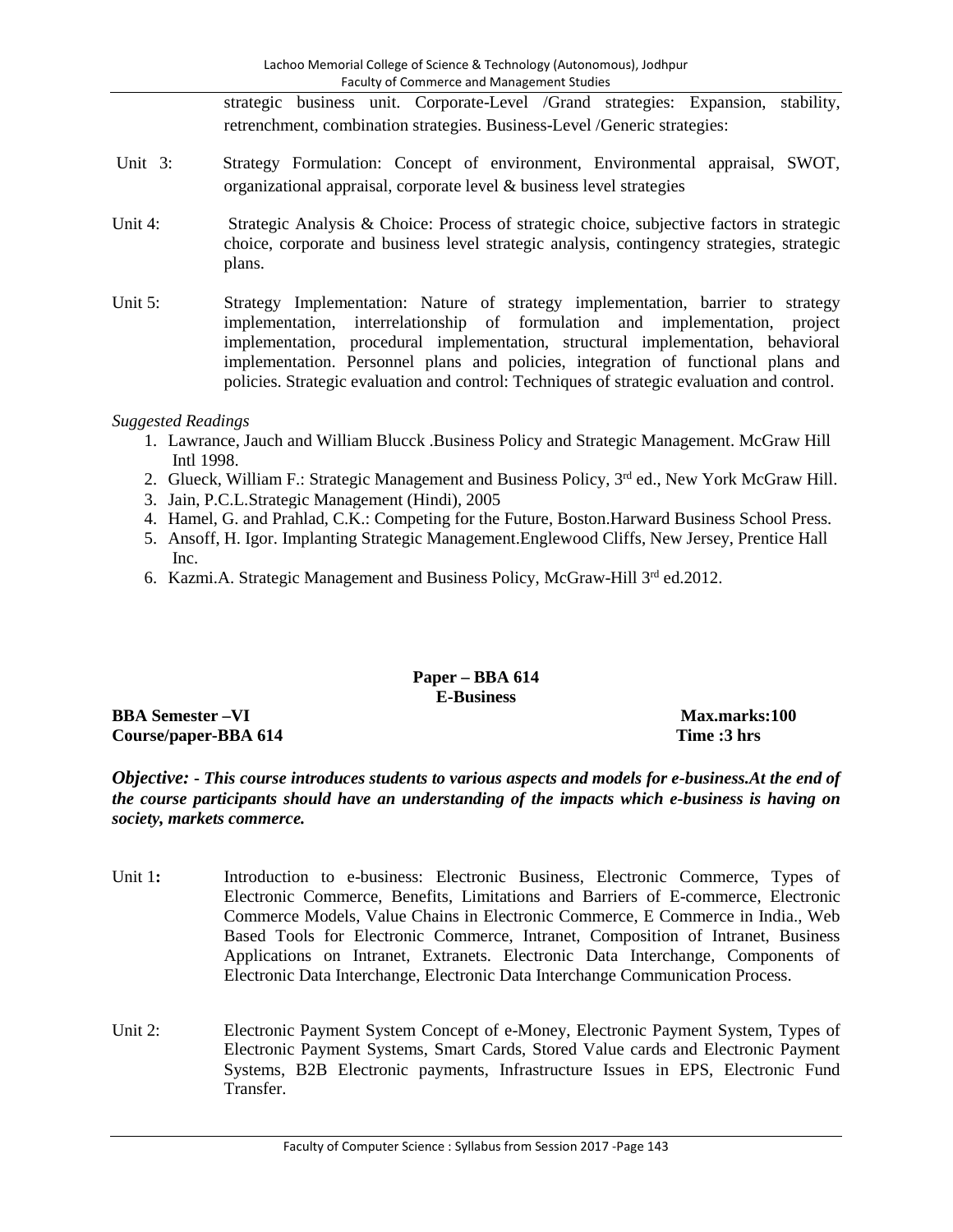|                           | Lachoo Memorial College of Science & Technology (Autonomous), Jodhpur                                                                                                                                                                                                                       |
|---------------------------|---------------------------------------------------------------------------------------------------------------------------------------------------------------------------------------------------------------------------------------------------------------------------------------------|
|                           | Faculty of Commerce and Management Studies                                                                                                                                                                                                                                                  |
| Unit 3:                   | e-Business Applications & Strategies Business Models & Revenue Models over Internet,<br>Emerging Trends in e-Business, e-Governance, Digital Commerce, Mobile Commerce,<br>Strategies for E-Commerce, Internet based Business Models; Legal, Ethical and Societal<br>Impacts of E-Commerce. |
| Unit 4:                   | ECRM: Electronic customer relationship management, Definition, application, ECRM<br>components, advantages, ECRM as a tool to modern business, E-com and retailing,<br>changing retail industry.                                                                                            |
| Unit 5:                   | Indian Perspective: Benefits of E-Commerce; Drawbacks and limitations of E-<br>Commerce; Major requirements in E-Business; Emerging trends and technologies in E-<br>Business; From E-Commerce to E-Business Web security: Introduction; Firewalls and<br>transaction security;             |
| <b>Suggested Readings</b> |                                                                                                                                                                                                                                                                                             |
|                           | Dave Chaffey E-Business and E-Commerce Management- Strategy, Implementation and Practice,                                                                                                                                                                                                   |
|                           | 3rd Edition, Pearson Education. 2009                                                                                                                                                                                                                                                        |
|                           |                                                                                                                                                                                                                                                                                             |

- 2. Bharat Bhaskar Electronic Commerce- Framework, Technologies and Applications, 3rd Edition, Tata McGraw Hill,2009
- 3. Efraim Turban, David King, Dennis Viehland, Jae Lee. Electronic Commerce: A Managerial Perspective. , Pearson Education ,4th Edition,2009.
- 4. Elias M. Awad. Electronic Commerce- From Vision to Fulfillment, 3rd Edition. PHI Learning, 2007.
- 5. Joseph, P.T. and S.J. E-Commerce An Indian Perspective, Prentice Hall Of India,3rd Edition, ,2008.
- 6. Schneider Gary P. and Perry, James T . Electronic Commerce Strategy. Cengage Learning, 1st Edition,2007.

# **Paper –BBA 615 Financial Market Operations**

**BBA Semester** –**VI Max.marks:100 Course/paper-BBA 615 Time :3 hrs**

*Objective:***-***The course aims to make students having the knowledge about the financial institutions, markets ,services and instruments of the country.*

- Unit1: Financial system- concept –nature and role of financial system; structure of financial system, Financial markets in India; classification of financial markets, money market- its constitutions, functions of money market, money market institutions. Capital market- primary market, secondary market, functions of capital market, methods of issue of stock in primary market.
- Unit 2: Financial Institutions; Banking and Non-Banking financial institutions, Financial Instruments and services – concepts and characteristics.
- Unit 3: Securities Contract and Regulations Act: Main provisions.Scope of Securities Contract (Regulation) Act1956.Investors Protections: Grievances concerning stock exchange dealing and their removal: Grievances cells in stock exchanges: SEBI: SEBI guidelines: SEBI Objectives Company Law Board: Press: Remedy through courts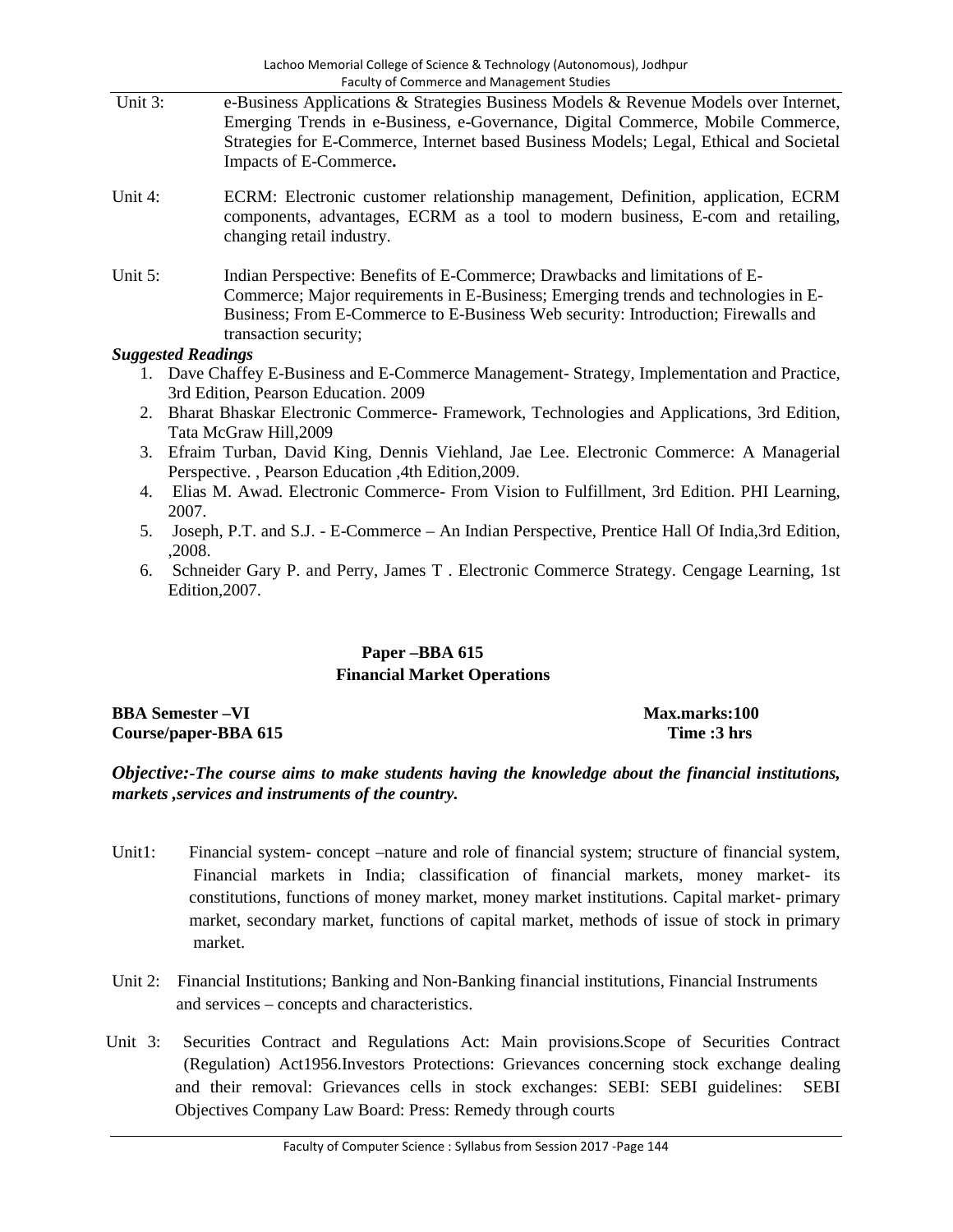- Unit 4: Functionaries on Stock Exchange, Brokers, Registration, duties, Sub Brokers- Registration and duties, Market Makers, Jobber's, Portfolio consultants.
	- Unit5: Financial Services: Merchant banking-functions and roles: Credit rating concept, functions, and types. Mutual fund –Salient features and its importance

# *Suggested Readings:*

- 1. Bhole ,LM.Financial Institutions and Markets.New Delhi,Tata McGraw Hill,
- 2. Pathak Bharati .Financial Institution and Markets.New Delhi, Pearson Education.
- 3. A.K. Sengupta and M.K. Agarwal. Money Market Operations in India.New Delhi.Skylark Publications,
- 4. Khan M.Y. Indian Financial System- Theory & Practice.New Delhi,Tata McGraw Hill.
- 5. Varshney P.N &Mittal. D.K.Indian Financial System.New Delhi,Sultan Chand & Sons.

# **Paper – BBA 616 Economic Laws**

**BBA Semester**  $-V$  **Max.marks:100 Course/paper-BBA 516 Time :3 hrs**

# *Objective:***-***This paper is introduced in order to equip students with laws essential in business decision making.*

- Unit 1: FEMA, 1999: Objectives and definitions under FEMA, dealings in foreign exchange, holding of foreign exchange etc., current account transactions, capital account transactions, export of goods and services, realisation and repatriation of foreign exchange, exemptions, authorised person, penalties and enforcement, compounding of offences, Directorate of Enforcement, Appellate Tribunal, etc. Procedure relating to various foreign exchange transactions as enumerated in Exchange Control Manual.
- Unit 2: Consumer Protection Act 1986: Genesis of the law; objects and definitions; rights of consumers under the Consumer Protection Act; nature and scope of remedies, Consumer protection – appearance before Consumer Dispute Redressal forums.
- Unit 3: Money Laundering: Genesis, concept and definitions, various transactions, etc. obligations of banks and financial institutions.
- Unit 4: Intellectual Property Laws: An overview of law and procedure relating to patents, trademarks and copy rights, etc.
- .Unit 5: Essential Commodities Act: Objects; powers of Central Government, seizure and confiscation of essential commodities

#### *Suggested Readings*

1. Gogna. Economic laws -,New Delhi, Sultan Chand and company